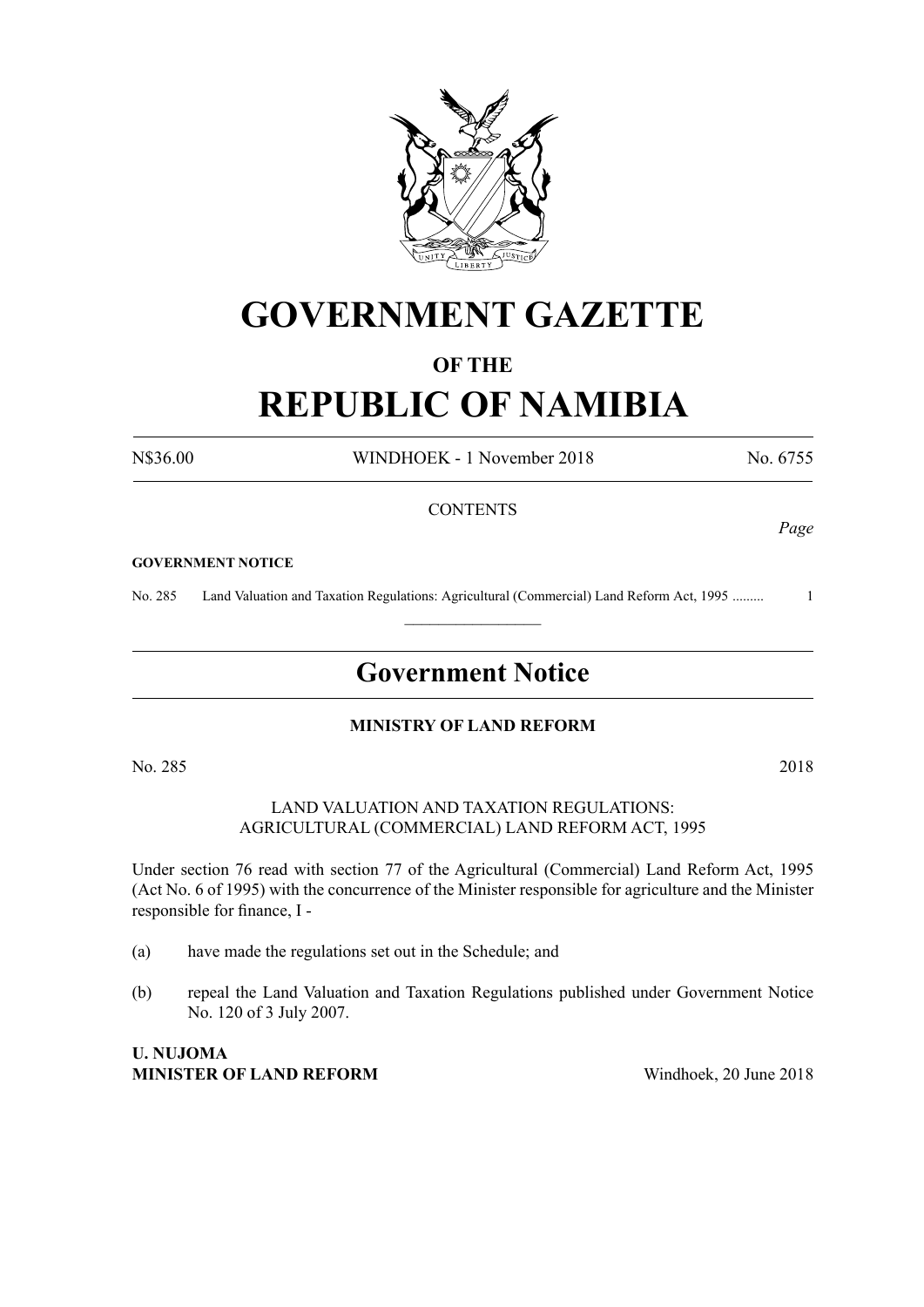#### **SCHEDULE**

#### ARRANGEMENT OF REGULATIONS

#### PART 1 PRELIMINARY PROVISIONS

#### 1. Definitions

#### PART 2 LAND TAX

#### 2. Land tax on land value

#### PART 3

#### VALUATION OF AGRICULTURAL LAND

- 3. Valuation of agricultural land
- 4. Appointment, powers, functions and termination of appointment of valuer
- 5. Remuneration of valuer and other expenses

#### PART 4

#### VALUATION ROLL, OBJECTIONS, APPEALS, VALUATION COURT, REMUNERATION AND ALLOWANCES OF MEMBERS OF VALUATION COURT AND EXPENSES

- 6. Submission of provisional valuation roll to Minister
- 7. Objections against provisional valuation roll and withdrawal of valuation roll
- 8. Submission of provisional valuation roll to Valuation Court
- 9. Notice of Valuation Court sitting
- 10. Establishment of Valuation Court
- 11. Oath of office
- 12. Assessors
- 13. Seat of Valuation Court
- 14. Powers and duties of Valuation Court
- 15. Proceedings before Valuation Court
- 16. Appeals against decisions of Valuation Court
- 17. Main or interim valuation roll
- 18. Alteration or correction of main valuation roll
- 19. Remuneration and allowances of members of Valuation Court and expenses
- 20. Date of operation and period of validity of valuation roll

#### PART 5

#### RETURNS AND ASSESMENTS

- 21. Owners to furnish land tax returns
- 22. Assessment of land tax to be made

#### PART 6

#### COLLECTION AND RECOVERY OF LAND TAX

- 23. Rebate and interest on land tax payable
- 24. Land tax as debt due to Fund
- 25. Reimbursement of overpayment of land tax
- 26. Recovery of land tax from representatives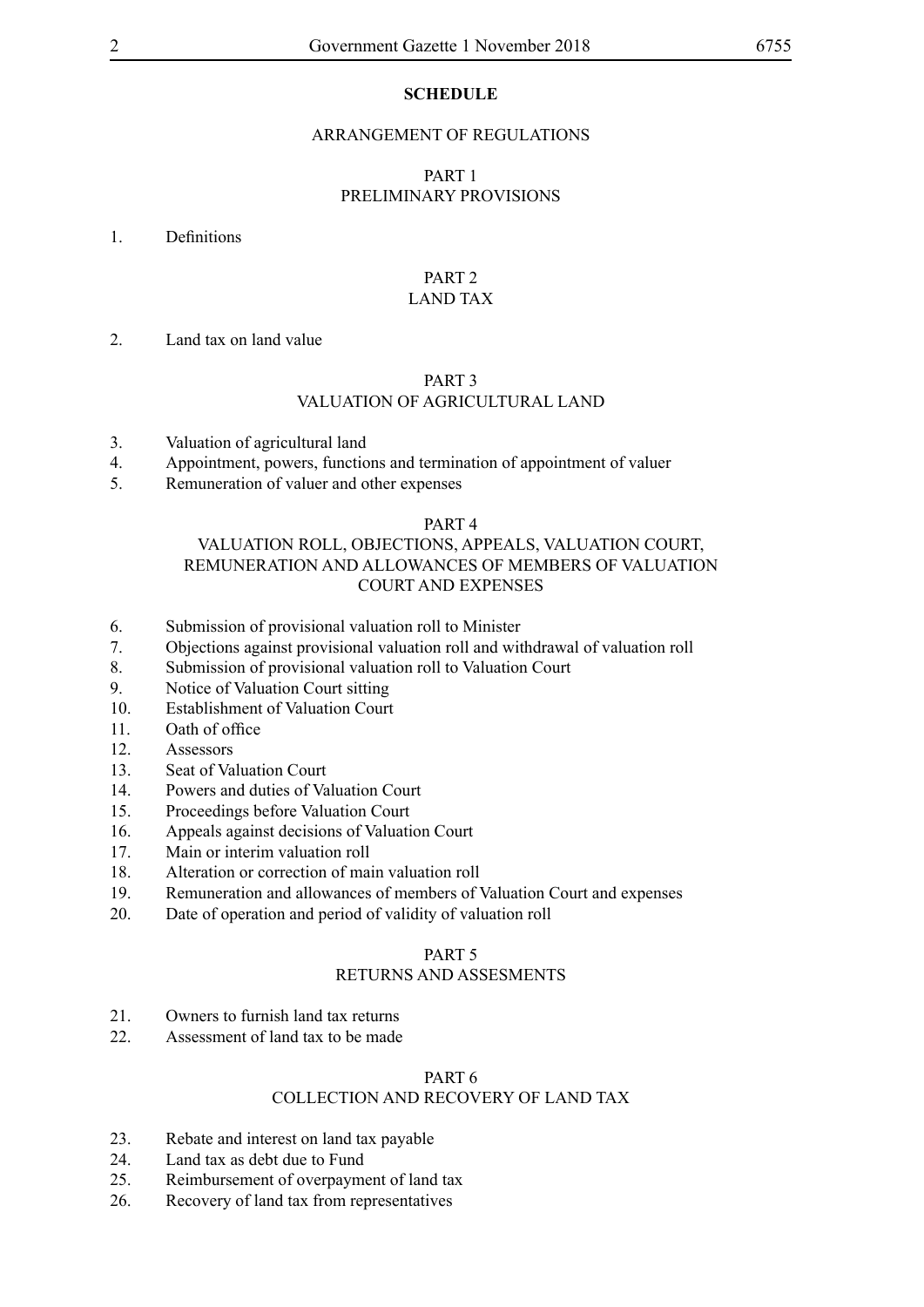#### PART 7 GENERAL PROVISIONS

- 28. Service of notices and documents
- 29. Documents to serve as conclusive proof
- 30. Savings provisions
- Form 1 Objection to Land Valuation
- Form 2 Withdrawal of Objection or Settlement Agreement
- Form 3 Data Correction Request
- Form 4 Land Tax Return Form
- Form 5 Reimbursement of Overpayment of Land Tax
- Form 6 Agricultural Land Tax Exemption Application Form (Natural Persons)
- Form 7 Agricultural Land Tax Exemption Application Form (Juristic Persons)

#### PART 1

#### PRELIMINARY PROVISIONS

#### **Definitions**

**1.** In these regulations a word or expression to which a meaning has been assigned in the Act has that meaning and, unless the context otherwise indicates -

"carrying capacity" means the potential of an area to maintain or support animals through grazing or browsing or fodder crops over an extended period of years without retrogression of the ecosystem;

"date of notice" means the date on which the notice referred to in regulation  $7(1)(a)$  is published in the *Gazette*;

"date of valuation" means -

- (a) in relation to the main valuation roll, the date that the Minister causes the general valuation to be made in terms of regulation  $3(2)(a)$ ; or
- (b) in relation to the interim valuation roll, the date that the Minister caused the last general valuation to be made in terms of regulation  $3(2)(a)$ ;

"financial year" means the period from 1 April in any year to 31 March in the next year;

"interim valuation roll" means the interim valuation roll referred to in regulation  $3(3)$ ;

"iso- value map" means the iso-value map referred to in regulation  $4(6)(b)(i)$ ;

"land tax" means land tax as referred to in regulation 2;

"market value" means the estimated amount for which a property should exchange on the date of valuation between a willing buyer and a willing seller in an arms-length transaction after proper marketing wherein the parties acteed knowledgeably, prodently, and without compulsion, referred to in regulation 4(5);

"Ministry" means the Ministry responsible for land affairs;

"presiding officer" means a magistrate referred to in regulation  $10(2)(a)$ ;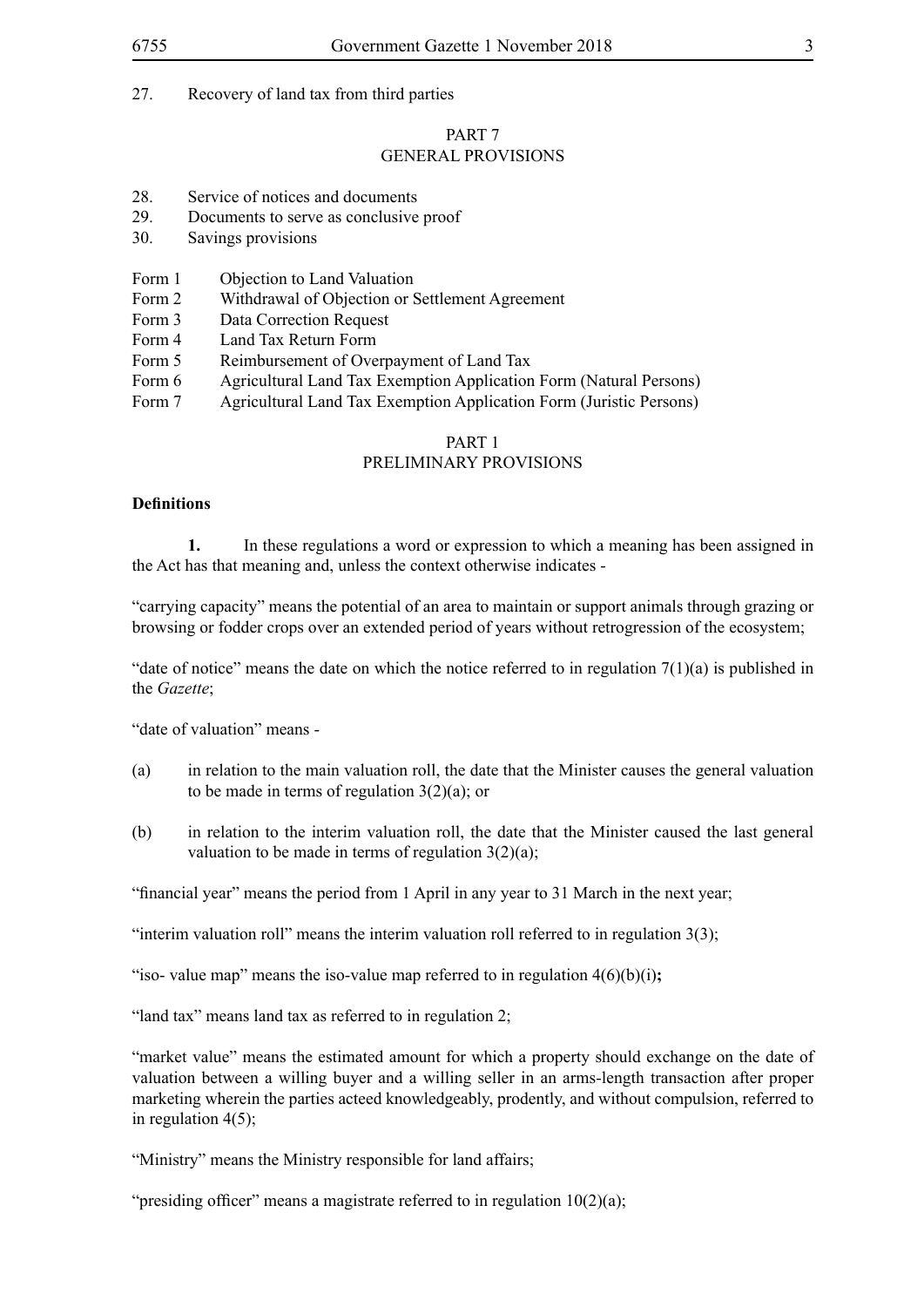"provisional valuation roll" means the provisional valuation roll prepared in terms of regulation 4(2);

"representative" means a representative referred to in paragraph (bb) of the proviso to section 76A of the Act;

"the Act"means the Agricultural (Commercial) Land Reform Act, 1995 (Act No. 6 of 1995);

"unimproved site value" means the value of agricultural land as determined by the valuer under regulation 4(6);

"Valuation Court" means the Valuation Court established by regulation 10;

"valuer" means a person appointed as a valuer in terms of regulation 4; and

"valuation roll" means a main or interim valuation roll referred to in regulation 17.

#### PART 2 LAND TAX

#### **Land tax on land value**

**2.** (1) An owner of agricultural land must, for the benefit of the Fund, in respect of each financial year, pay a land tax based on the land value of that land as shown on the main or interim valuation roll and calculated at such rate or progressive rate as may be determined by a notice under section 76(1)(b) of the Act.

(2) The land tax imposed under subregulation (1) is due and payable as required in the relevant notice of assessment served on the owner concerned and the amount of such tax is calculated in accordance with the formula set out in section  $76(1)(a)$  of the Act.

#### PART 3 VALUATION OF AGRICULTURAL LAND

#### **Valuation of agricultural land**

**3.** (1) The valuation roll in place at the commencement of these regulations remains in force until the coming into operation of the valuation roll as contemplated in regulation 17(3).

- (2) The Minister may -
- (a) at intervals of five years, cause a general valuation to be made in respect of all agricultural land; and
- (b) of his or her own accord or at the request for data correction made on Form 3 by any person at any time during a period of five years referred to in paragraph (a), cause an interim valuation to be made in respect of any agricultural land.
- (3) The interim valuation roll may include -
- (a) any agricultural land that was omitted from the main valuation roll;
- (b) any agricultural land whose description has changed as a result of consolidation, subdivision or renumbering as shown on an approved diagram within the meaning of the Land Survey Act, 1993 (Act No. 33 of 1993);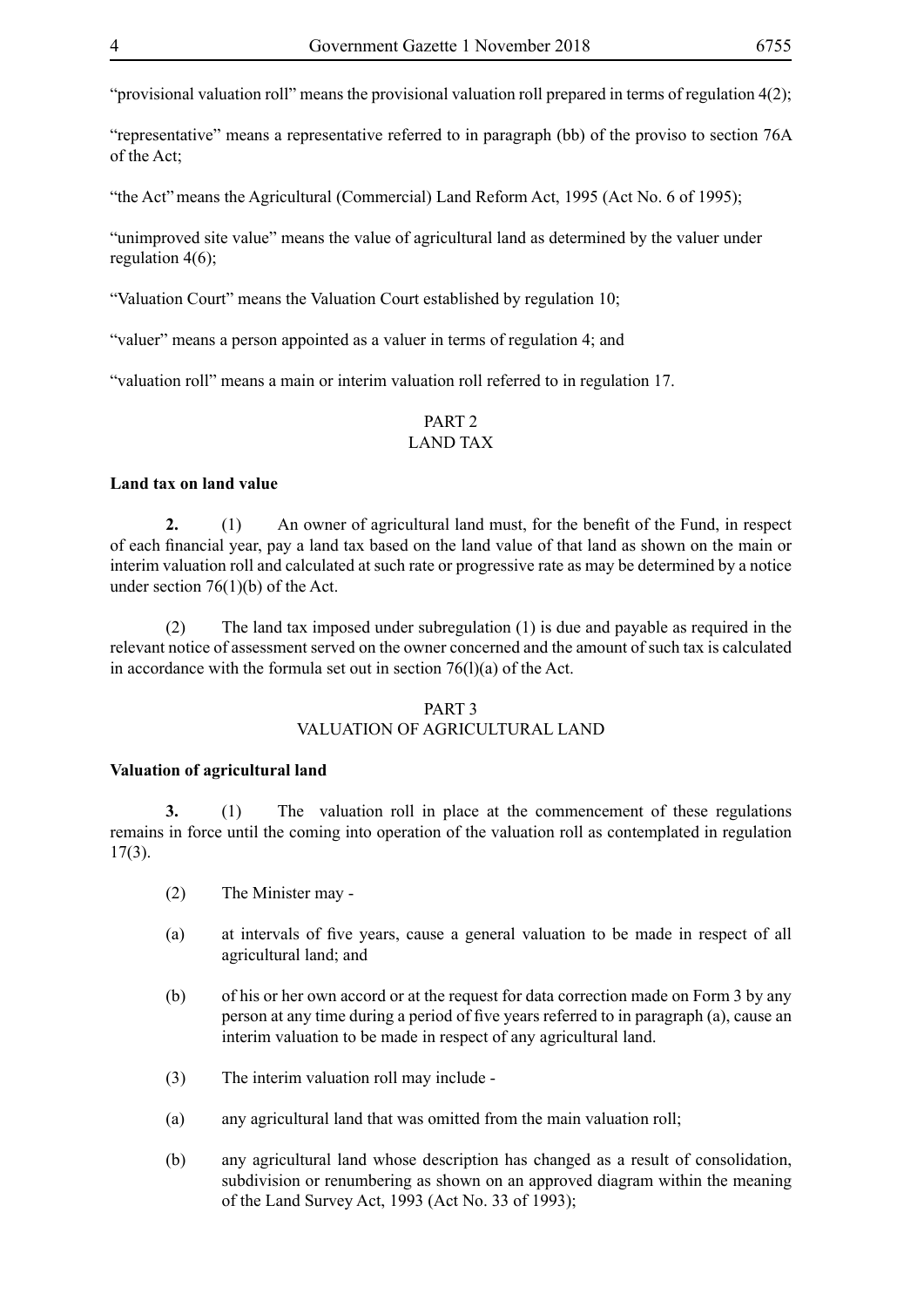(c) any agricultural land whose size was incorrect on the main valuation roll; or

(d) any agricultural land that was incorrectly assessed on the main valuation roll.

(4) Subject to subregulation (5), the Minister must, by notice in the *Gazette*, determine the date of valuation and the period during which any general or interim valuation is made.

(5) Where an interim valuation is to be made the Minister may give notice of that period by serving notices in writing on the owners of the agricultural land in question.

(6) When making an interim valuation, the same procedure as set out in regulation 4 with regard to a general valuation is observed.

(7) Any interim valuation roll is based on what the value of the land would have been at the last general valuation and any increase or decrease in the value of land generally between the last general valuation and such interim valuation is disregarded.

#### **Appointment, powers, functions and termination of appointment of valuer**

**4.** (1) When a general valuation or interim valuation of agricultural land is required to be made in terms of regulation 3, the Commission must nominate a person by reason of his or her expertise in the field of real estate valuation -

- (a) who is a staff member in the Public Service for designation by the Minister as valuer; or
- (b) who is not in full-time employment of the Public Service for appointment by the Minister as a valuer on such terms and conditions as the Minister, subject to the laws governing public service, may determine.

(2) The valuer must value the agricultural land in question and prepare a provisional valuation roll containing -

- (a) the farm number, registration division, region and farm name of the agricultural land in question;
- (b) the name of the owner of the land;
- (c) the size in hectares of the land;
- (d) the unimproved site value of the land;
- (e) remarks, if any, with regard to the agricultural land in question; and
- (f) such other information as the Minister may direct to be shown.

(3) A valuer, before assuming his or her duties, must make and subscribe before a commissioner of oaths an oath or affirmation in the following form:

"I, ......................................................................................................................................... do

#### (full name)

solemnly swear/sincerely affirm and declare to value in accordance with, and for the purpose of the Agricultural (Commercial) Land Reform Act, 1995 and the Land Valuation and Taxation Regulations made under that Act, any agricultural land, to the best of my skill and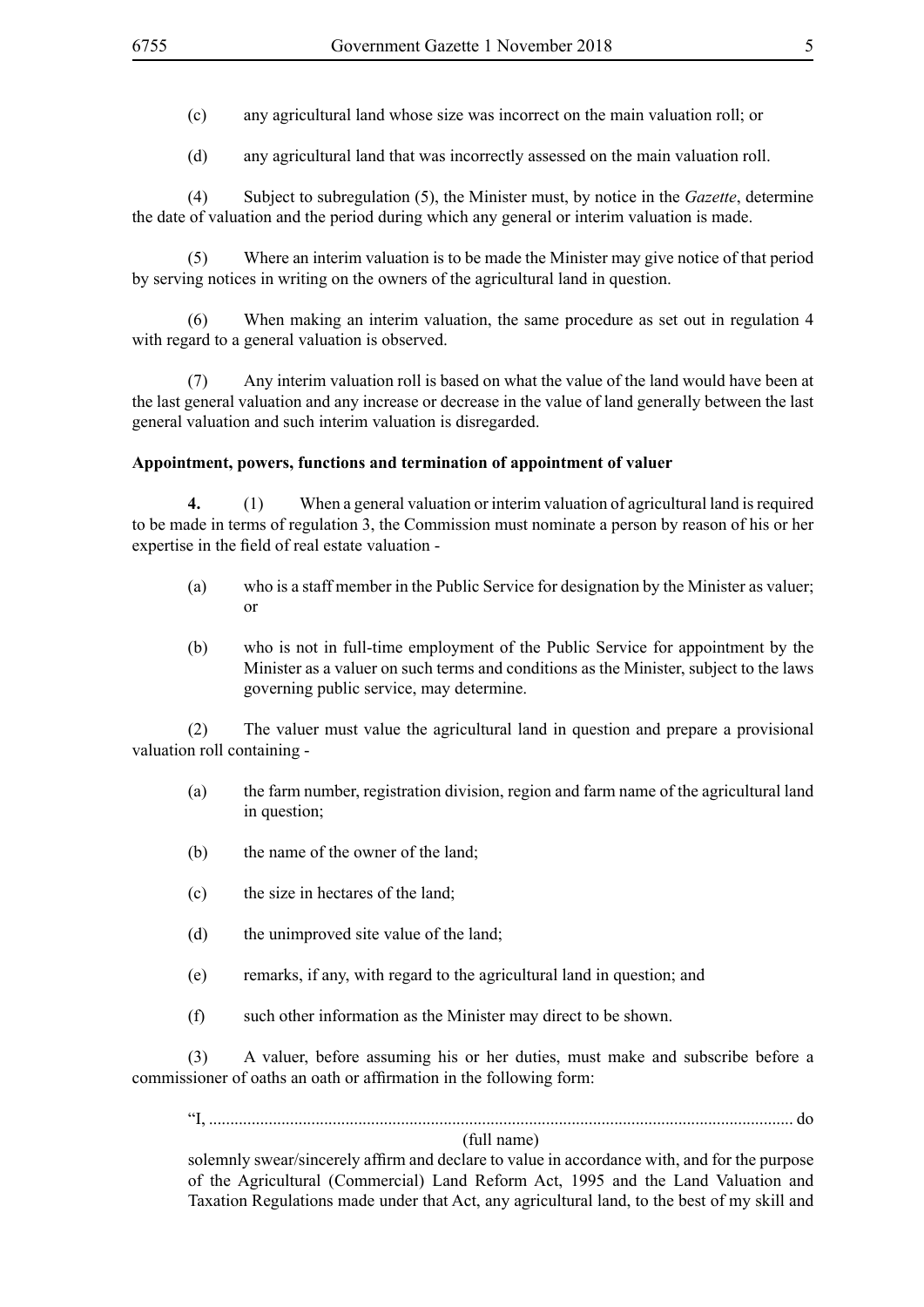knowledge, without favour or prejudice, truly, impartially and conscientiously and for the full and market value of the unimproved site thereof according to the intent and requirement of the applicable laws.

So help me God or I so affirm.".

(4) The Minister must cause a certificate of appointment in such a form as the Minister may determine to be issued to a valuer upon his or her appointment.

(5) Subject to subregulation (6), a valuer must value any agricultural land at a value equal to the market value at which in his or her opinion such land and other agricultural land of a similar carrying capacity classification or agro-ecological zone classification might reasonably be expected to be sold by a willing seller to a willing buyer at the date of valuation.

(6) In determining the unimproved site value of any agricultural land in terms of this regulation, a valuer -

- (a) must use the carrying capacity map and agro-ecological zone data supplied by the Ministry administering agricultural affairs at the date of valuation;
- (b) must use a mass appraisal approach to value the land and must
	- (i) divide the Republic of Namibia cadastral map into value zones to create an iso-value map using the carrying capacity map and agro-ecological zone in combination with any other relevant information or classification for the purpose of showing the values of agricultural land per hectare; and
	- (ii) create value zones each of which may contain agricultural land with the same carrying capacity classification or agro-ecological zone classification in combination with any other relevant information or classification and any agricultural land that lies in two or more carrying capacity classification or two or more agro-ecological zone classifications may, for the purpose of preparing value zones, be placed in the carrying capacity classification or agro-ecological zone classification that constitutes the greater part of such land;
- (c) must conduct random inspections of any agricultural land but is not obliged to conduct physical inspections on all the agricultural land to be valued; and
- (d) must disregard in respect of such agricultural land
	- (i) the value of the improvements on such land;
	- (ii) any depreciation in the value of such land caused by excessive grazing, bush encroachment and other bad farming practices or poor management of such land;
	- (iii) any mortgage or other judicial encumbrance on such land;
	- (iv) any depreciation or appreciation in value attributed to proximity to a local authority area;
	- (v) any depreciation or appreciation of the land value attributed to tourism or mining potential; and
	- (vi) any depreciation or appreciation of the land value resulting from a public road or railway line crossing through the land.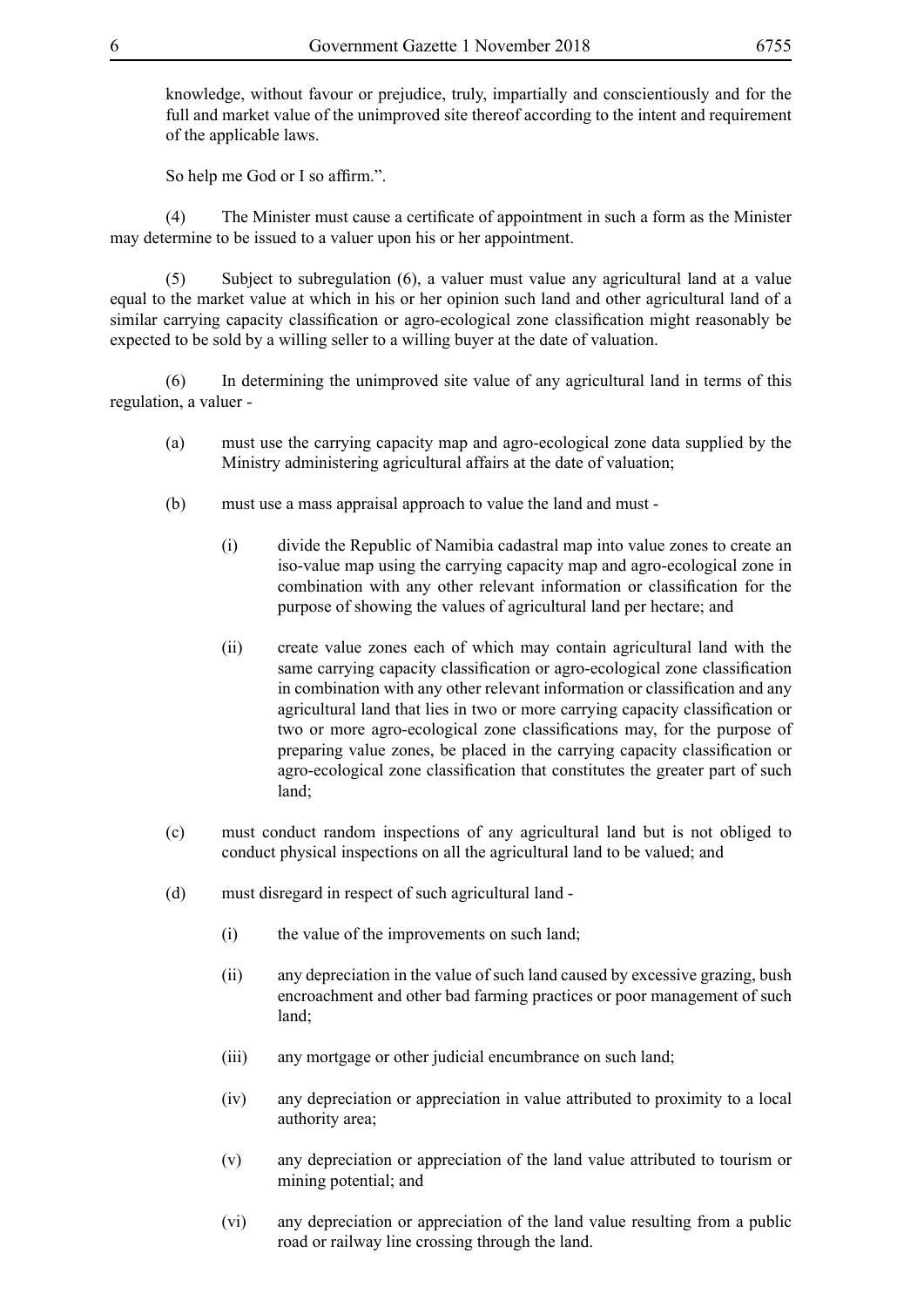(7) Subject to subregulation (8) and for the purposes of performing his or her functions in terms of this regulation, a valuer or any person assisting the valuer may -

- (a) enter on such land at any reasonable time and after having given the owner, occupier or person in control of the land such prior notice as may in the circumstances be reasonable; or
- (b) inspect and make copies or extracts from any register, document or record which contains particulars of any agricultural land and which is in the custody or under the control of a staff member or any other person.

(8) When a valuer or any person assisting the valuer exercises or performs a power or function in terms of this regulation in the presence of any person affected, he or she must, on demand by such person -

- (a) in the case of a valuer, produce to such person the certificate of appointment issued in terms of subregulation (4); or
- (b) in the case of a person assisting the valuer, produce a letter duly signed by the valuer authorising him or her to perform specified functions on behalf of the valuer.

(9) The owner, occupier or person in control of any agricultural land must, within such reasonable period as may be determined in writing by the valuer, furnish such information or documents as are required by the valuer to enable the valuer to exercise or perform his or her powers or functions in terms of this regulation.

(10) Any person who without just cause refuses or fails to comply with a notice or request by a valuer under subregulation (7) or (9) or any person assisting the valuer, or who furnishes information or particulars which such person knows to be false or misleading commits an offence and -

- (a) is liable on conviction to a fine not exceeding N\$20 000 or to imprisonment for a period not exceeding five years or to both such fine and such imprisonment; and
- (b) if the offence of which such person is convicted is continued after the conviction he or she is liable to a fine not exceeding N\$200 for every day that the offence is so continued.

(11) Despite a conviction under subregulation (10), a person so convicted remains under a duty to comply with subregulation (7) or (9).

- (12) It is a condition of every appointment of a person as a valuer that -
- (a) all information provided to or gathered by the valuer for the purpose of performing his or her duties as valuer and all calculations made and all records, plans and forms generated by him or her in the performance of those duties, whether such information, calculations, records, plans or forms are kept in written form or stored in the form of data on a computer or any other mechanical or electronic device, are and remain the property of the State;
- (b) the valuer, while being in the possession of the information, calculations, records, plans and forms referred to in paragraph (a), in whatever form, must take all steps necessary to ensure their safe custody and to prevent them from getting lost, destroyed or defaced or being rendered useless or inaccessible in any other manner; and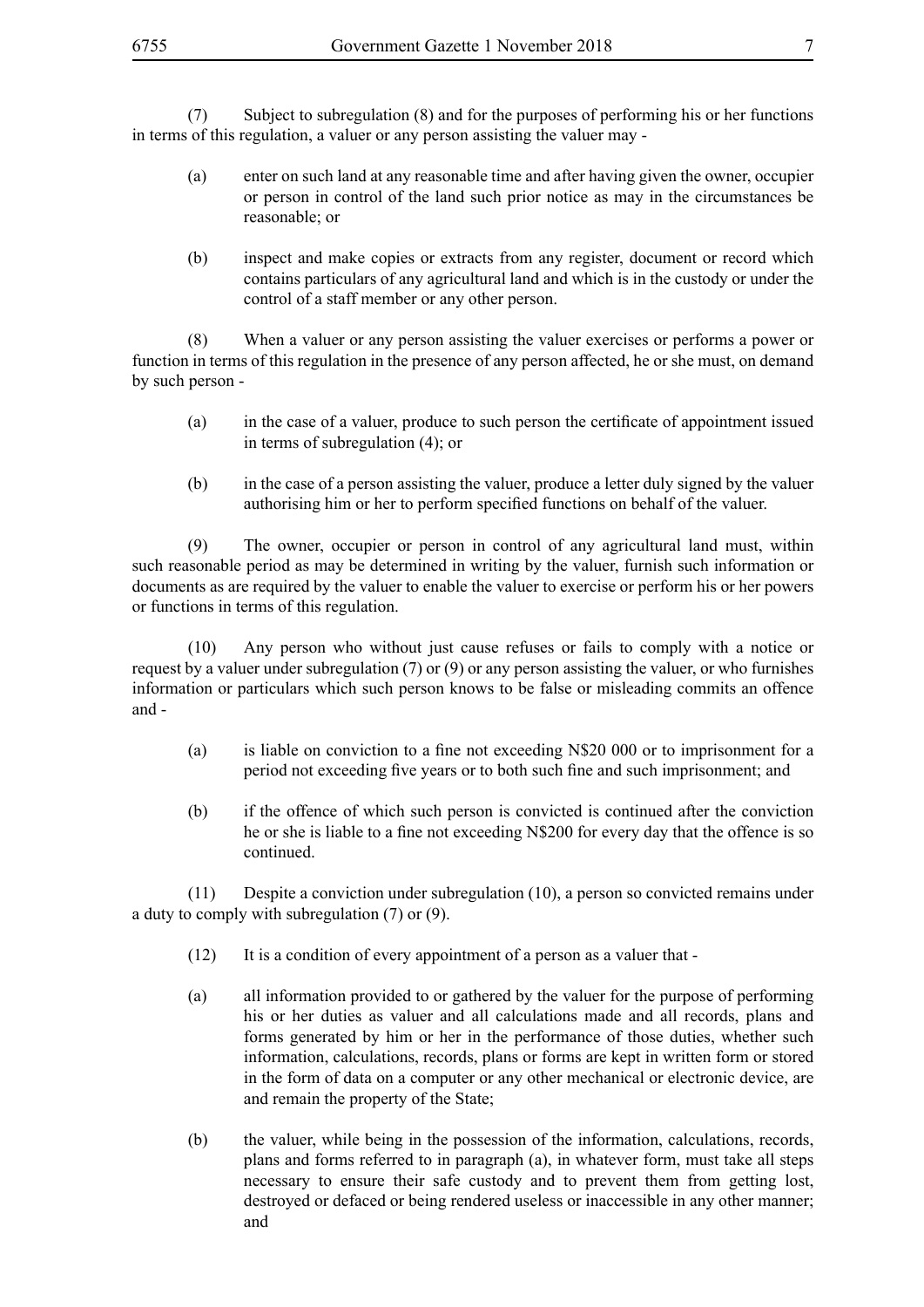(c) all such information, calculations, records, plans and forms as may from time to time be required by the Minister from the valuer, must be delivered by him or her to the Minister, in whatever form they were kept or stored by him or her, at no consideration other than the remuneration to which he or she is entitled by virtue of the terms and conditions upon which he or she has been designated or appointed,

but nothing in this subsection may be construed as preventing a valuer or any other authority from dealing with such information, calculations, records, plans or forms as may be required in terms of the Act or these regulations.

- (13) The valuer -
- (a) may not value any land in which he or she has a personal interest or in which his or her spouse, partner or relative within the first degree of consanguinity or affinity is interested, without disclosing the nature and extent of such interest; and
- (b) must submit to the Minister a list, if any, of land in which he or she has an interest and the extent of his or her interest and the Minister must submit such list to the Valuation Court.

(14) The valuer, when necessary, may delegate or assign to any suitable person any power or functions conferred or imposed upon the valuer in terms of these regulations.

- (15) A delegation or assignment under subregulation (14) -
- (a) is in writing and subject to such limitations and conditions as the valuer may impose; and
- (b) may be reviewed and, if necessary, be amended or withdrawn at any time.

(16) The valuer is not divested of any power or function delegated or assigned under subregulation (14).

(17) The valuer may vary or revoke any decision taken under a delegation or assignment in terms of this regulation, but such variation or revocation of the decision may not detract from any right that may have accrued as a result of the decision.

(18) The Minister may terminate the appointment of a valuer on any of the following grounds -

- (a) if the valuer dies during the period of his or her appointment;
- (b) on receipt of proof of incapacity, incompetence or misconduct on the part of the valuer;
- (c) if the valuer is found guilty of a criminal offence by a court; or
- (d) if the valuer is declared insolvent.

#### **Remuneration of valuer and other expenses**

**5.** (1) The Minister, with the concurrence of the Minister responsible for finance, must determine the remuneration and allowances payable to the valuer, who is not in the full-time employment of the State.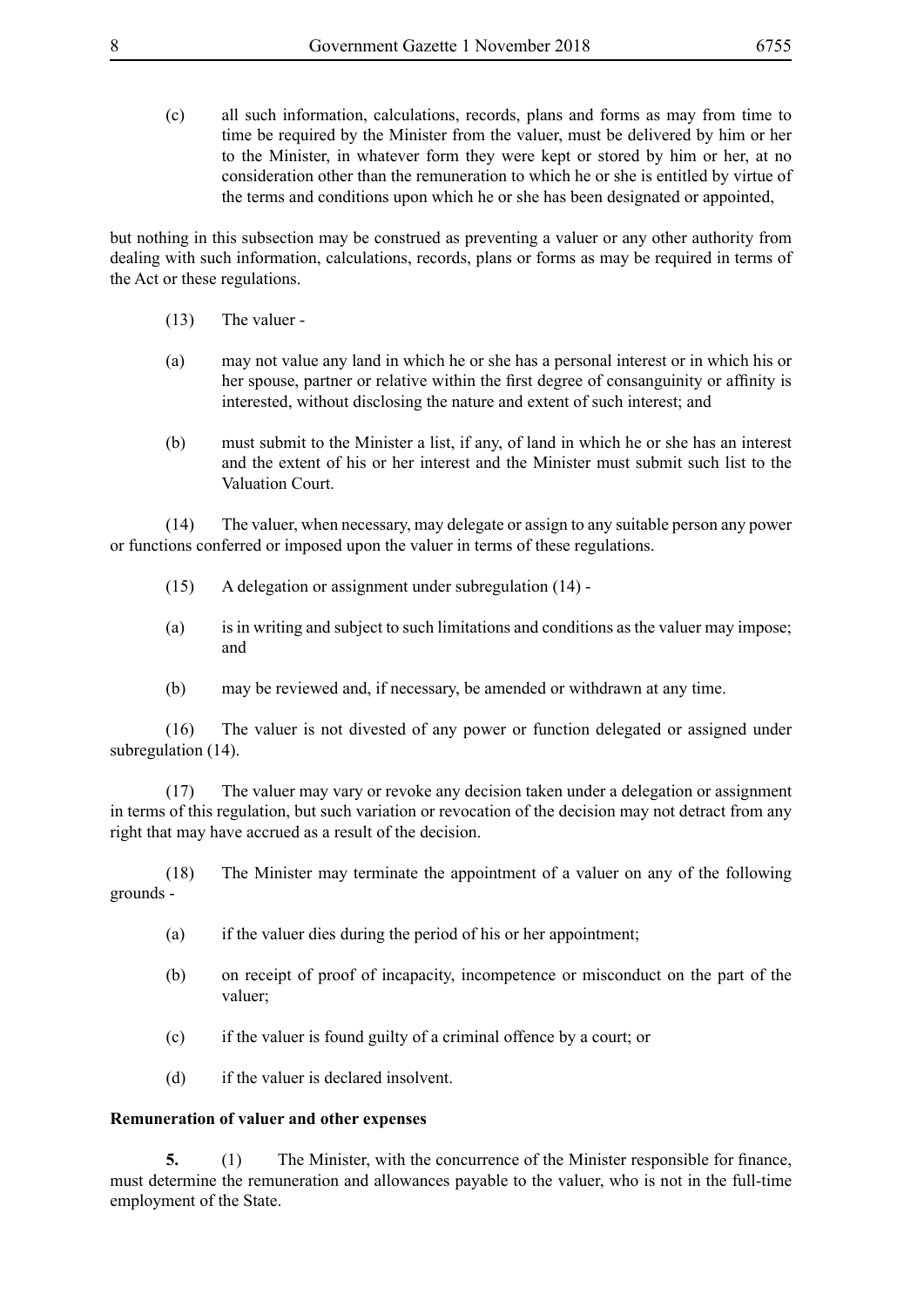(2) The expenses incidental to the performance of any general or interim valuation, including the remuneration and allowances payable to a valuer or any other person, is defrayed from the Fund.

#### PART 4 VALUATION ROLL, OBJECTIONS, APPEALS, VALUATION COURT, REMUNERATION AND ALLOWANCES OF MEMBERS OF VALUATION COURT AND EXPENSES

#### **Submission of provisional valuation roll to Minister**

**6.** (1) The valuer, on the completion of a provisional valuation roll referred to in regulation 4(2), must sign and date a declaration affixed to such roll and submit it to the Minister.

(2) A declaration affixed to the provisional valuation roll or the interim valuation roll must state -

- (a) that the provisional valuation roll or the interim valuation roll has been prepared in accordance with these regulations;
- (b) the full names and professional qualifications of the valuer; and
- (c) the date of valuation of the provisional valuation roll or the interim valuation roll.

(3) Every copy of the provisional valuation roll or the interim valuation roll must bear a copy of the declaration referred to in subregulation (2).

#### **Objections against provisional valuation roll and withdrawal of valuation roll**

**7.** (1) The Minister must cause a notice to be published in the *Gazette* and in at least two newspapers widely circulating in Namibia -

- (a) stating that
	- (i) the provisional valuation roll is lying open for inspection during office hours at the place or places and during the period specified in such notice;
	- (ii) that the iso-value map, if any, is lying open for inspection during office hours at the place or places and during the period specified in such notice; and
	- (iii) any interested person may during the period and times specified in a notice referred to in paragraph (b), obtain a copy of such provisional valuation roll or any part of the provisional valuation roll;
- (b) calling on every owner of agricultural land in respect of which a valuation is contained in the provisional valuation roll who wishes to object to the valuation, to lodge, within 30 days of the date of the notice, an objection against the valuation with the Minister setting out the grounds on which the objection is based and such objection is only valid if -
	- (i) it is made on Form 1;
	- (ii) it bears an official date stamp and an official reference number;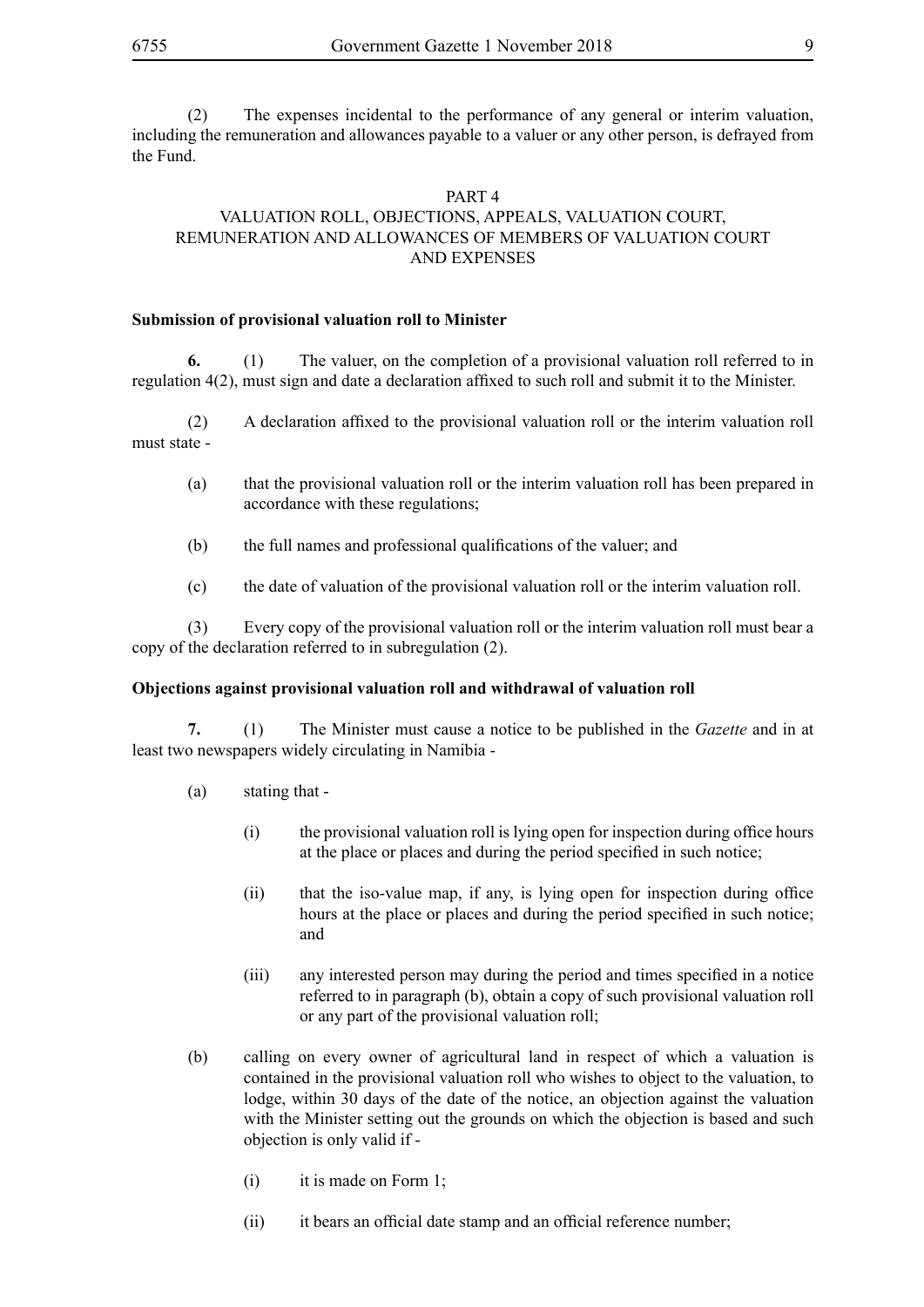- (iii) it has the full name of the objector and the full name of the owner respectively together with their respective addresses, telephone or cell phone numbers, identity numbers and occupations and if the owner is a juristic person, the name of such juristic person separate from the name of the person who lodges an objection;
- (iv) where the owner is a juristic person or where a representative acts on behalf of the natural person who is the owner, a resolution in the case of a juristic owner and a power of attorney in the case of natural person who is the owner must be attached to the Form 1 at the time the objection is lodged with Minister;
- (v) it has the contact details and address of objector for service of any notices concerning the objection;
- (vi) it states the registration division, the farm name, the region, the farm number, the farm size, the unimproved site value in the official Namibian currency as appearing on the provisional valuation roll;
- (vii) it clearly states the grounds for objection which must be limited to matters of valuation referred to in regulation  $4(5)$  and  $(6)$ ;
- (viii) it clearly states the proposed unimproved site value of the objector in the official Namibian currency;
- (ix) it is appropriately dated on the date that the objection is lodged;
- (x) the capacity in which the objector is acting in lodging the objection is stated whether as the owner or a representative and the objector has endorsed his or her signature on Form 1 so lodged;
- (xi) the farm is not sold or transferred to a new owner before the objection is heard by the Valuation Court; and
- (xii) the objector provides and attaches a valid land tax clearance certificate to the objection form; and
- (c) calling upon every owner of agricultural land in respect of which such land is contained or omitted on the provisional valuation roll who wishes to correct such information, to lodge a data correction request with the Minister to be made on Form 3.

(2) The Minister must, not less than 30 days prior to the sitting of the Valuation Court, cause an owner who has lodged an objection in terms of subregulation (1) to be notified in writing by registered mail of the date and time on which and the place at which the Valuation Court will be sitting and that the list or document containing such registered mail constitutes proof of delivery of the letter or letters.

(3) For the purpose of resolving an objection or reaching an agreement to settle an objection with an owner who has lodged an objection pursuant to subregulation (1), the valuer or any person assisting the valuer may communicate to such owner and explain issues and the owner may **-**

- (a) withdraw the objection; or
- (b) reach an agreement to settle the objection, prior to the Valuation Court sitting.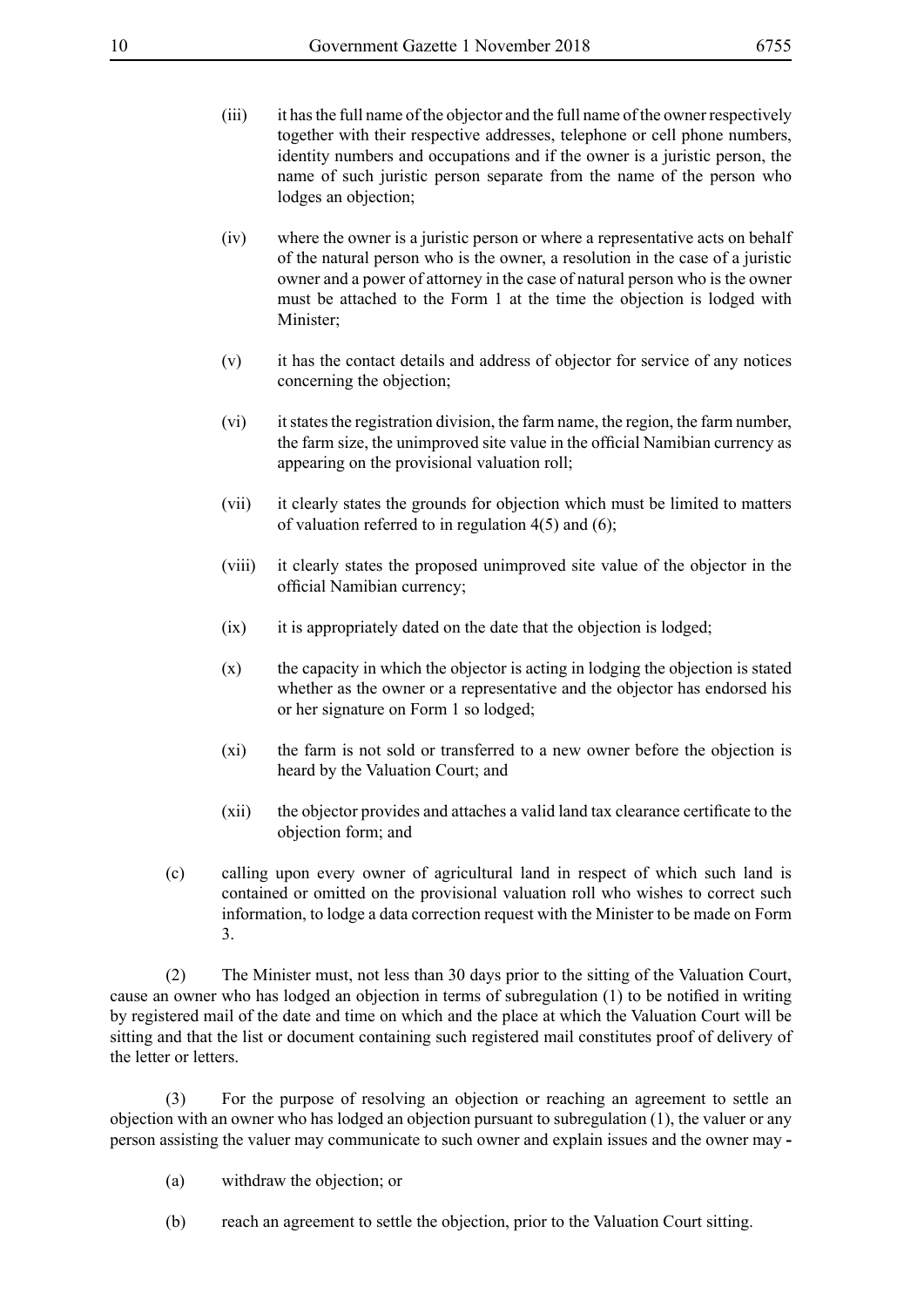(4) If an objection is withdrawn or a settlement agreement is reached under subregulation (3), the objector must complete the withdrawal of objection or a settlement agreement on Form 2 and submit it to the Minister.

(5) The Minister may, by notice in the *Gazette*, withdraw a provisional valuation roll if the appointment of the valuer is terminated.

#### **Submission of provisional valuation roll to Valuation Court**

**8.** The Minister must cause to be submitted to the Valuation Court within 60 days after the expiry of the 30 days mentioned in regulation  $7(1)(b)$ .

- (a) the objections, if any, lodged with the Minister in terms of that regulation;
- (b) the provisional valuation roll submitted to the Minister in terms of regulation  $6(1)$ ; and
- (c) the data correction request forms lodged with the Minister under regulation  $7(1)(c)$ .

#### **Notice of Valuation Court sitting**

**9.** The Minister must cause a notice to be published in the *Gazette* and in at least two newspapers widely circulating in Namibia stating -

- (a) that the Valuation Court commences sitting within 60 days after the expiry of the period mentioned in regulation 7(1); and
- (b) the time and the place or places as specified in such notice, to consider any valuation contained in the provisional valuation roll referred to in regulation  $7(1)(a)(i)$  and to hear every objection lodged in respect of any such valuation.

#### **Establishment of Valuation Court**

**10.** (1) There is established a Valuation Court to consider and determine valuations contained in a provisional valuation roll or objections lodged in relation to any such valuation.

- (2) The Valuation Court consists of the following five members -
- (a) a magistrate designated, at the request of the Minister, by the Magistrates Commission established by section 2 of the Magistrates Act, 2003 (Act No. 3 of 2003);
- (b) a valuer appointed by the Minister by virtue of his or her knowledge of valuations matters relevant to the application of these regulations;
- (c) a person appointed by the Minister by virtue of his or her knowledge and expertise of agricultural or land economy matters relevant to the application of these regulations;
- (d) a person from the private sector appointed by the Minister by virtue of his or her expertise in the field of land matters relevant to the application of these regulations; and
- (e) a staff member of the Ministry administering agricultural affairs designated at the request of the Minister and appointed by the Minister.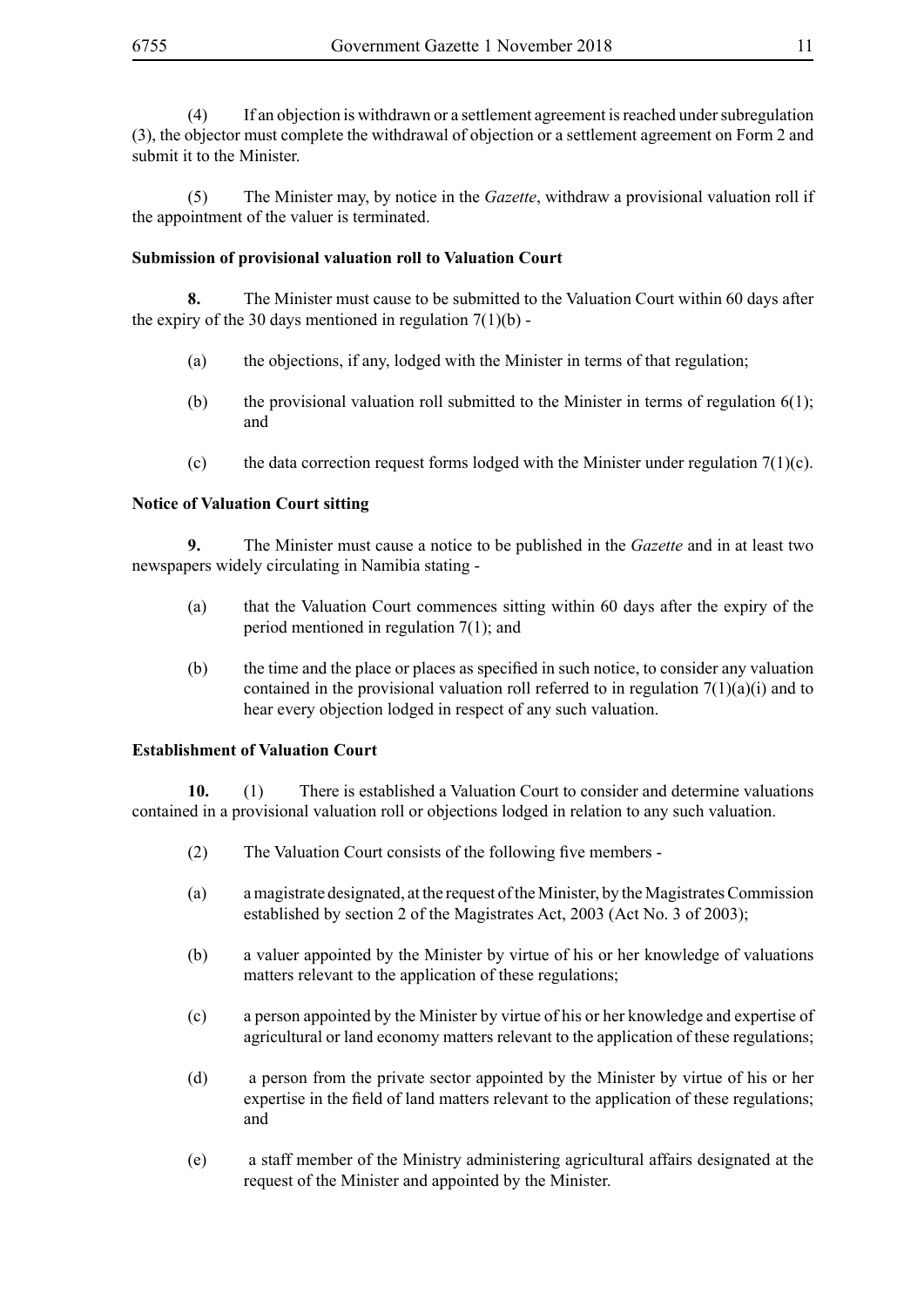(3) The Minister may further designate a person in the employment of the public service or any other suitable person that the Minister may consider fit, but who may not be a member of the Valuation Court, to serve as clerk of the Valuation Court and who must administer the affairs of the Valuation Court.

(4) The magistrate appointed under subregulation (2)(a) presides over the Valuation Court.

(5) Three members including the preciding officer of the Valuation Court form a quorum at a sitting and a decision of the majority of the members at a sitting is the decision of the Valuation Court and in the event of equality of votes the presiding officer has a casting vote in addition to the deliberative vote.

(6) Despite subregulation (5), if at any stage during the proceedings before a Valuation Court a member of that Valuation Court dies or is otherwise incapable of performing his or her duties, the proceedings must continue before the remaining members of the court, but only if such remaining members include the magistrate designated under subregulation (2)(a).

(7) Where the proceedings are continued before the remaining members under subregulation (6), the decision of the magistrate prevails.

(8) If the magistrate is for any reason unable to preside over the proceedings of the Valuation Court, the Magistrates Commission must designate an alternate magistrate, but -

- (a) the proceedings of the Valuation Court must start anew; and
- (b) the Minister must cause a notice to be placed in the *Gazette* and in at least two newspapers widely circulating in Namibia, stating that the Valuation Court commences sitting within 30 days after the appointment of the alternate magistrate.

#### **Oath of office**

**11.** A member of the Valuation Court may not perform any function as such a member, unless he or she has taken an oath or made an affirmation before a magistrate, which is subscribed by the member as follows:

"I, ......................................................................................................................................... do

(full name)

solemnly swear/sincerely affirm and declare that I will in my capacity as member of the Valuation Court administer justice to all persons alike, without fear, favour or prejudice, and as the circumstances in any particular case may require, in accordance with the laws of the Republic of Namibia.

So help me God / I so affirm.".

#### **Assessors**

**12.** (1) For the purpose of procuring assistance in the determination of any matter under these regulations, a Valuation Court may appoint not more than two persons with knowledge and experience in the valuation of agricultural land to sit as assessors in an advisory capacity.

(2) If an assessor dies or for any other reason becomes incapable of taking his or her seat during any proceedings before a Valuation Court or so shortly before the commencement of the proceedings and the vacancy cannot be filled in time for the hearing, the presiding officer may -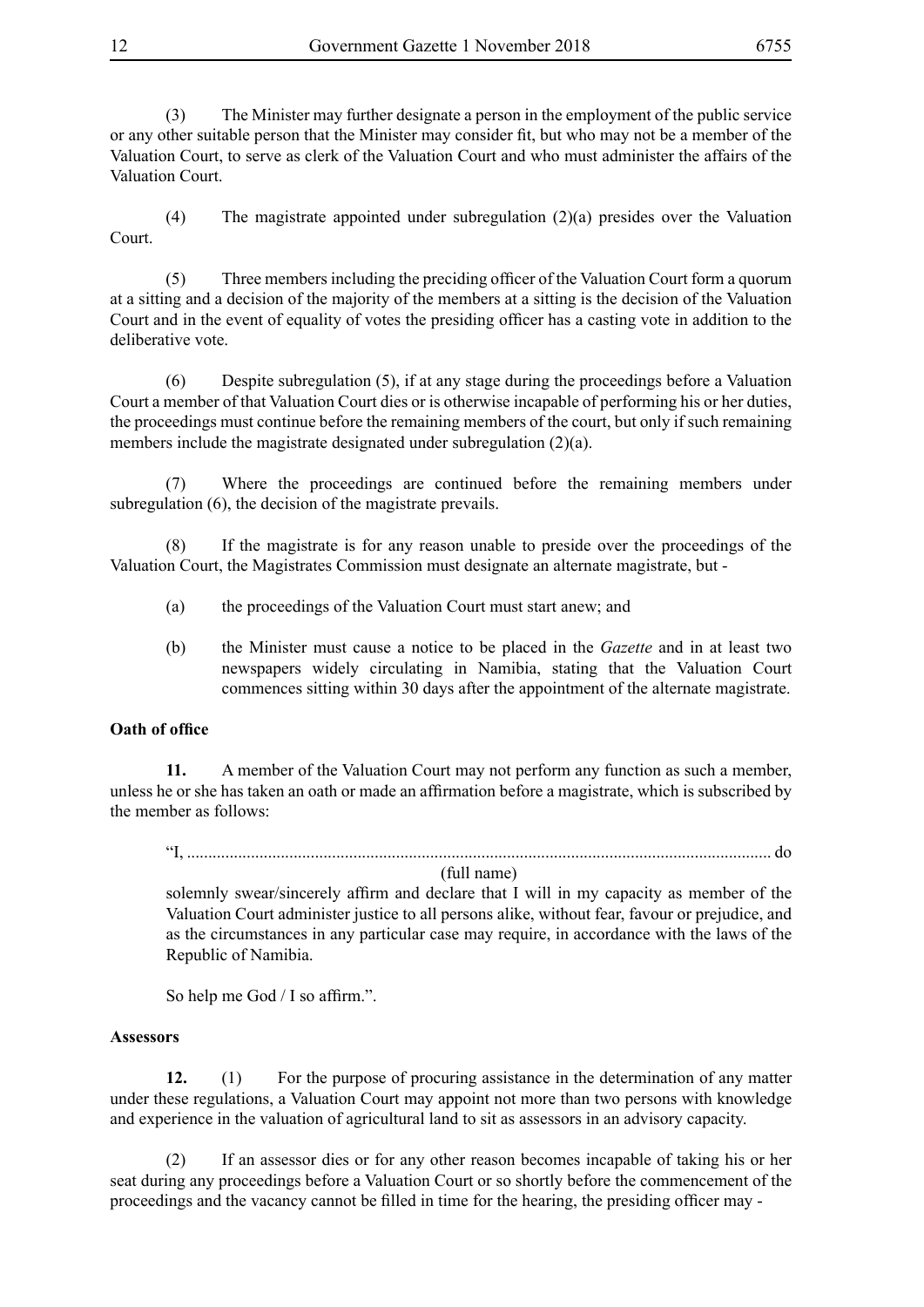- (a) adjourn the proceedings to invoke the assistance of another person as assessor; or
- (b) continue with the proceedings with the remaining assessor, if there be one, or without any assessor should there be no remaining assessor.

(3) The Valuation Court must give due consideration to, but is not bound by, the opinion of an assessor.

#### **Seat of Valuation Court**

**13.** The Valuation Court may conduct its proceedings at any place throughout Namibia.

#### **Powers and duties of Valuation Court**

- **14.** (1) The powers and duties of the Valuation Court are -
- (a) to consider any valuation contained in the provisional valuation roll and subject to subregulation (2), to hear every objection lodged in connection with such valuation;
- (b) to examine the iso- value map used as the basis for the valuation of agricultural land;
- (c) to examine the carrying capacity or agro-ecological zone data at the date of valuation as supplied by the Ministry administering agricultural affairs;
- (d) to consider any other data which was relied on by the valuer in the valuation of the agricultural land;
- (e) to consider any withdrawal of objection or settlement agreement forms duly completed and lodged by land owners who had previously objected to the value of their agricultural land; and
- (f) to consider any other information other than the unimproved site values contained on a provisional valuation roll.

(2) The Valuation Court may not hear an objection against any valuation contained in the provisional valuation roll if the objection is not lodged in accordance with these regulations.

(3) After having considered any valuation contained in the provisional valuation roll or any objection lodged in connection with such valuation pursuant to subregulation (1), the Valuation Court may -

- (a) confirm such valuation;
- (b) uphold such objection and decrease or increase such valuation with reasons;
- (c) with reasons, decrease such valuation without any objection having been lodged or increase such valuation after having afforded the owner of the agricultural land in question an opportunity to be heard;
- (d) order the valuer
	- (i) to value any agricultural land omitted from the provisional valuation roll; or
	- (ii) to revalue any agricultural land with due regard to such guidelines and directions as it may determine, subject to regulation 4(5); or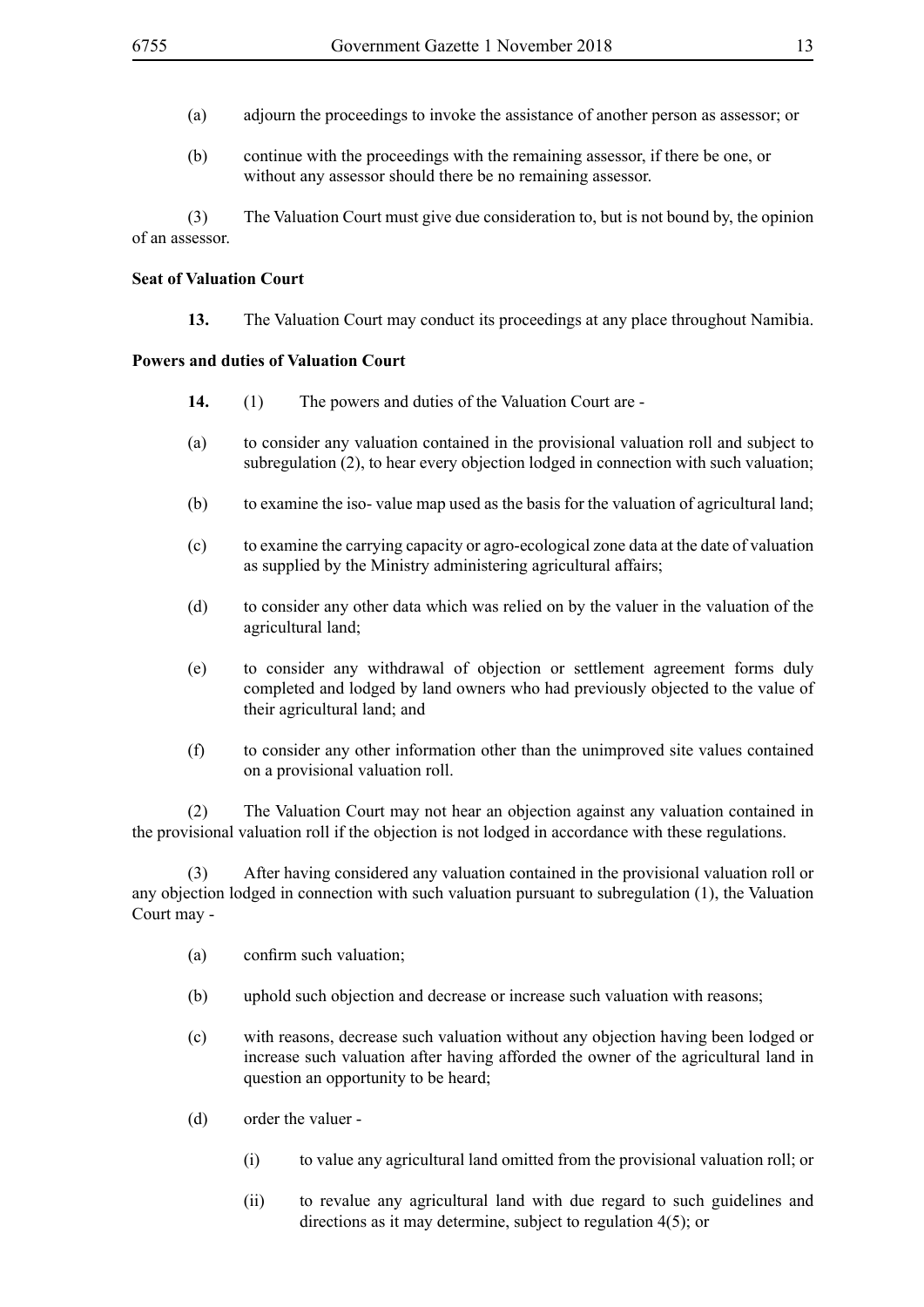(e) with reasons, make any other amendment to the provisional valuation roll as it may consider necessary.

#### **Proceedings before Valuation Court**

**15.** (1) The proceedings before the Valuation Court are conducted in such a manner as the presiding officer considers most suitable to resolve the issues before the court and the court is not bound by any law relating to the procedure and admissibility of evidence.

(2) The presiding officer must first proceed by calling everyone to order followed by the constitution of the Valuation Court in the following manner -

- (a) submission, by the members of the Valuation Court, of proof of designation or appointment to be a member of the Valuation Court;
- (b) administration of oath or solemn affirmations by members of the Valuation Court by the presiding officer in terms of regulation 11 followed by affirmation of the constitution of the Valuation Court by the presiding officer.
- (c) submission of proof of certificate of appointment of the valuer and oath or solemn affirmation by the appointed valuer in terms of regulation 4(3);
- (d) submission by the valuer of proof of the *Gazette* notice to cause a general valuation in terms of regulation 3(4), proof of completion of the provisional valuation roll and submission of it to the Minister in terms regulation 6(1) together with a signed and dated declaration that the roll has been prepared in accordance with the regulations in terms of regulation  $6(2)$ ;
- (e) submission of proof of the *Gazette* notice and publication in at least two newspapers widely circulating in Namibia stating that the provisional valuation roll is lying open for inspection in terms of regulation 7(1);
- (f) proof of submission of the objections lodged with the Minister, the provisional valuation roll and the data correction request forms to the Valuation Court in terms of regulations  $8(a)$ ,  $8(b)$  and  $8(c)$ ;
- (g) submission of proof of *Gazette* notice and publication in at least two newspapers of wide circulation of the sitting of the Valuation Court in terms of regulation 9 and notifications to objectors inviting them to attend the valuation court in terms of regulation 7(3);
- (h) submission of invalid objections, if any, in terms of regulation 7(1) and submission of withdrawn objections in terms of regulation  $8(a)$  and regulation  $14(1(e))$ ; and;
- (i) Valuation Court hearing whereby each objector must substantiate his or her objections before the Valuation Court gives an award.

(3) For the purposes of considering any valuation or other information contained in the provisional valuation roll or hearing any objection lodged under these regulations, the Valuation Court may -

(a) summon by a notice in writing issued by the presiding officer or by any other member of the Valuation Court if such member is so authorised by the presiding officer, any person to appear before it at a date, time and place specified in such notice; and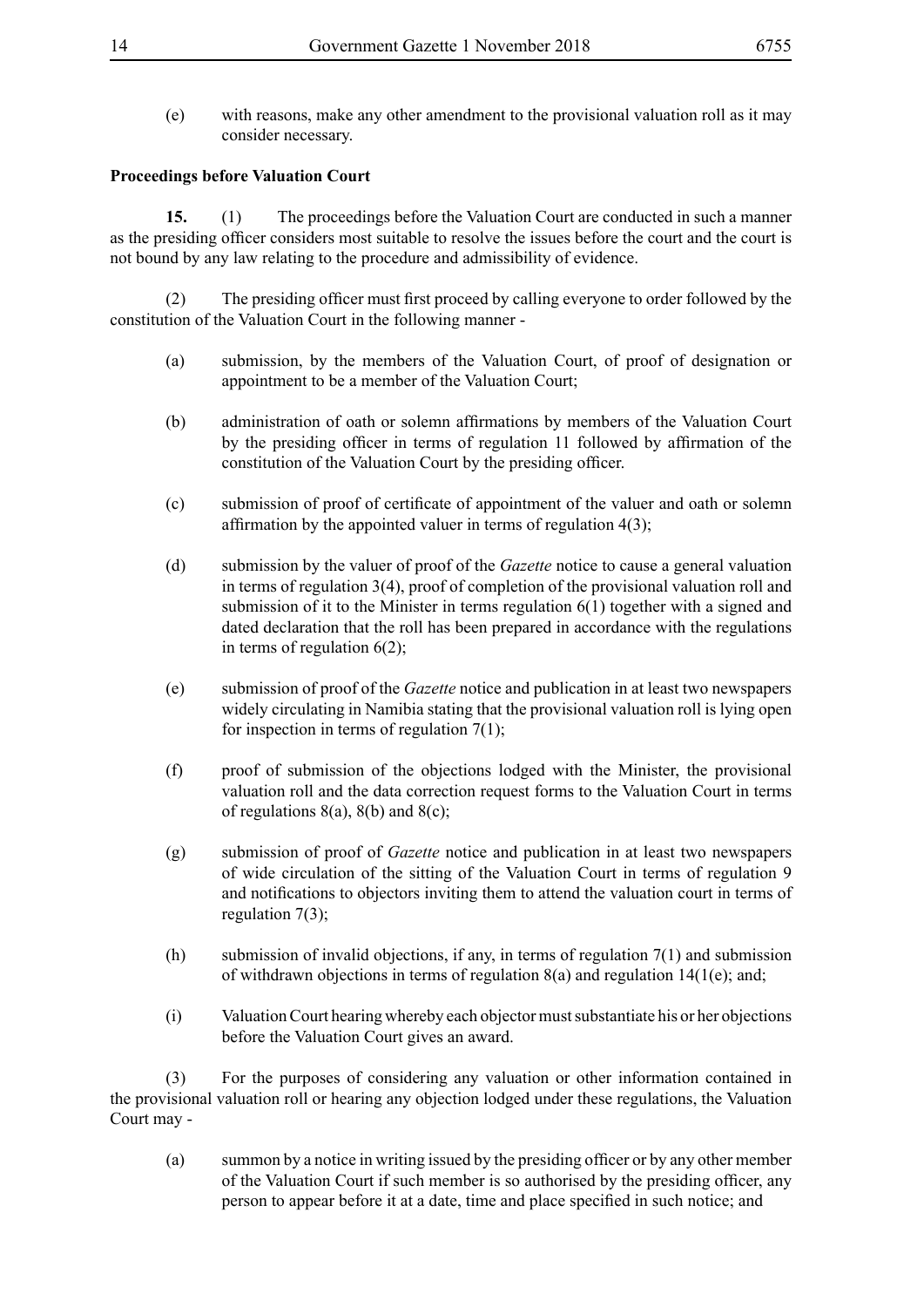(b) administer an oath or take an affirmation from a person referred to in paragraph (a) or any other person, including the valuer, present at a sitting of the Valuation Court and examine any such person under oath or affirmation.

(4) A person who has lodged an objection against a valuation contained in the provisional valuation roll must appear either in person or through a representative.

(5) If an objection has been duly lodged in terms of these regulations and has not been withdrawn and the objector fails to appear either personally or through a representative on the day appointed for the hearing of his or her objection, the Valuation Court must consider and determine the objection.

(6) The valuer must attend all sittings of the Valuation Court.

(7) A member of the Valuation Court may not take part in any proceedings or decision in relation to any agricultural land of which he or she or any connected person is the owner, and for the purposes of this subsection "connected person" means -

- (a) a parent, spouse or child of a member of the Valuation Court; or
- (b) any person with whom a member of the Valuation Court or his or her partner, agent, or business associate, is, in terms of the traditional laws and customs prevailing in Namibia, a partner in a customary union.

(8) Every decision made by the Valuation Court in terms of regulation 14(3) with regard to an objection or information on particular agricultural land contained in a provisional valuation roll is signed by the presiding officer of the Valuation Court and must -

- (a) state the agricultural land concerned;
- (b) set out the entry which is to be made in the roll in respect of such agricultural land; and
- (c) state the reasons for such decision.

(9) The Valuation Court must keep or cause to be kept proper record of its proceedings and findings, electronically or manually.

(10) An objector or his or her representative have the right to examine, without charge, the record of the Valuation Court proceedings relating to the objection to the valuation of his or her land.

(11) The Minister or a person authorised by the Minister has free access to the Valuation Court records at all times.

#### **Appeal against decisions of Valuation Court**

**16.** (1) A person who has lodged an objection in terms of regulation 7 and who is aggrieved by a decision of the Valuation Court made in relation to that objection may appeal against the decision of the Valuation Court to the High Court in terms of rule 119 of the Rules of the High Court.

(2) For the purpose of an appeal referred to in subregulation (1) and the procedure to be followed with regard to such appeal, the decision of the Valuation Court is treated as a civil judgment of a magistrate's court.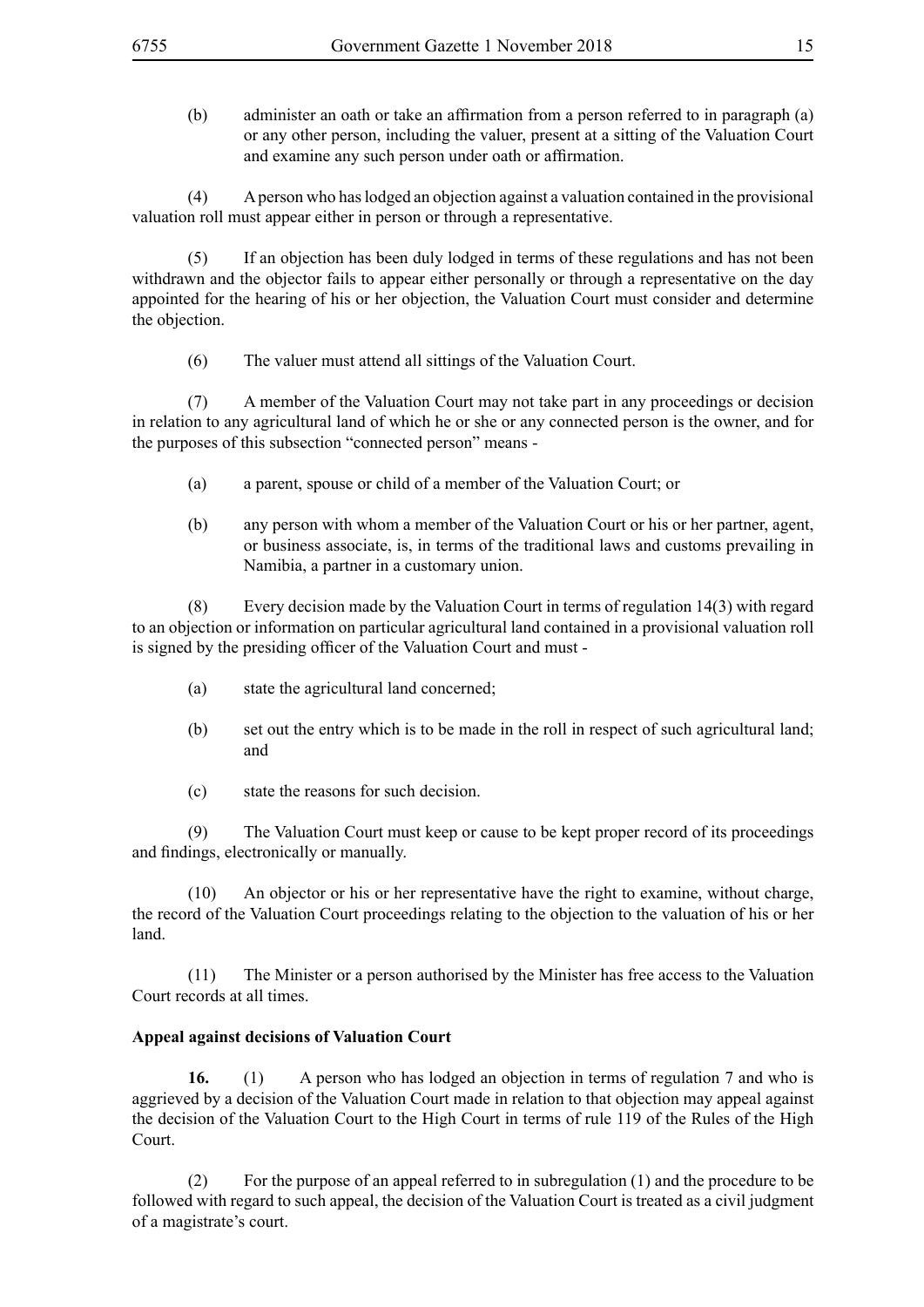(3) Despite any law to the contrary, the fact that an appeal or review against the decision of a Valuation Court is pending does not -

- (a) interfere with or affect the operation of such decision; or
- (b) prevent the land tax from being assessed and recovered on the basis of the valuation fixed by such decision in like manner as if no appeal was pending.

#### **Main or interim valuation roll**

**17.** (1) When the Valuation Court has completed its consideration of the provisional valuation roll and has made decisions referred to in regulation 15(7) -

- (a) the valuer must declare that he or she has complied with the decisions of the Valuation Court;
- (b) the presiding officer must certify the roll; and
- (c) the clerk of the Valuation Court must transmit the certified roll to the Minister together with a certified copy of all decisions of the Valuation Court.

(2) The provisional valuation roll containing the valuations, as decreased or increased or otherwise amended by the Valuation Court, of all agricultural land is known as the main or interim valuation roll.

(3) The Minister, must by notice in the *Gazette* and in at least two newspapers widely circulating in Namibia, notify all persons that the valuation roll has been completed and certified in terms of subregulation (1) and that on coming into operation -

- (a) the main valuation roll supersedes any previous main or interim valuation roll; and
- (b) if any agricultural land appears both in the main and interim valuation rolls, the latter entry supersedes the former entry.
- (4) A valuation roll is the primary basis upon which the land tax is assessed.

(5) The main or interim valuation roll must at all times be available for inspection by any interested person during office hours at the offices of the Ministry.

(6) The Minister, at the request of any interested person, must cause such interested person to be furnished with an extract from or copy of the main valuation roll.

#### **Alteration or correction of main valuation roll**

**18.** (1) The Minister, at the request of the valuer, any interested party or of his or her own accord, may cause the alteration or correction of the main or interim valuation roll but the alteration or correction is only made for the following purposes -

- (a) to correct a clerical error which does not affect the value per hectare assigned to a value zone on the iso-value map;
- (b) to correct an error which relates to the name, address or identity number of the owner concerned;
- (c) to record a change in the name or address of the owner concerned; or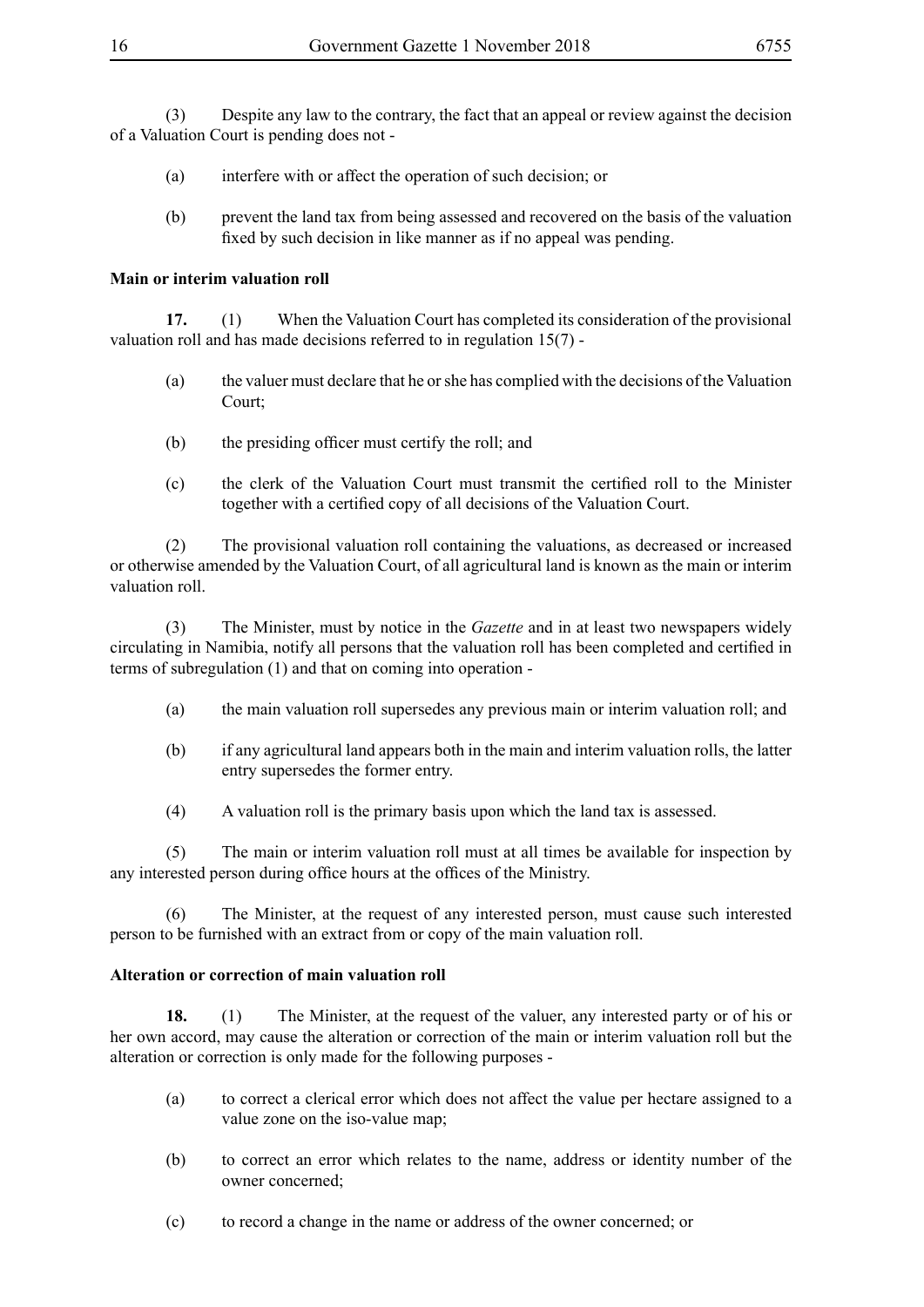(d) to correct an error which relates to the size or land extent of the agricultural land in question.

(2) Where the request for a correction referred to in subregulation (1) is on the accord of the Minister or valuer, the valuer, before causing any error to be corrected, must notify the land owner of the correction.

#### **Remuneration and allowances of members of Valuation Court and expenses**

**19.** (1) The Minister, with the concurrence of the Minister responsible for finance, determines the allowances payable to a member or an assessor of the Valuation Court who is not in the full-time employment of the State.

(2) The allowances referred to in subregulation (1) and the expenditure incidental to the performance of the functions of the Valuation Court is defrayed from the Fund.

#### **Date of operation and period of validity of valuation roll**

**20.** (1) Subject to subregulation (2), the valuation roll comes into operation on the commencement of the financial year following the certification under regulation  $17(1)$ .

(2) The Minister may, by notice in the *Gazette,* determine some other date on which the valuation roll comes into operation.

(3) Subject to subregulation (4), the valuation roll is valid for a period of five years from the date it comes into operation.

(4) The Minister may, by notice in the *Gazette,* extend the validity of the existing main valuation roll for a further period of five years or until such time that a new valuation roll comes into operation, whichever comes first.

(5**)** A valuation contained in a main or interim valuation roll certified by the presiding officer and delivered in terms of regulation 17(1) is not invalid by reason only of -

- (a) a mistake or variance in the name of owner, farm name, postal address or identity number of the owner of any agricultural land; or
- (b) an irregularity which occurred during the preparation of such valuation roll.

#### PART 5 RETURNS AND ASSESMENTS

#### **Owners to furnish land tax returns**

**21.** (1) The Minister, by notice in the *Gazette*, must require all owners or owners of agricultural land specified in the notice to furnish to the Minister land tax returns in respect of a particular financial year, or a particular financial year and each subsequent financial year.

(2) A land tax return referred to in subregulation (1) must be furnished on Form 4 and must contain -

- (a) the particulars of all agricultural land owned by the person who in terms of that subregulation is required to complete such a return; and
- (b) such other information as the Minister may reasonably require for the purposes of assessment under regulation 22.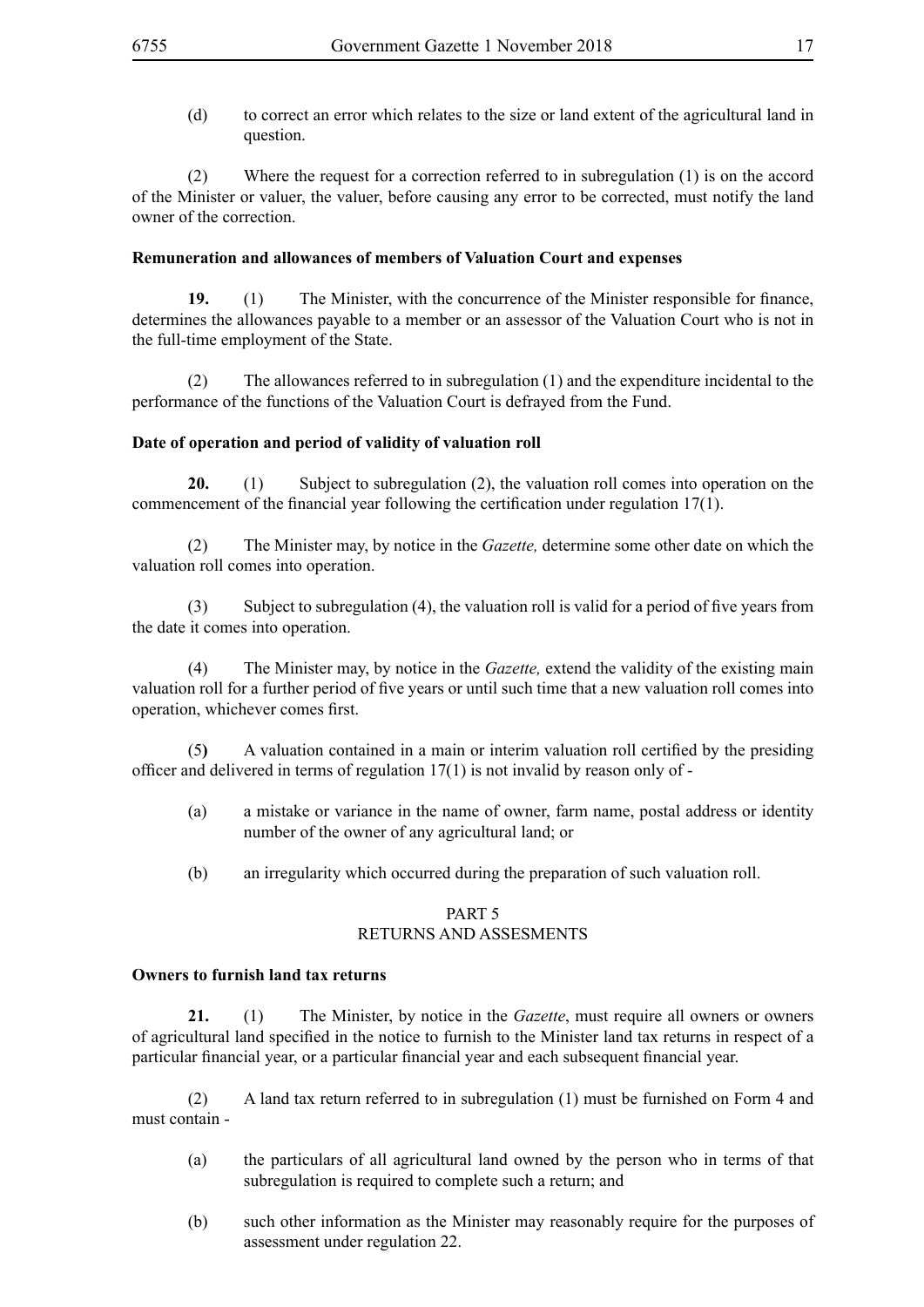(3) Every owner who is required to furnish a land tax return in respect of any financial year must do so on or before 31 January of such year.

(4) Any person who fails to furnish a return in accordance with these regulations commits an offence and is liable to a fine not exceeding N\$8 000 or to imprisonment for a period not exceeding two years or to both such fine and such imprisonment.

#### **Assessment of land tax to be made**

**22.** (1) Subject to regulation 17(4), the Minister may, from any relevant information in his or her possession and if available any land tax return referred to in regulation 21, cause an assessment to be made of the land tax payable by owners of agricultural land.

(2) An assessment under subregulation (1) may be made even if the time for lodging of returns has not yet expired.

(3) Despite subregulation (1), if a particular agricultural land does not appear on the main or interim valuation roll and a request is made to the Minister to include such land on the valuation roll under regulation  $3(1)(b)$  by an owner who intends to apply for a land tax clearance certificate, the Minister must cause preparation of a provisional unimproved site value on the same basis used to value the main valuation roll provided that such land would be included on the next provisional valuation roll.

(4) Where an assessment has been made under this regulation, the Minister must serve a notice of assessment on the owner concerned.

- (5) The notice of assessment must state -
- (a) the amount of the land tax payable on each piece of land and the total of such amounts; and
- (b) the date on which land tax is due and payable.

(6) When an owner of agricultural land ceases to be the owner before the end of the financial year in respect of which a land tax assessment in respect of the land was made -

- (a) such owner is liable to pay a portion of the land tax payable for the whole of such period proportionate to the time up to the end of the last month during which he or she continued to be the owner; and
- (b) any person who is the new owner of such land during the remainder of the period contemplated in paragraph (a) is liable to pay a portion of such land tax in proportion to the time during which the person is the owner and the land tax must be recovered from such new owner in the same manner as if he or she had been originally assessed for such land.

(7) An owner of agricultural land may for the purposes of subregulation (6)(a) request for a land tax clearance certificate during the period of the financial year in respect of which a land tax assessment for such year has not been made yet.

(8) The Minister, on receipt of the request referred to in subregulation (7), must cause a land tax assessment to be made for a portion of the land tax payable for the whole of such period proportionate to the time up to the end of the last month in which such person would cease to be the owner upon transfer of the agricultural land in question.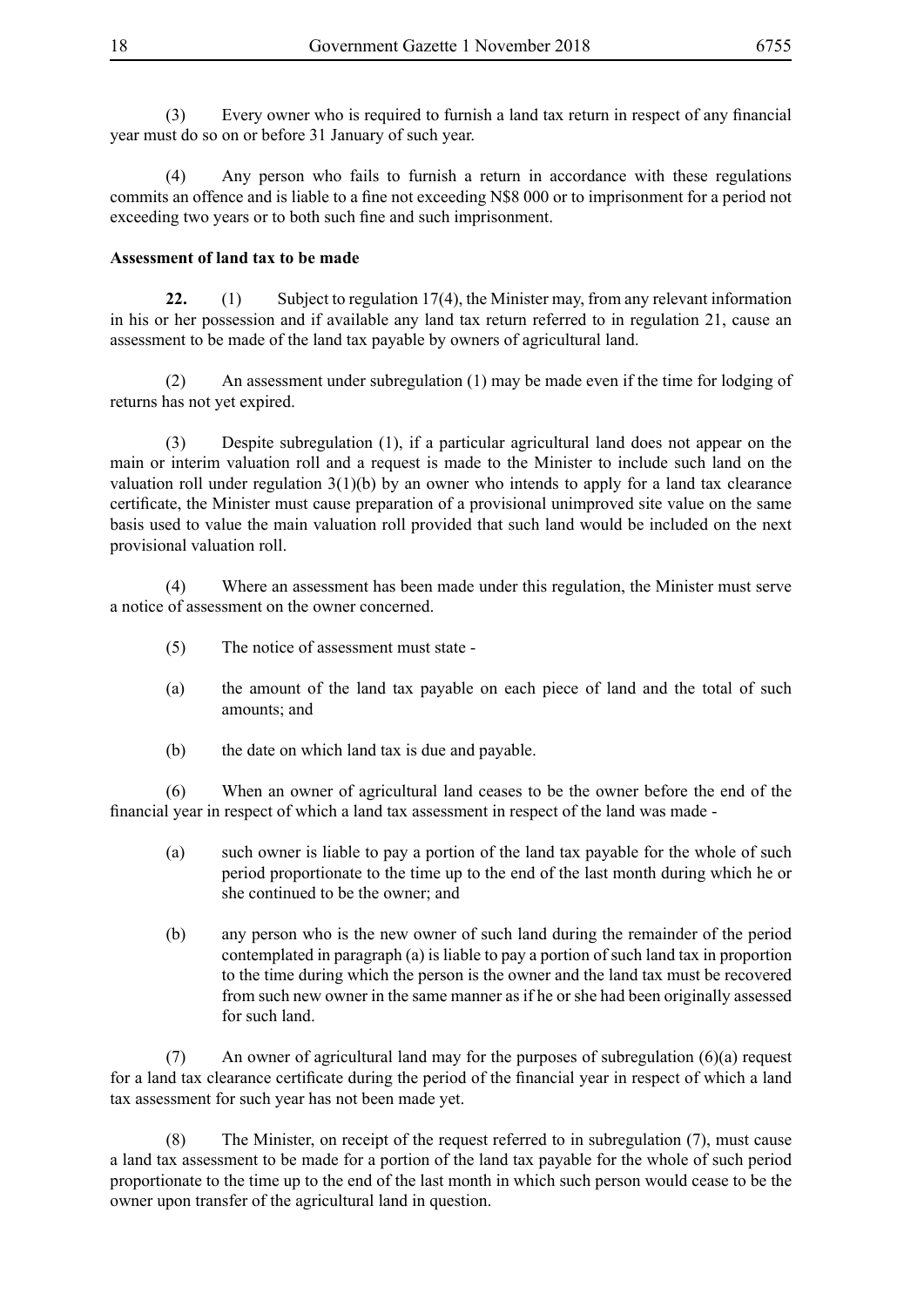(9) In terms of section 76B of the Act, a land owner who wishes to apply for exemption from payment of land tax must complete and submit to the Minister Form 6 for a natural person or Form 7 for a juristic person, respectively.

#### PART 6 COLLECTION AND RECOVERY OF LAND TAX

#### **Rebate and interest on land tax payable**

**23.** (1) To encourage the early payment of land tax, the Minister may allow a rebate at such different rates not exceeding five percent of the land tax payable on or before any due date for payment mentioned in the relevant notice of assessment.

(2) If land tax is not paid on or before the due date for payment mentioned in the relevant notice of assessment, the Minister may charge interest at a rate not exceeding the rate prescribed under the Prescribed Rate of Interest Act, 1975 (Act No. 55 of 1975), which may be charged in respect of a judgment debt of any competent court.

#### **Land tax as debt due to Fund**

**24.** (1) When any land tax or any interest payable in terms of these regulations becomes due and payable -

- (a) it is considered to be a debt due to the Fund; and
- (b) it may be recovered by the Minister in the manner provided for in this regulation.

(2) Subject to subregulation (3), if an owner of agricultural land fails to pay any land tax or interest when it is due and payable, the Minister may cause the filing with the clerk or registrar of a court of competent jurisdiction a statement -

- (a) certified, by the Minister, as correct and setting forth the amount of all land tax and interest owed by the owner; and
- (b) which for all purposes
	- (i) has the effect of a civil judgment of the court at which that statement has been so filed; and
	- (ii) any proceedings may be taken as if it were a civil proceedings of the court at which that statement has been so filed,

in favour of the Fund for a liquid debt in the amount specified in that statement.

(3) The Minister, before causing the filing of a statement in terms of subregulation (2), must serve a notice on the owner of the agricultural land concerned informing him or her of the intention of the Minister to file such a statement within 30 days of the date of the service of such notice in accordance with regulation 27.

(4) The Minister may, by notice in writing addressed to the clerk or registrar of the relevant court, withdraw any statement referred to in subregulation (2), and that statement ceases to have any effect.

(5) The Minister may institute proceedings afresh under subregulation (2) in respect of any tax or interest to which a statement withdrawn under subregulation (3) relates.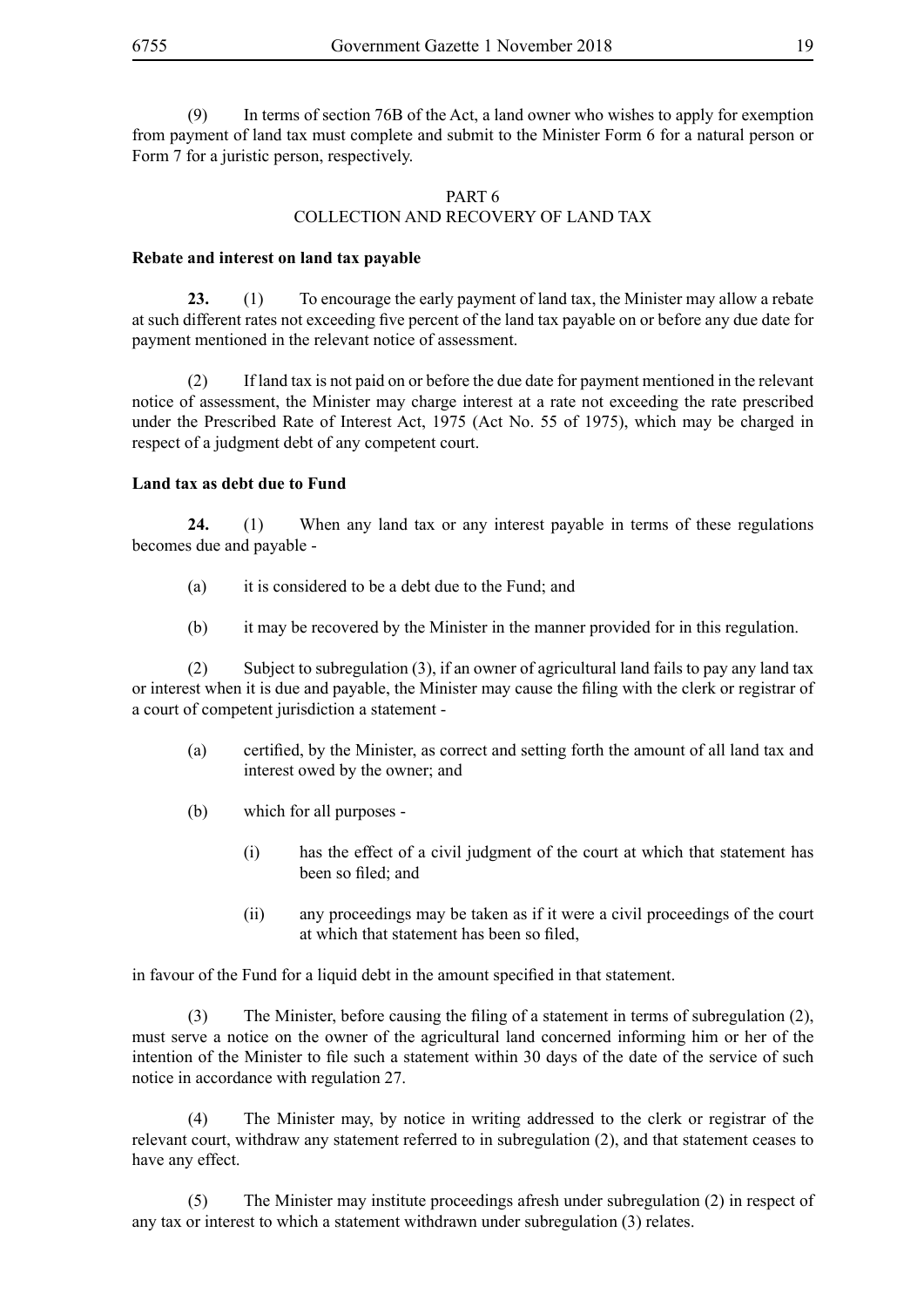#### **Reimbursement of overpayment of land tax**

**25.** (1) Where the owner of agricultural land has paid any land tax in excess of any amount payable by him or her in terms of these regulations, the owner may, on Form 5, apply to the Minister for a refund of the amount paid in excess.

(2) Any claim for a refund under subregulation (1) must be accompanied by documentary proof of the payment of the excess amount.

(3) If on receipt of an application referred to in subregulation (1) the Minister is satisfied that a refund is due to an owner of agricultural land, the Minister must cause the owner to be refunded from the Fund with the amount paid in excess not later than the end of the second calendar month following the date on which the excess was reported in terms of subregulation (1).

(4) Where the Minister fails to refund any amount of land tax due to an owner of agricultural land on or before the date referred to in subregulation (3), interest is paid on such amount at the rate prescribed under the Prescribed Rate of Interest Act, 1975 (Act No. 55 of 1975).

#### **Recovery of land tax from representatives**

**26.** (1) Any land tax or interest payable by any representative in his or her representative capacity is recoverable from him or her under these regulations, but to the extent only of any assets belonging to the owner whom he or she represents which may be in his or her possession or under his or her control.

(2) Any land tax or interest payable by a company or close corporation is not recoverable from the public officer of the company or from any member of a close corporation referred to in section 76A of the Act, but is recoverable from the company or close corporation.

(3) A representative who pays any land tax or interest due under these regulations is entitled -

- (a) to recover the amount so paid from the owner on whose behalf it is paid; or
- (b) to retain out of moneys that may be in his or her possession or may come to him or her in his or her representative capacity an amount equal to the amount so paid.

(4) A representative referred to in paragraph (b) of section 76A of the Act who, pays any land tax or interest due, under these regulations, by a deceased owner is entitled -

- (a) to recover the amount so paid from the estate of such deceased owner; or
- (b) to retain out of any moneys of the estate of such deceased that may be in his or her possession or that may come to him or her as executor or administrator of such estate, an amount equal to the amount so paid.

(5) A representative is personally liable for the payment of any land tax or interest payable by him or her in his or her representative capacity, if, while the amount remains unpaid -

- (a) he or she alienates or disposes of the agricultural land in respect of which such tax is payable; or
- (b) disposes off or parts with any moneys belonging to the owner whom he or she represents and is in his or her possession or comes to him or her after such tax or interest has become payable, if such tax or interest could legally have been paid from or out of such money.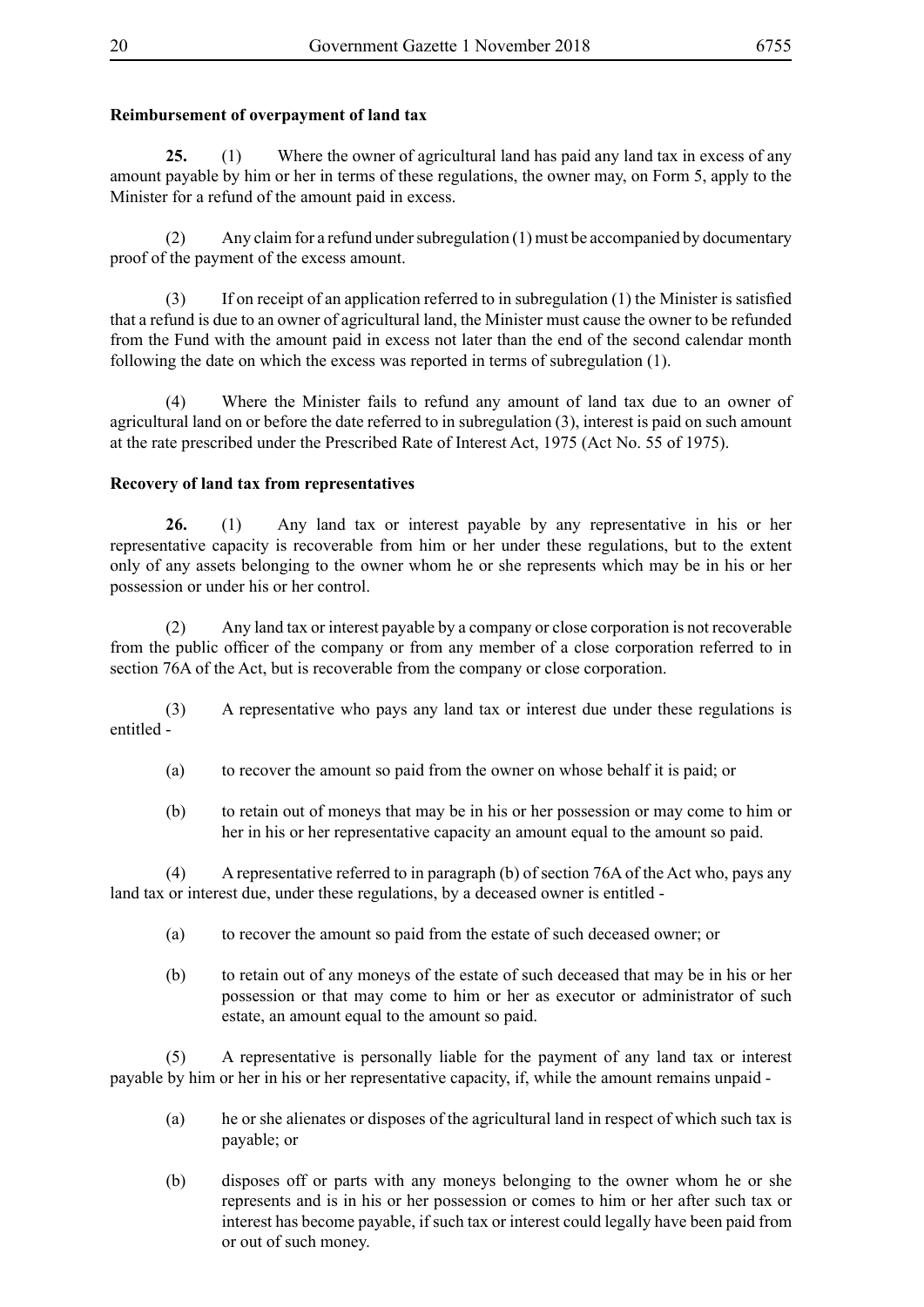#### **Recovery of land tax from third parties**

**27.** (1) Where an owner of agricultural land fails to pay land tax in respect of such land on or before the due date for payment, the Minister may, where the land is subject to a lease or other right of occupation or to a mortgage, by a notice in writing served on the lessee, occupier or mortgagee concerned, require him or her to pay to the Minister for the benefit of the Fund, on or before a date specified in such notice, an amount equal to the amount of land tax due.

- (2) The money contemplated in subregulation (1) is recoverable by the Minister from -
- (a) such lessee or occupier but only to the extent of any rent or other payments due by such lessee or occupier to the owner at the time of the request under that subsection, or becoming due such lessee or occupier to the owner after such request; or
- (b) such mortgagee if in accordance with section 51 of the Deeds Registries Act, 1937 (Act No. 47 of 1937) and the Registration of Deeds in Rehoboth Act, 1976 (Act No. 93 of 1976) the mortgage bond that is registered over such land contains a stipulation that future debts generally or future debts with regard to taxes are secured by it.

(3) Where a lessee or occupier or mortgagee, on whom a notice was served under subregulation (1), is unable to comply with such notice he or she must, before the expiry of the date for payment specified in such notice, serve a notice in writing on the Minister informing the Minister accordingly and stating the reasons for his or her inability to so comply.

- (4) On receipt of a notice referred to in subregulation (3), the Minister may -
- (a) require any party concerned to furnish such further information and evidence as the Minister may think necessary to conclude the matter; and
- (b) by notice in writing, accept the notification or reject it.
- (5) Any payment made pursuant to a notice under this section is considered -
- (a) to have been made under the authority of the defaulting owner and no liability may attach to the lessee, occupier or mortgagee in respect of the making of such payment; and
- (b) in the case where the lessee or occupier made such payment, to be a valid discharge, to the extent of the amount so paid, against the rent or other payments due by such lessee or occupier to the defaulting owner.

(6) The provisions of these regulations relating to the collection and recovery of land tax apply with necessary changes to any amount due under this section as if such amount were land tax due under these regulations.

#### PART 7

#### GENERAL PROVISIONS

#### **Service of notices and documents**

**28**. (1) Any notice, document or other communication required or authorised under these regulations to be given to or served, or caused to be given to or served, on any person by the Minister is considered to have been duly given or served if, subject to subregulation (2), the original or a true copy is delivered or given to the person concerned personally or sent by registered post to such person.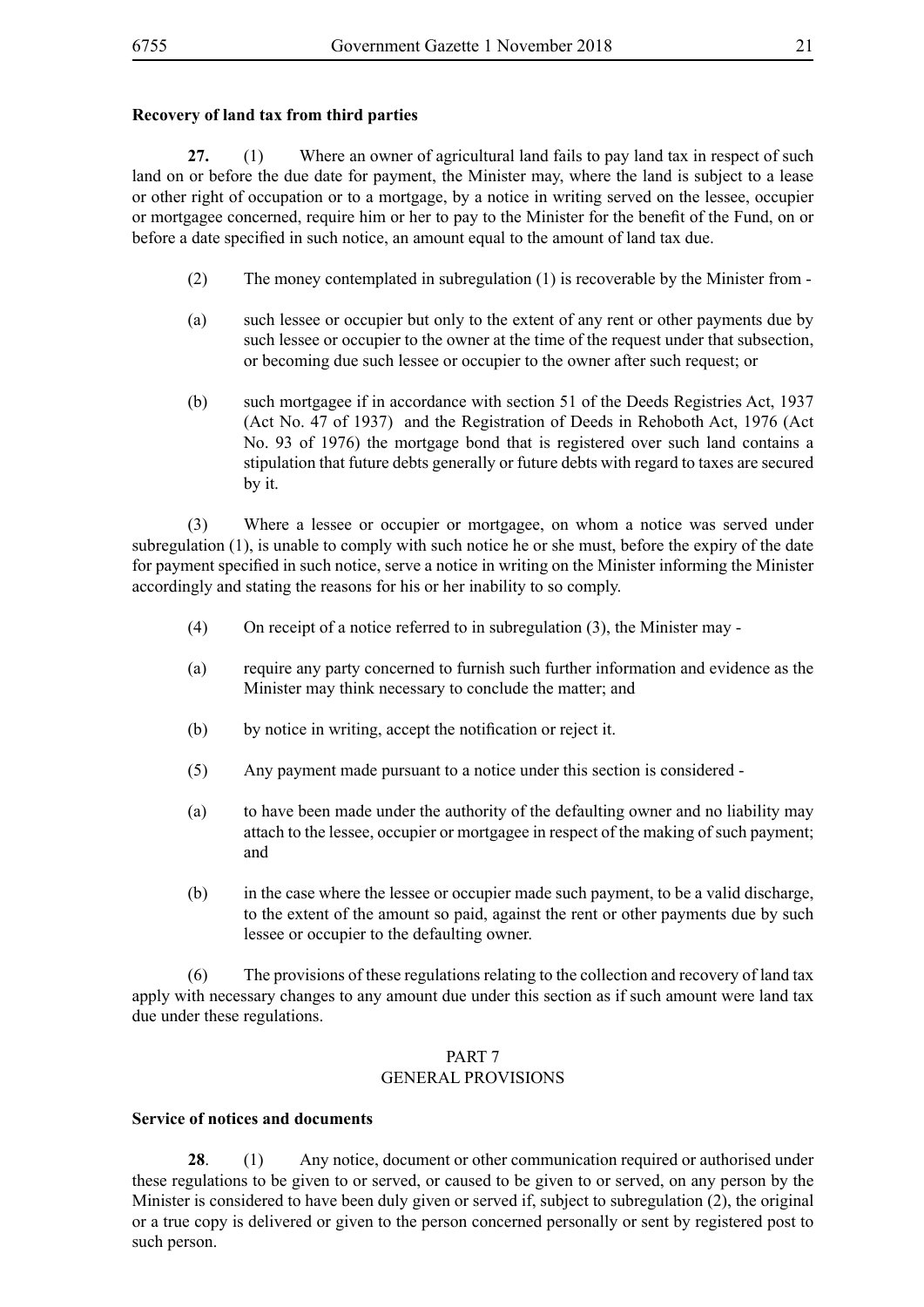- (2) Where -
- (a) the whereabouts of the person, or in the case of several owners of property or several persons having an interest in property, every such owner or interested person, is not readily ascertainable by the Minister; or
- (b) by reason of the number of such owners or persons having such an interest, or for any other reason, the Minister is satisfied that service of a notice or other document in accordance with subregulation (1) is not practicable,

the Minister, instead of or in addition to causing any notice or document to be served in accordance with subregulation (1), must cause to be published, once in the *Gazette* and once a week during two consecutive weeks in two newspapers widely circulating in Namibia, an appropriate notice complying with the relevant provision of these regulations.

(3) Any notice or document required or authorised under these regulations to be lodged, given to or served on the Minister is considered to have been duly given or served if the original of such notice or a true copy of the notice or document is -

- (a) delivered to the registered office of the Minister; or
- (b) sent by registered post to the registered office of the Minister.

#### **Documents to serve as conclusive proof**

**29.** A -

- (a) copy of or an extract from the main or interim valuation roll or provisional valuation roll; or
- (b) certificate or notice issued by the Minister under these regulations signed by the Minister,

is, in the absence of evidence to the contrary, conclusive proof of the facts contained in any such document without further proof or production of the original document.

#### **Savings provision**

**30.** Anything done under regulations repealed by these regulations and that could have been done under a corresponding provision of these regulations is deemed to have been done under the corresponding provision of these regulations.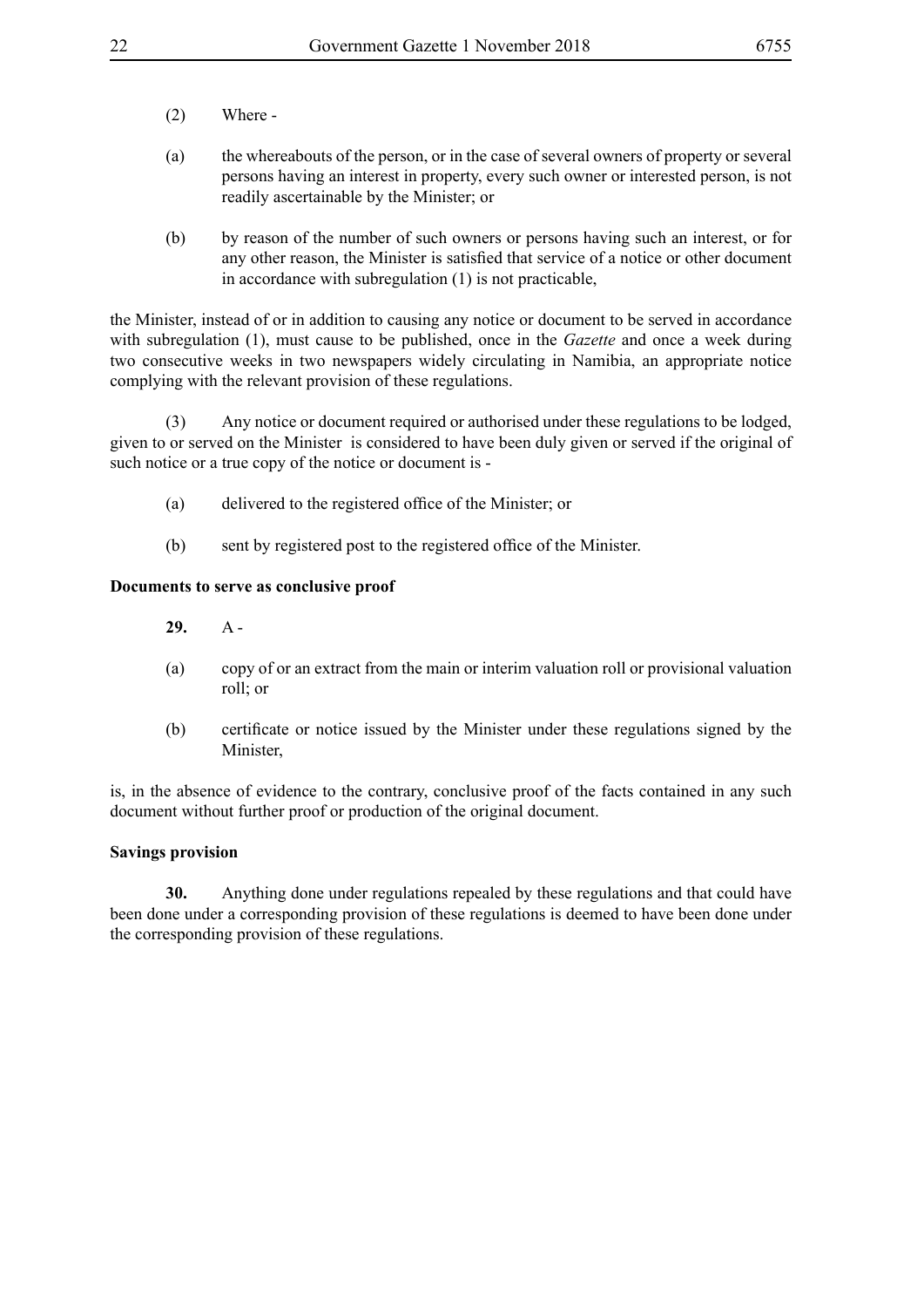

Official Stamp

Form 1

**Reference No.:……**

#### **REPUBLIC OF NAMIBIA MINISTRY OF LAND REFORM**

#### **DEPARTMENT OF LAND MANAGEMENT DIRECTORATE OF VALUATION AND ESTATE MANAGEMENT**

#### **OBJECTION TO LAND VALUATION**

(Provisional Valuation Roll) Land Valuation and Taxation Regulations: Agricultural (Commercial) Land Reform Act, 1995 (Act No. 6 of 1995) **(Regulation 7(1)(b)**

**To: The Minister, Ministry of Land Reform, Private Bag 13343, Windhoek, Namibia**

(*Complete in Capital Letters*)

#### **A. DETAILS OF OWNER**

(use capital letters)

| <b>Full Names of owner</b>    |                                 |            |  |
|-------------------------------|---------------------------------|------------|--|
| <b>Postal Address</b>         |                                 |            |  |
| <b>Telephone No.</b>          | Fax No.                         | E-mail     |  |
| ID No.                        | <b>Date of Birth DD MM YYYY</b> | Occupation |  |
|                               | <b>B. DETAILS OF OBJECTOR</b>   |            |  |
| <b>Full Names of objector</b> |                                 |            |  |
| <b>Address</b>                |                                 |            |  |
| <b>Telephone No.</b>          | Fax No.                         | E-mail     |  |
| ID No.                        | Date of Birth                   | Occupation |  |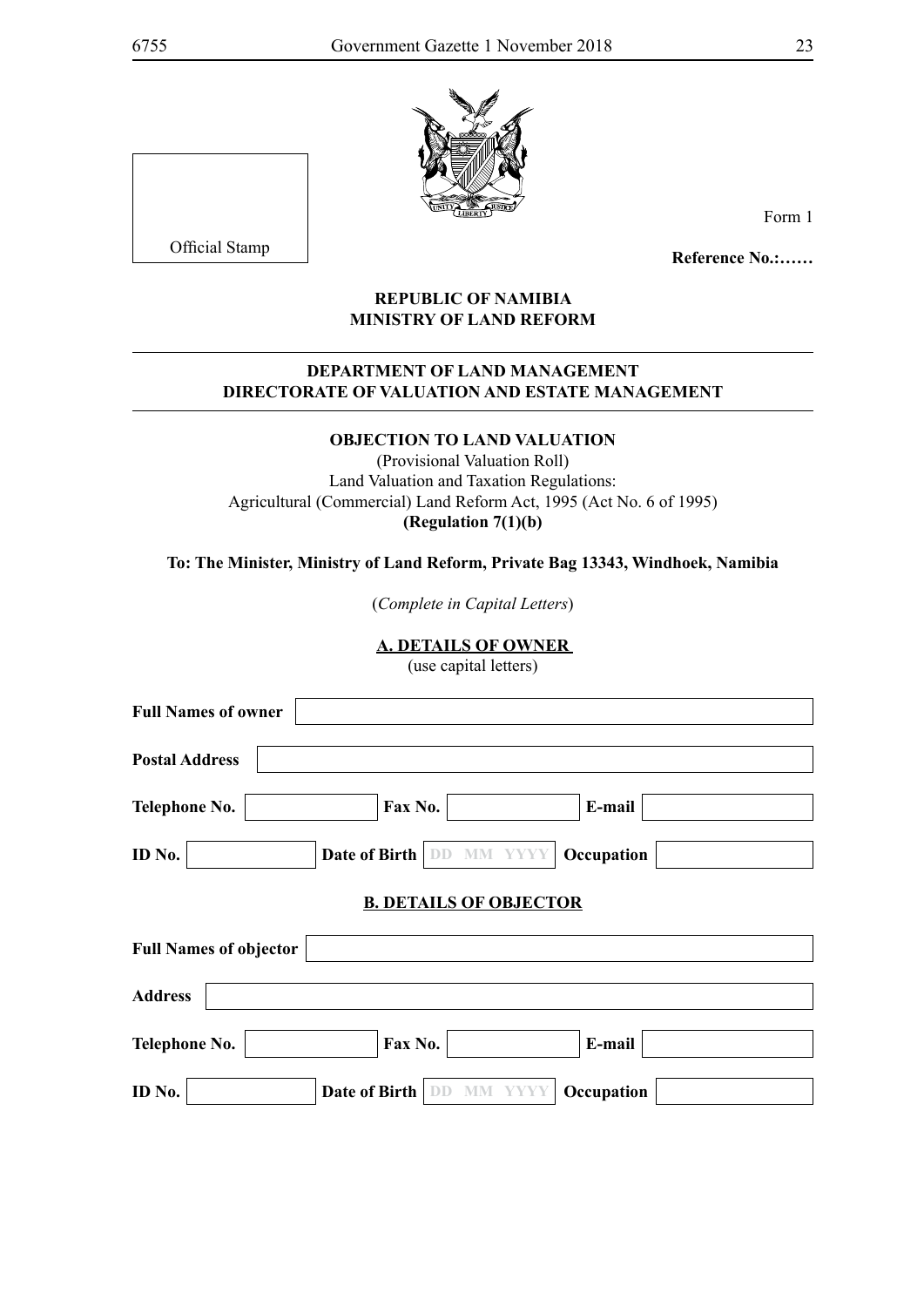## **C. PARTICULARS OF AGRICULTURAL LAND**

| <b>Registration Division</b> (e.g. L) $\parallel$                       | <b>Farm Name</b> |           |                 |
|-------------------------------------------------------------------------|------------------|-----------|-----------------|
| <b>Region</b> (e.g. Omaheke)                                            | Farm $No$        | Farm size | <b>Hectares</b> |
| Unimproved Site Value appearing on the Provisional Valuation Roll   N\$ |                  |           |                 |

## **D. GROUNDS FOR OBJECTION**

| The Unimproved Site Value of the farm is too high or too low <i>(delete inapplicable)</i> for the following<br>$ground(s)$ : |                                                                 |                  |
|------------------------------------------------------------------------------------------------------------------------------|-----------------------------------------------------------------|------------------|
|                                                                                                                              |                                                                 |                  |
|                                                                                                                              |                                                                 |                  |
|                                                                                                                              |                                                                 |                  |
| Therefore I propose that the Unimproved Site Value to appear on the valuation<br>N\$<br>roll should instead be               |                                                                 |                  |
|                                                                                                                              |                                                                 |                  |
|                                                                                                                              | <b>Capacity</b> (Owner/Representative)                          |                  |
| Date                                                                                                                         | (If representative, attach Power of Attorney, or<br>resolution) | <b>Signature</b> |

#### **E. FOR OFFICIAL USE**

| <b>COMMENTS BY VALUER</b> |                |           |
|---------------------------|----------------|-----------|
|                           |                |           |
|                           |                |           |
|                           |                |           |
|                           |                |           |
| Date                      | Name of Valuer | Signature |

#### DECISION OF VALUATION COURT

**Names of Presiding Officer** 

Signature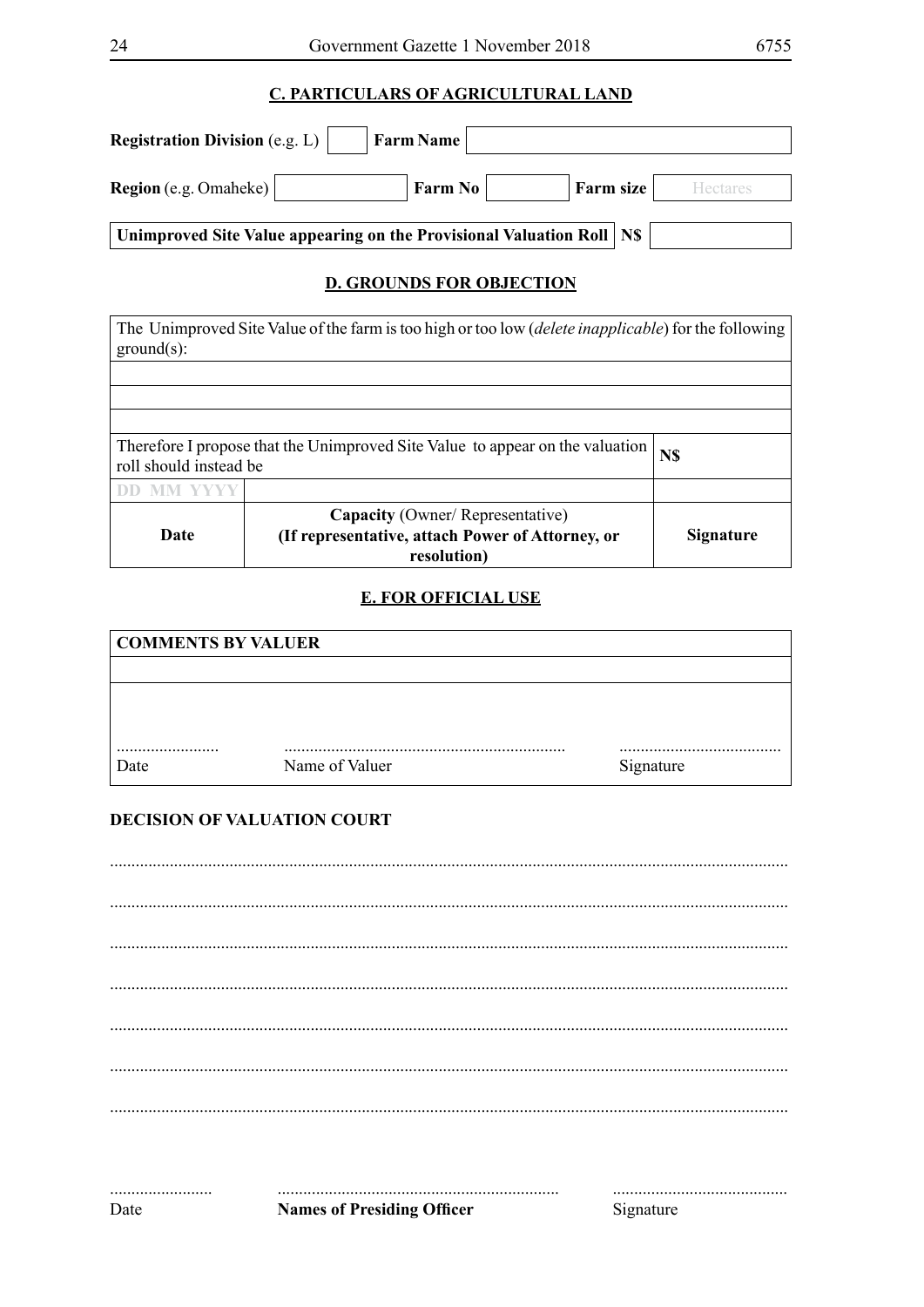

Official Stamp

Form 2

**Reference No.:……**

#### **REPUBLIC OF NAMIBIA MINISTRY OF LAND REFORM**

#### **DEPARTMENT OF LAND MANAGEMENT DIRECTORATE OF VALUATION AND ESTATE MANAGEMENT**

#### **WITHDRAWAL OF OBJECTION OR SETTLEMENT AGREEMENT**

(Provisional Valuation Roll) Land Valuation and Taxation Regulations: Agricultural (Commercial) Land Reform Act, 1995 (Act No. 6 of 1995) **(Regulation 7(4))**

**To: The Minister, Ministry of Land Reform (MLR), Private Bag 13343, Windhoek, Namibia**

(*Complete in Capital Letters*)

**A. DETAILS OF OWNER** 

(use capital letters)

| <b>Full Names of owner</b> |                                                        |                    |  |
|----------------------------|--------------------------------------------------------|--------------------|--|
| <b>Postal Address</b>      |                                                        |                    |  |
| <b>Telephone No.</b>       | Fax No.                                                | E-mail             |  |
| ID No.                     | Date of Birth<br><b>MM YYYY</b><br>DD                  | Occupation         |  |
|                            | <b>B. DETAILS OF OBJECTOR</b><br>(use capital letters) |                    |  |
| <b>Full Names of owner</b> |                                                        |                    |  |
| <b>Postal Address</b>      |                                                        |                    |  |
| <b>Telephone No.</b>       | Fax No.                                                | E-mail             |  |
| ID No.                     | Date of Birth                                          | Occupation<br>YYYY |  |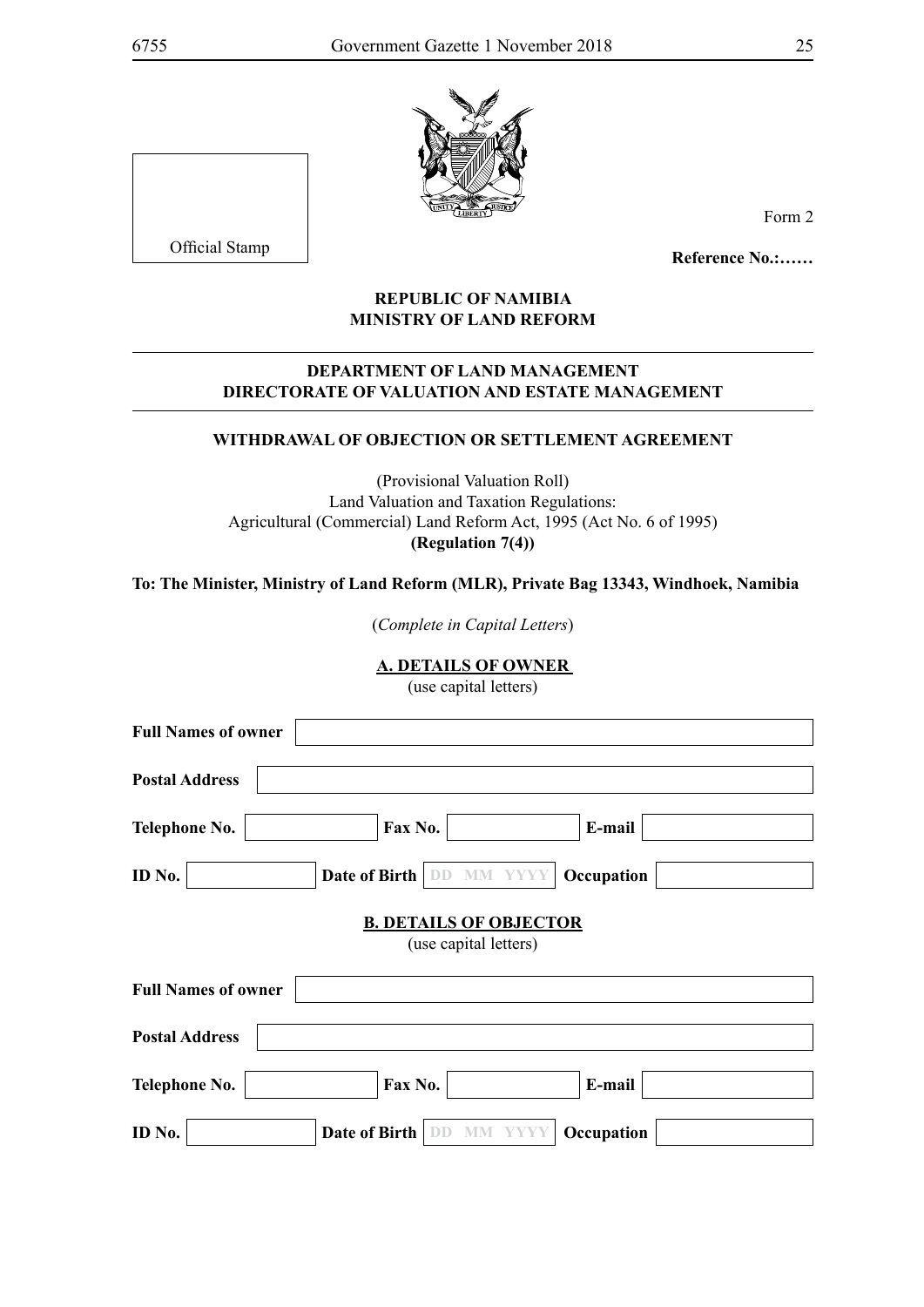## **C. PARTICULARS OF AGRICULTURAL LAND**

| <b>Registration Division (e.g. L)</b>                  | Farm                                                                                                                                             |                                    |           |                  |
|--------------------------------------------------------|--------------------------------------------------------------------------------------------------------------------------------------------------|------------------------------------|-----------|------------------|
| Region (e.g. Omaheke)                                  |                                                                                                                                                  | Farm No                            | Farm size | <b>Hectares</b>  |
|                                                        | Unimproved Site Value appearing on the Provisional Valuation Roll   N\$                                                                          |                                    |           |                  |
|                                                        | <b>D. REASONS FOR WITHDRAWAL/AGREEMENT</b>                                                                                                       |                                    |           |                  |
|                                                        | (Please note that any agreement with the valuer on adjustment to the Unimproved Site Value is<br>subject to the approval of the Valuation Court) |                                    |           |                  |
|                                                        | Unimproved Site Value has been reduced by the MLR valuer                                                                                         |                                    |           |                  |
|                                                        | Unimproved Site Value has been increased by the MLR valuer                                                                                       |                                    |           |                  |
|                                                        | Unimproved Site Value has been justified by the MLR valuer and hence not adjusted                                                                |                                    |           |                  |
| $\sqrt{\ }$ Tick Applicable<br>Other reasons (specify) |                                                                                                                                                  |                                    |           |                  |
| valuation roll should be                               | I therefore agree that the Unimproved Site Value to appear on the                                                                                |                                    | N\$       |                  |
| Date                                                   |                                                                                                                                                  | Capacity (Owner or Representative) |           | <b>Signature</b> |
|                                                        | (If representative, attach Power of Attorney, or resolution)                                                                                     |                                    |           |                  |
|                                                        |                                                                                                                                                  | <b>E. FOR OFFICIAL USE</b>         |           |                  |
| <b>COMMENTS BY MLR VALUER</b>                          |                                                                                                                                                  |                                    |           |                  |
|                                                        |                                                                                                                                                  |                                    |           |                  |
|                                                        |                                                                                                                                                  |                                    |           |                  |
|                                                        |                                                                                                                                                  |                                    |           |                  |
|                                                        |                                                                                                                                                  |                                    |           |                  |
|                                                        |                                                                                                                                                  |                                    |           |                  |

**DD MM YYYY Date Names of Valuer Signature**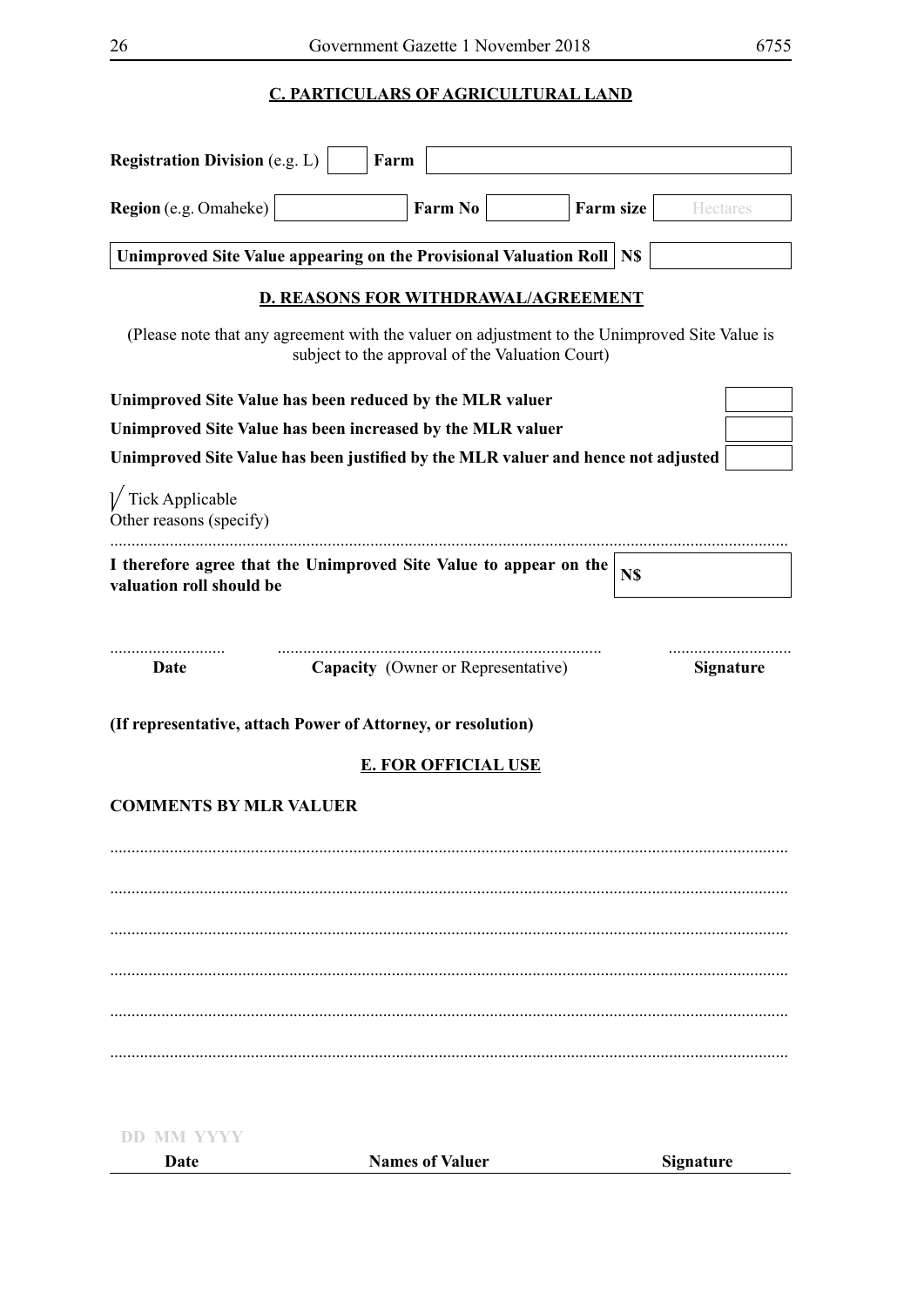## **DECISION OF VALUATION COURT**

Date

**Names of Presiding Officer** 

Signature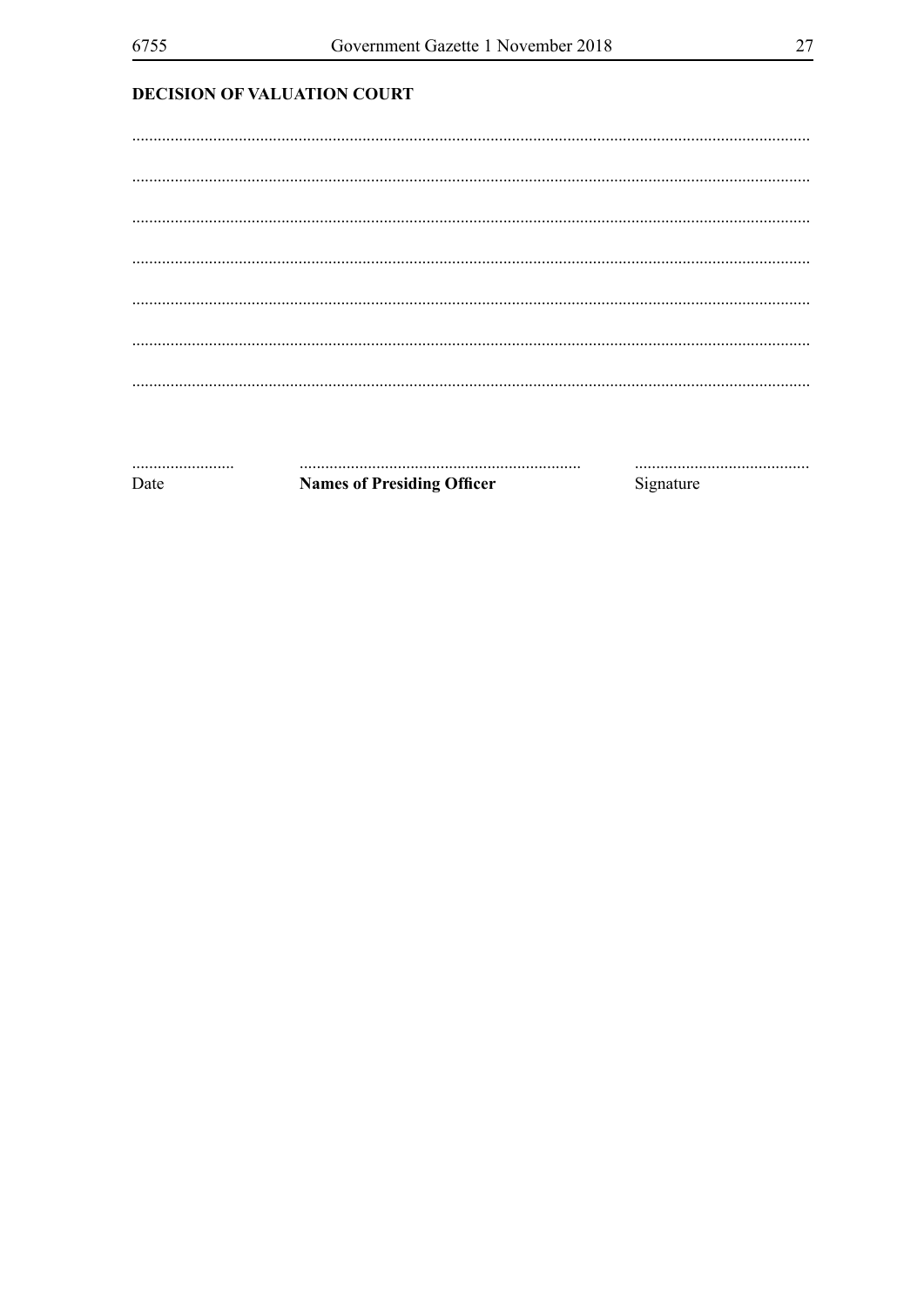

Official Stamp

Form 3

**Reference No.:……**

#### **REPUBLIC OF NAMIBIA MINISTRY OF LAND REFORM**

#### **DEPARTMENT OF LAND MANAGEMENT DIRECTORATE OF VALUATION AND ESTATE MANAGEMENT**

## **DATA CORRECTION REQUEST**

 (Provisional, Main or Interim Valuation Roll) Land Valuation and Taxation Regulations: Agricultural (Commercial) Land Reform Act, 1995 (Act No. 6 of 1995) **(Regulation 7(1)(c))**

**To: The Minister, Ministry of Land Reform, Private Bag 13343, Windhoek, Namibia**

(*Complete in Capital Letters*)

#### **A. DETAILS OF OWNER**

(use capital letters)

| <b>Full Names</b> (Individual, Close Corporation etc.) |                                                        |        |  |
|--------------------------------------------------------|--------------------------------------------------------|--------|--|
| <b>Postal Address</b>                                  |                                                        |        |  |
| Telephone No.                                          | Fax No.                                                | E-mail |  |
|                                                        | <b>ID No.</b> (Individual or Company Registration No.) |        |  |
| Date of Birth                                          | Occupation                                             |        |  |
| <b>Nationality</b>                                     |                                                        |        |  |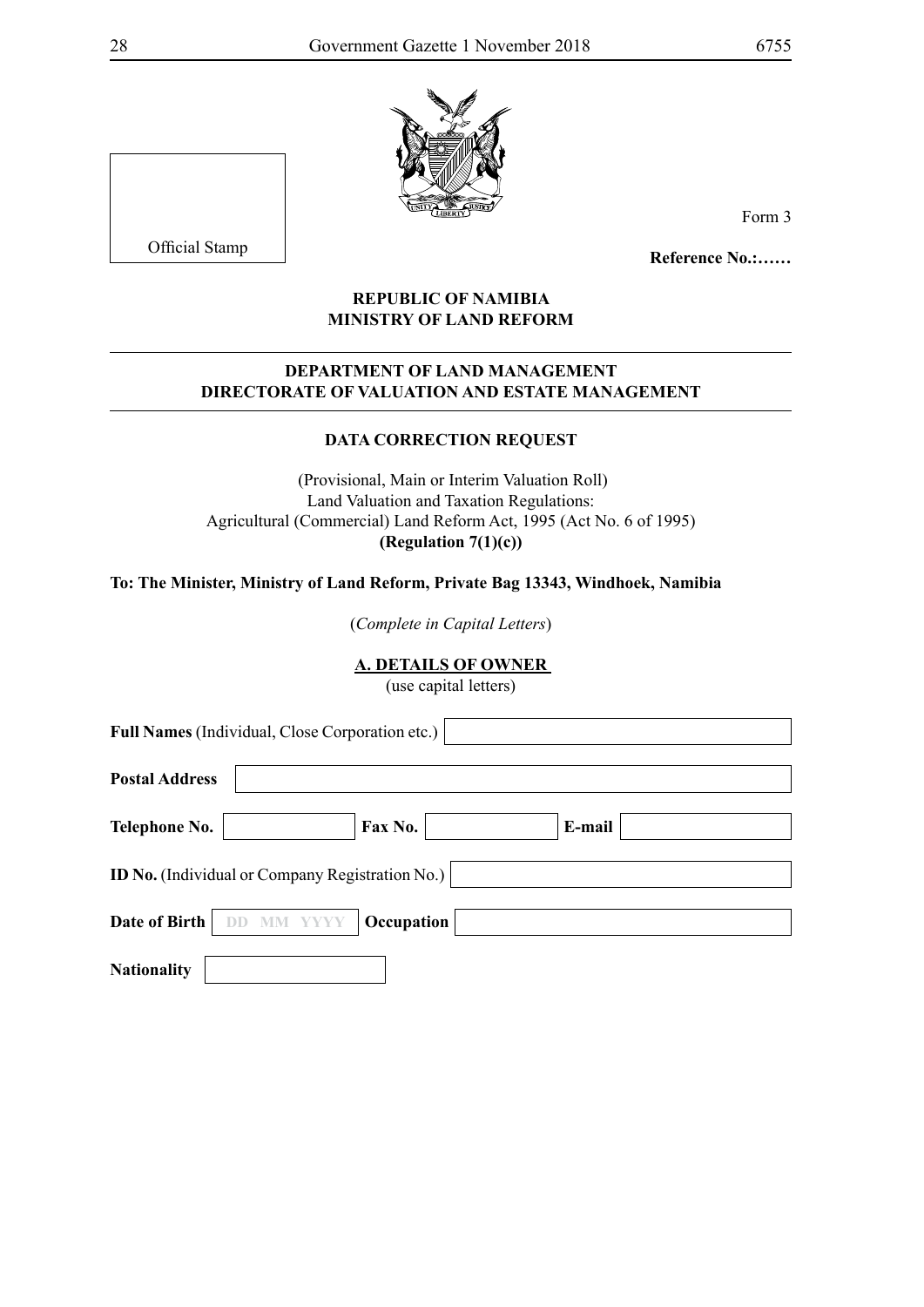## **B. CORRECTIONS** (except consolidation/ subdivision cases)

| <b>ENTER THE CORRECT DETAILS</b> | <b>TICK</b><br><b>CORRECTION</b><br><b>APPLICABLE</b> | $\sqrt{}$ |
|----------------------------------|-------------------------------------------------------|-----------|
| (1)                              | Farm owner                                            |           |
|                                  | Registration division                                 |           |
|                                  | Farm number                                           |           |
|                                  | Farm name                                             |           |
|                                  | Farm size                                             |           |
|                                  | Id number                                             |           |
|                                  | Nationality                                           |           |
|                                  | Postal address                                        |           |
|                                  | Unimproved site<br>value                              |           |
|                                  | Land taxed under<br>municipality                      |           |
|                                  | Land missing on the<br>valuation roll                 |           |
|                                  | Duplication                                           |           |
| (2)                              | Farm owner                                            |           |
|                                  | Registration division                                 |           |
|                                  | Farm number                                           |           |
|                                  | Farm name                                             |           |
|                                  | Farm size                                             |           |
|                                  | Id number                                             |           |
|                                  | Nationality                                           |           |
|                                  | Postal address                                        |           |
|                                  | Unimproved site                                       |           |
|                                  | value                                                 |           |
|                                  | Land taxed under                                      |           |
|                                  | municipality                                          |           |
|                                  | Land missing on the                                   |           |
|                                  | valuation roll                                        |           |
|                                  | Duplication                                           |           |
| (2)                              | Farm owner                                            |           |
|                                  | Registration division                                 |           |
|                                  | Farm number                                           |           |
|                                  | Farm name                                             |           |
|                                  | Farm size                                             |           |
|                                  | Id number                                             |           |
|                                  | Nationality                                           |           |
|                                  | Postal address                                        |           |
|                                  | Unimproved site                                       |           |
|                                  | value                                                 |           |
|                                  | Land taxed under                                      |           |
|                                  | municipality                                          |           |
|                                  | Land missing on the                                   |           |
|                                  | valuation roll                                        |           |
|                                  | Duplication                                           |           |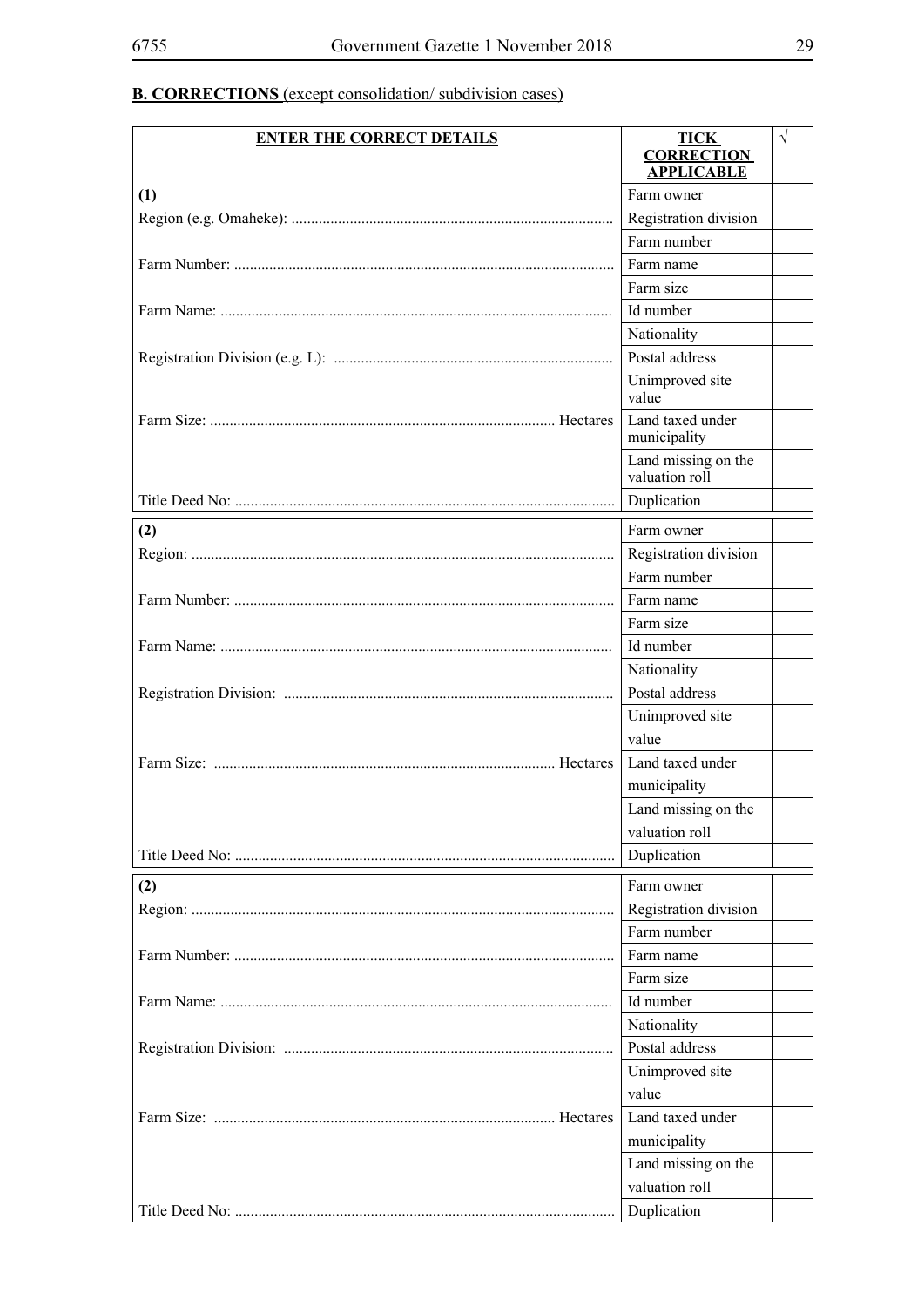| (2) | Farm owner            |
|-----|-----------------------|
|     | Registration division |
|     | Farm number           |
|     | Farm name             |
|     | Farm size             |
|     | Id number             |
|     | Nationality           |
|     | Postal address        |
|     | Unimproved site       |
|     | value                 |
|     | Land taxed under      |
|     | municipality          |
|     | Land missing on the   |
|     | valuation roll        |
|     | Duplication           |

## **C. CONSOLIDATION**

| (1) ORIGINAL PIECE OF LAND | (2) ORIGINAL PIECE OF LAND |
|----------------------------|----------------------------|
|                            |                            |
|                            |                            |
|                            |                            |
|                            |                            |
|                            |                            |
|                            |                            |
| (3) ORIGINAL PIECE OF LAND | (4) CONSOLIDATED LAND      |
|                            |                            |
|                            |                            |
|                            |                            |
|                            |                            |
|                            |                            |
|                            |                            |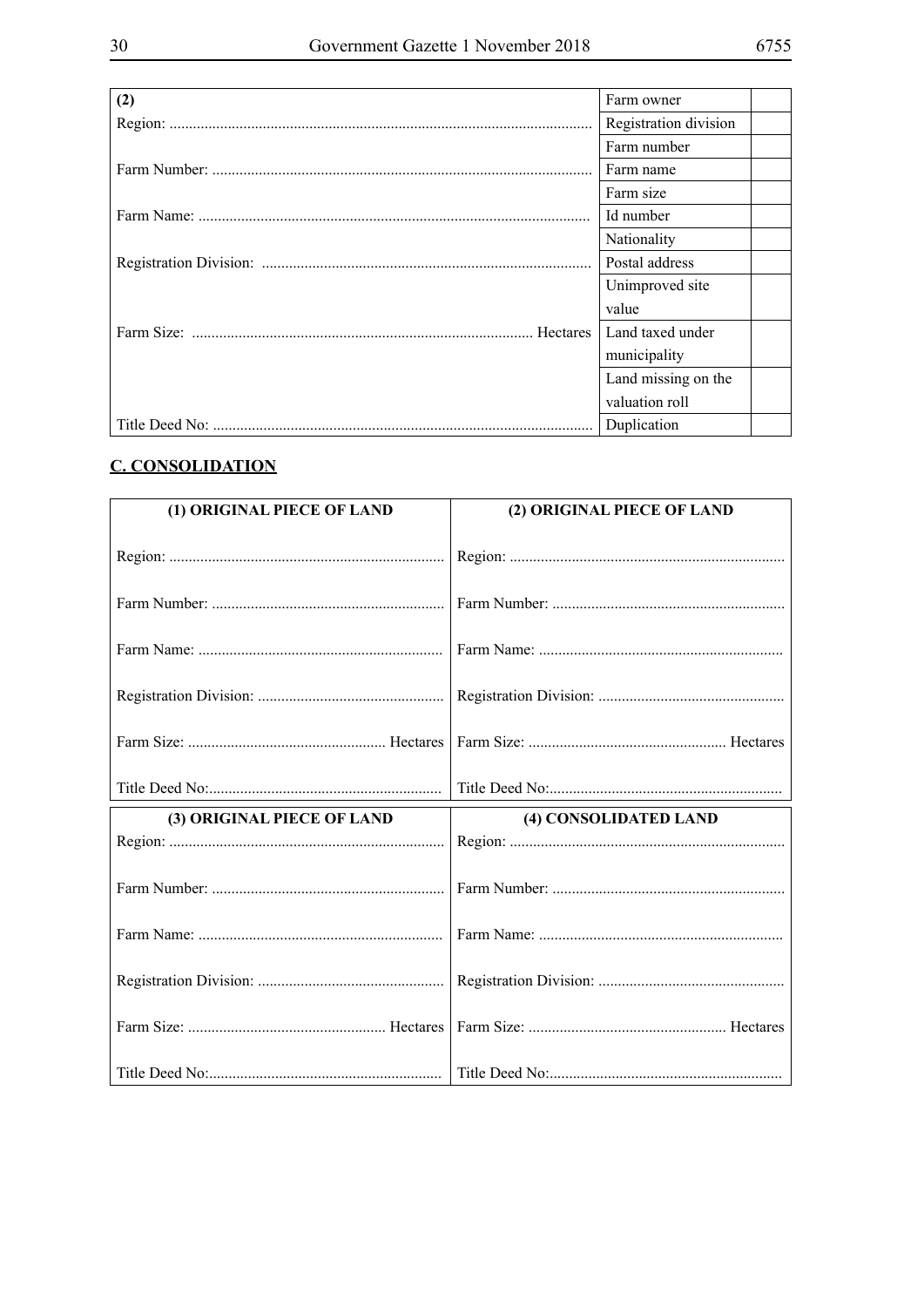### **D. SUBDIVISION**

| <b>ORIGINAL PIECE OF LAND</b>                                             | <b>SUBDIVIDED/REMAINING PORTION OF</b> |
|---------------------------------------------------------------------------|----------------------------------------|
|                                                                           | <b>LAND</b>                            |
|                                                                           |                                        |
|                                                                           |                                        |
|                                                                           |                                        |
|                                                                           |                                        |
|                                                                           |                                        |
|                                                                           |                                        |
|                                                                           |                                        |
|                                                                           |                                        |
|                                                                           |                                        |
|                                                                           |                                        |
| Other details to be corrected are as follows:                             |                                        |
|                                                                           |                                        |
|                                                                           |                                        |
|                                                                           |                                        |
|                                                                           |                                        |
|                                                                           |                                        |
|                                                                           |                                        |
|                                                                           |                                        |
| (Please use another data correction request form if you run out of space) |                                        |
|                                                                           |                                        |
|                                                                           |                                        |
| Date                                                                      | DD.<br>МM<br>YYYY                      |
|                                                                           |                                        |
| (Owner / Representative)                                                  |                                        |
|                                                                           |                                        |
|                                                                           | <b>DETAILS OF REPRESENTATIVE</b>       |
|                                                                           |                                        |
|                                                                           |                                        |
| <b>Full Names</b>                                                         |                                        |
| <b>Postal Address</b>                                                     |                                        |
|                                                                           |                                        |
| Fax No.<br><b>Telephone No.</b>                                           | E-mail                                 |
|                                                                           |                                        |

**Date of Birth DD MM YYYY Occupation** ID No.  $\boxed{\phantom{1}}$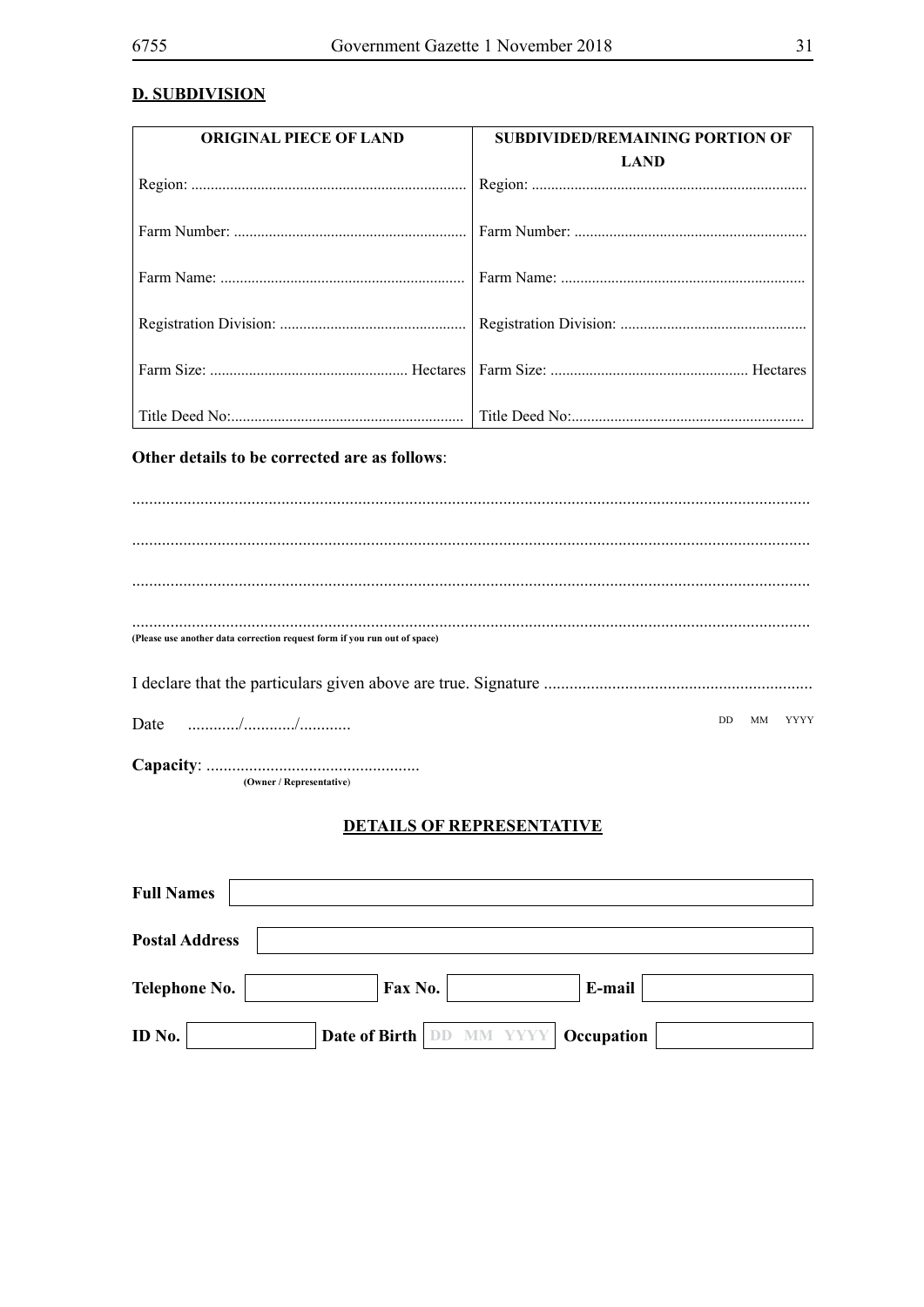

Official Stamp

Form 4

**Reference No.:……**

#### **REPUBLIC OF NAMIBIA MINISTRY OF LAND REFORM**

#### **DEPARTMENT OF LAND MANAGEMENT DIRECTORATE OF VALUATION AND ESTATE MANAGEMENT**

#### **LAND TAX ASSESSMENT RETURN:**

**INDIVIDUAL LANDOWNERS, JURISTIC PERSONS OR THEIR REPRESENTATIVES**

#### **THIS RETURN MUST BE SUBMITTED TO THE MINISTER BY A LANDOWNER OR REPRESENTATIVE IN TERMS OF REGULATION 21 OF THE REGULATIONS: AGRICULTURAL (COMMERCIAL) LAND REFORM ACT, 1995**

Please complete all parts in Block Letters. If you own more than one property complete a separate form for each property

#### IT IS A SERIUOS OFFENCE TO MAKE A FALSE DECLARATION OR TO FAIL TO RENDER A RETURN BY THE SPECIFIED DATE IN TERMS OF REGULATION 22

Send completed return TO: The Valuer General Ministry of Land Reform Private Bag 13343 **Windhoek** Namibia. Fax No: (061) 245920 / 257104 Telephone: (061) 2965000

Attention: The Deputy Valuer General – Division of Rating and Taxation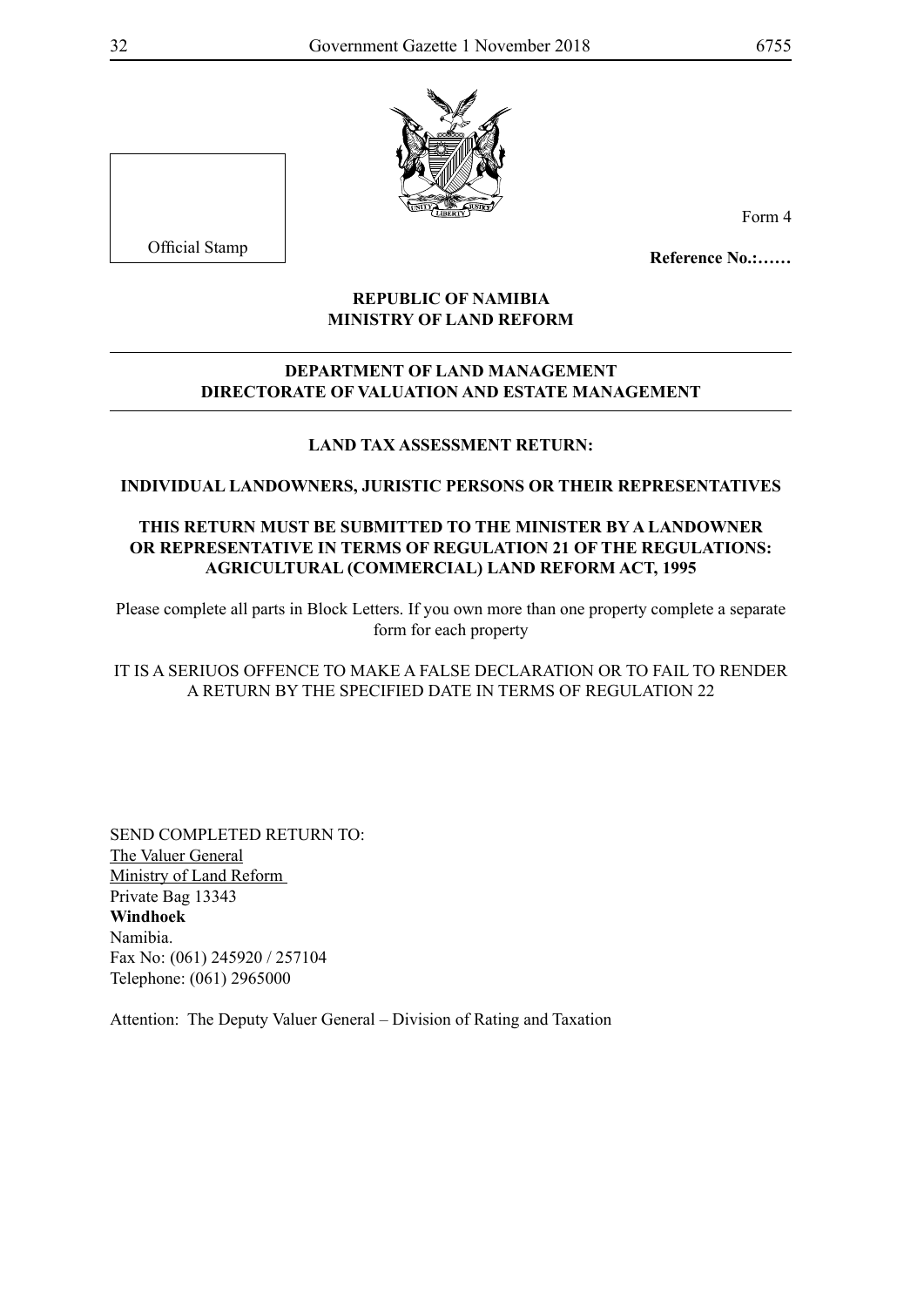| PART A - OWNERSHIP DETAILS: Fill in the boxes only where particulars have changed or have not been printed on the left side. Mark with an "X" |                                       |                                     |                                                                                      | Υ<br>Υ<br>Υ<br>Y<br>$\geq$<br>$\geq$<br>$\Box$<br>$\Box$                 |                 |              |                                                                                                                       |                      |                        |         |                      | If not, where do you reside? |                                                                          |
|-----------------------------------------------------------------------------------------------------------------------------------------------|---------------------------------------|-------------------------------------|--------------------------------------------------------------------------------------|--------------------------------------------------------------------------|-----------------|--------------|-----------------------------------------------------------------------------------------------------------------------|----------------------|------------------------|---------|----------------------|------------------------------|--------------------------------------------------------------------------|
|                                                                                                                                               |                                       |                                     |                                                                                      |                                                                          |                 |              |                                                                                                                       |                      |                        |         |                      |                              | $\overline{\mathsf{z}}$<br>applicable)<br>*(Mark "X" whichever is<br>Yes |
| where applicable                                                                                                                              | Name of registered Landowner in full: | Present postal address of Landowner | (If not a Natural person, Registration number please)<br>Current ID No. of Landowner | (If not a Natural person, date of registration please)<br>Date of Birth: | Place of Birth: | Nationality, | (If a company or Close Corporation (cc), please attach<br>certified shareholding certificate for the last five years) | Telephone number(s): | Mobile phone Number(s) | Fax no: | Email/Skype address: |                              | Do you reside permanently in Namibia:                                    |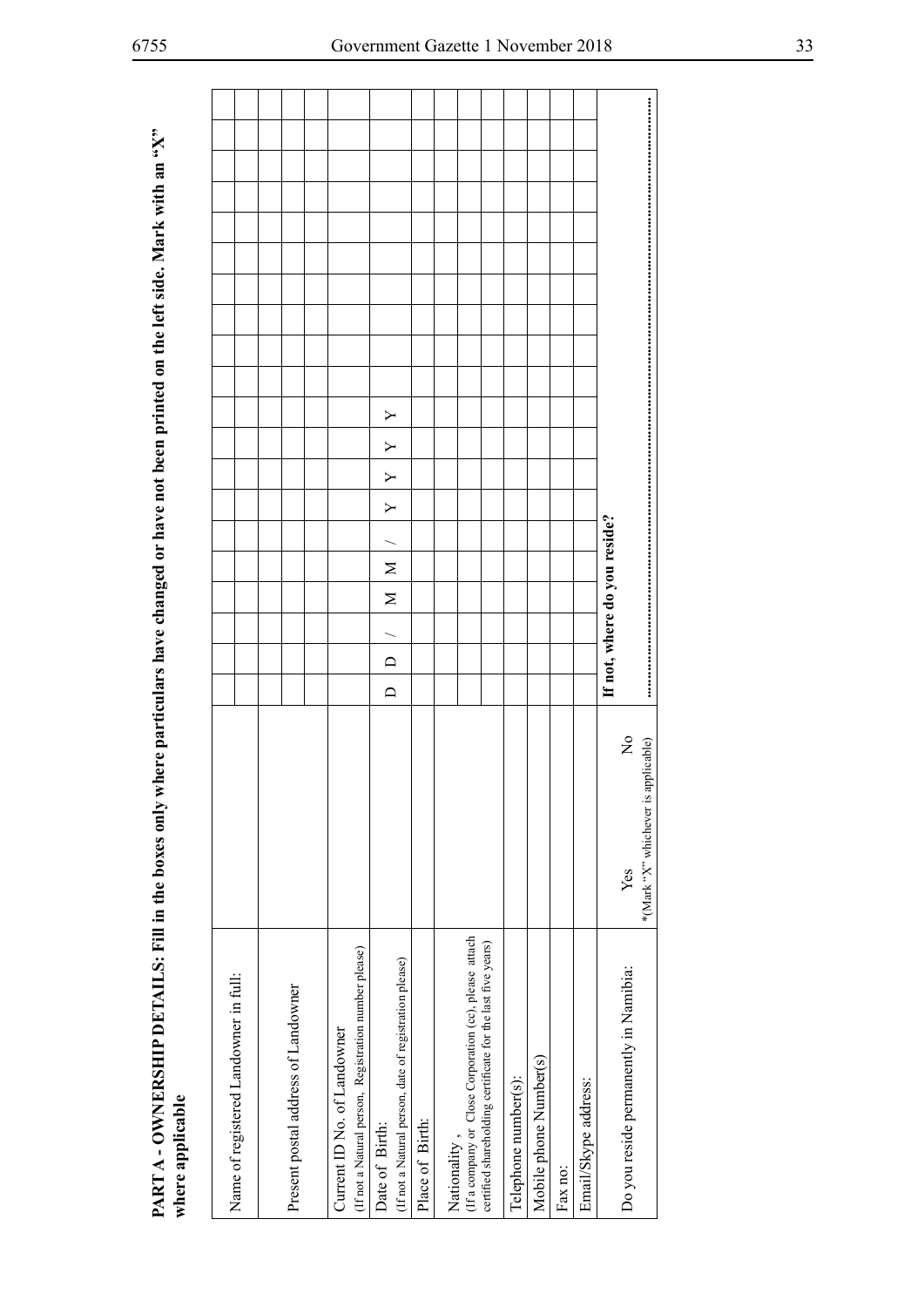| PART B - FARM OR PROPERTY DETAILS: Fill in the boxes only where particulars have changed or have not been printed on the left side. Mark with an<br>"X" where applicable |              |        |        |        |        |           |   |   |   |           |  |  |  |  |
|--------------------------------------------------------------------------------------------------------------------------------------------------------------------------|--------------|--------|--------|--------|--------|-----------|---|---|---|-----------|--|--|--|--|
| LOCATION, REGISTRATION AND VALUE DETAI<br>$\widehat{\mathbf{c}}$                                                                                                         | $\mathbf{S}$ |        |        |        |        |           |   |   |   |           |  |  |  |  |
| Administrative Region:<br>(E.g. Khomas)                                                                                                                                  |              |        |        |        |        |           |   |   |   |           |  |  |  |  |
| Registration Division:<br>(E.g. K)                                                                                                                                       |              |        |        |        |        |           |   |   |   |           |  |  |  |  |
| (as it appears on Title Deed)<br>Farm Number                                                                                                                             |              |        |        |        |        |           |   |   |   |           |  |  |  |  |
| (full extent please):<br>Farm Size Ha.                                                                                                                                   |              |        |        |        |        | $\bullet$ |   |   |   |           |  |  |  |  |
|                                                                                                                                                                          |              |        |        |        |        |           |   |   |   |           |  |  |  |  |
| (as it appears on Title Deed)<br>Farm Name                                                                                                                               |              |        |        |        |        |           |   |   |   |           |  |  |  |  |
|                                                                                                                                                                          |              |        |        |        |        |           |   |   |   |           |  |  |  |  |
| Date of Purchase                                                                                                                                                         |              | $\Box$ | $\Box$ | $\geq$ | $\geq$ | Υ         | Υ | Υ | Y |           |  |  |  |  |
| Purchase price                                                                                                                                                           |              |        |        |        |        |           |   |   |   | $\bullet$ |  |  |  |  |
| (E.g.T1234/02 or R123/95).<br>Title Deed No:                                                                                                                             |              |        |        |        |        |           |   |   |   |           |  |  |  |  |
| Current Unimproved Site Value (N\$) (from<br>the current valuation roll)                                                                                                 |              |        |        |        |        |           |   |   |   | ٠         |  |  |  |  |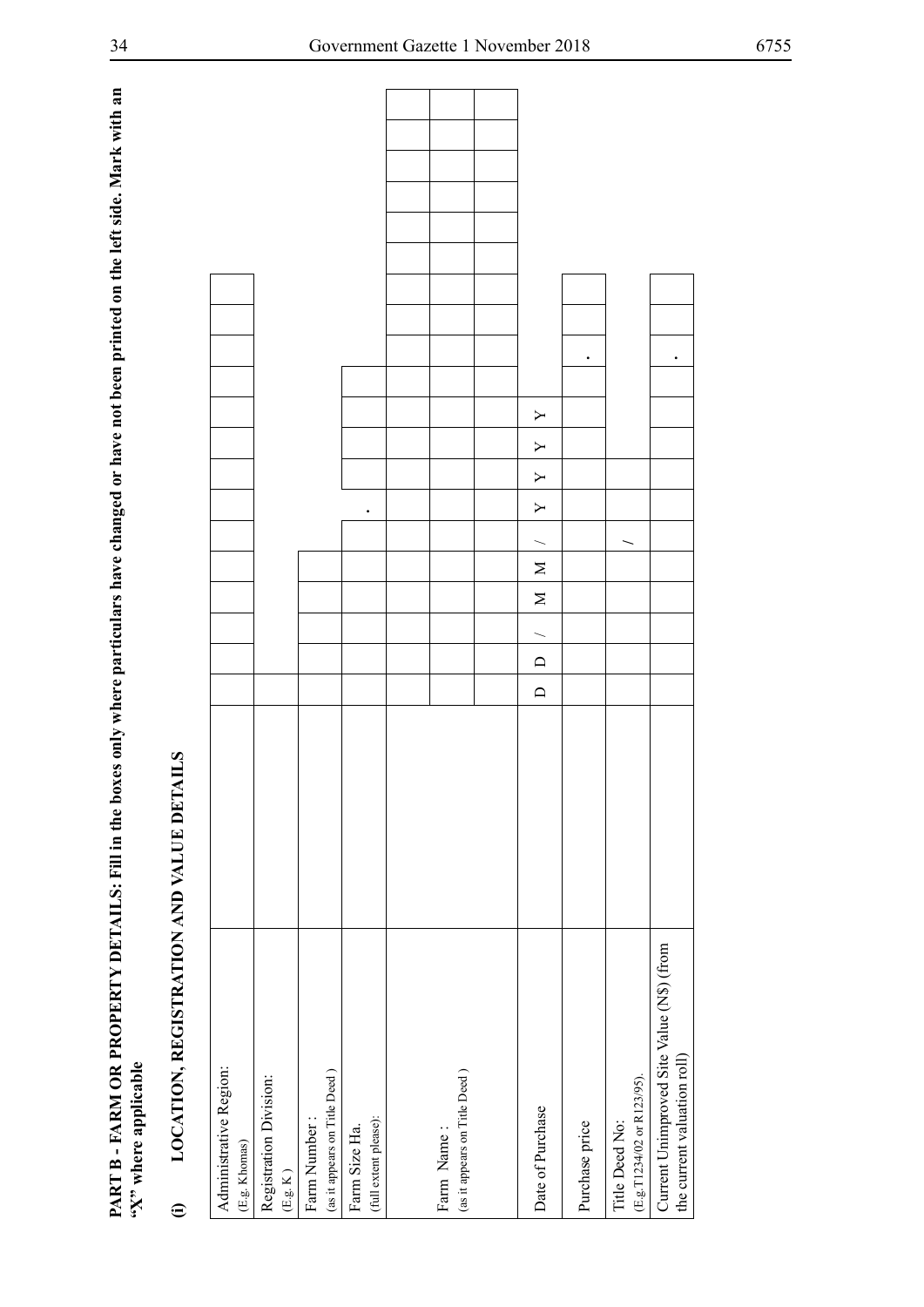| Land Tax Payment history to date (Please attach proof of payment, where available) |                      |                          |                      |  |
|------------------------------------------------------------------------------------|----------------------|--------------------------|----------------------|--|
| Financial Year                                                                     | Amount Due           | Exemption (attach proof) | Amount paid (N\$)    |  |
| 2004/5                                                                             |                      |                          |                      |  |
| 2005/6                                                                             |                      |                          |                      |  |
| 2006/7                                                                             | $\ddot{\phantom{0}}$ |                          |                      |  |
| 2007/8                                                                             | $\ddot{\phantom{0}}$ |                          |                      |  |
| 2008/9                                                                             | $\bullet$            |                          | $\ddot{\phantom{0}}$ |  |
| 2009/10                                                                            | $\bullet$            |                          | $\bullet$            |  |
| 2010/11                                                                            | $\bullet$            |                          |                      |  |
| 2011/12                                                                            | $\bullet$            |                          |                      |  |
|                                                                                    |                      |                          |                      |  |
| OCCUPIER/LEASE DETAILS<br><b>(ii)</b>                                              |                      |                          |                      |  |
| Occupier Details (If the occupier is not the landowner)<br>$\bigcirc$              |                      |                          |                      |  |
| Full Name of occupier:                                                             |                      |                          |                      |  |
| Current postal address:                                                            |                      |                          |                      |  |
| Daytime phone number:                                                              |                      |                          |                      |  |
| Mobile phone number:                                                               |                      |                          |                      |  |
| Email address (if any)                                                             |                      |                          |                      |  |
| Terms of occupation/lease:                                                         |                      |                          |                      |  |

| Full Name of occupier:     |  |  |  |  |  |  |  |
|----------------------------|--|--|--|--|--|--|--|
|                            |  |  |  |  |  |  |  |
| Current postal address:    |  |  |  |  |  |  |  |
| Daytime phone number:      |  |  |  |  |  |  |  |
| Mobile phone number:       |  |  |  |  |  |  |  |
| Email address (if any)     |  |  |  |  |  |  |  |
| Terms of occupation/lease: |  |  |  |  |  |  |  |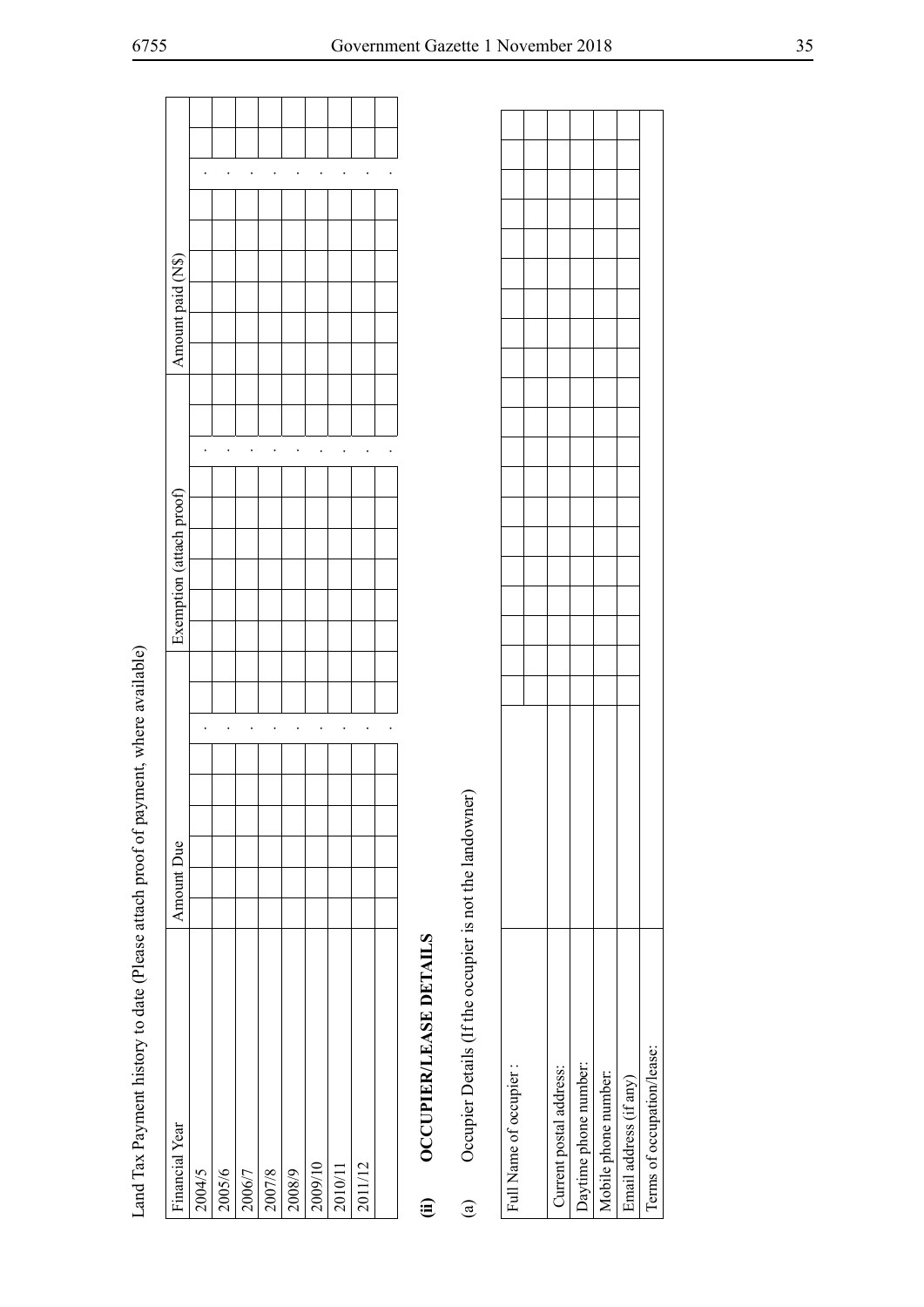| Normals of                                                                                                                                                                                                                    |  |
|-------------------------------------------------------------------------------------------------------------------------------------------------------------------------------------------------------------------------------|--|
|                                                                                                                                                                                                                               |  |
|                                                                                                                                                                                                                               |  |
|                                                                                                                                                                                                                               |  |
| ֖֧֧֧֧ׅ֧֧֧ׅ֧֧ׅ֧֛֪֧֧֧֦֧֧֪֧֧֧֧֛֪֧֛֪֧֛֪֧֛֚֚֚֚֚֚֚֚֚֚֚֚֚֚֚֚֚֚֚֚֚֚֚֚֚֬֡֓֡֝֓֝֓֝֓֜֓֓֓֜֓֝֬֜֓֝֬֝֬֝֬֝֬֜֜                                                                                                                                  |  |
|                                                                                                                                                                                                                               |  |
|                                                                                                                                                                                                                               |  |
| ;<br>)<br>)                                                                                                                                                                                                                   |  |
|                                                                                                                                                                                                                               |  |
|                                                                                                                                                                                                                               |  |
|                                                                                                                                                                                                                               |  |
|                                                                                                                                                                                                                               |  |
|                                                                                                                                                                                                                               |  |
|                                                                                                                                                                                                                               |  |
|                                                                                                                                                                                                                               |  |
|                                                                                                                                                                                                                               |  |
|                                                                                                                                                                                                                               |  |
|                                                                                                                                                                                                                               |  |
|                                                                                                                                                                                                                               |  |
|                                                                                                                                                                                                                               |  |
|                                                                                                                                                                                                                               |  |
|                                                                                                                                                                                                                               |  |
|                                                                                                                                                                                                                               |  |
|                                                                                                                                                                                                                               |  |
|                                                                                                                                                                                                                               |  |
|                                                                                                                                                                                                                               |  |
|                                                                                                                                                                                                                               |  |
|                                                                                                                                                                                                                               |  |
|                                                                                                                                                                                                                               |  |
|                                                                                                                                                                                                                               |  |
|                                                                                                                                                                                                                               |  |
| refirstration for description to the state of the contract of the contract of the contract of the contract of the contract of the contract of the contract of the contract of the contract of the contract of the contract of |  |
| 2221212                                                                                                                                                                                                                       |  |
|                                                                                                                                                                                                                               |  |
|                                                                                                                                                                                                                               |  |
|                                                                                                                                                                                                                               |  |
|                                                                                                                                                                                                                               |  |
|                                                                                                                                                                                                                               |  |
| $\frac{1}{2}$                                                                                                                                                                                                                 |  |
|                                                                                                                                                                                                                               |  |
|                                                                                                                                                                                                                               |  |
|                                                                                                                                                                                                                               |  |
|                                                                                                                                                                                                                               |  |
|                                                                                                                                                                                                                               |  |
| į                                                                                                                                                                                                                             |  |
|                                                                                                                                                                                                                               |  |
|                                                                                                                                                                                                                               |  |
|                                                                                                                                                                                                                               |  |
|                                                                                                                                                                                                                               |  |
|                                                                                                                                                                                                                               |  |
|                                                                                                                                                                                                                               |  |
|                                                                                                                                                                                                                               |  |
|                                                                                                                                                                                                                               |  |
|                                                                                                                                                                                                                               |  |
|                                                                                                                                                                                                                               |  |
|                                                                                                                                                                                                                               |  |
|                                                                                                                                                                                                                               |  |
|                                                                                                                                                                                                                               |  |
| $PRS$   $PTP$                                                                                                                                                                                                                 |  |
|                                                                                                                                                                                                                               |  |
|                                                                                                                                                                                                                               |  |
|                                                                                                                                                                                                                               |  |
|                                                                                                                                                                                                                               |  |

| Lease Details (Please attach a copy of lease agreement certified under oath)<br>Rent review period (for example every year)<br>Commencement date of the current lease.<br>in years:<br>Date of last rent review:<br>Length of the lease<br>.<br>ව |                                               |                                                         | $\Box$<br>$\Box$ | $\Box$<br>≏ | $\geq$<br>Σ | $\geq$<br>$\geq$                                                                                    | $\triangleright$<br>Y | $\mathsf{Y}$<br>Y | Y<br>$\triangleright$ | $\triangleright$<br>Y |  |
|---------------------------------------------------------------------------------------------------------------------------------------------------------------------------------------------------------------------------------------------------|-----------------------------------------------|---------------------------------------------------------|------------------|-------------|-------------|-----------------------------------------------------------------------------------------------------|-----------------------|-------------------|-----------------------|-----------------------|--|
| Current rent payable per annum:<br>(Please give the rent for the different land<br>uses below, if any).                                                                                                                                           |                                               |                                                         |                  |             |             |                                                                                                     |                       |                   |                       |                       |  |
| Arable/irrigable land (N\$/ha p.<br>$\frac{1}{a}$                                                                                                                                                                                                 | Land for orchard/vineyards<br>(N\$/ha p. a.). | Land used for commercial<br>plantations (N\$/ha p. a.). |                  |             |             | audited accounts for the<br>Others (if a guest farm<br>please attach certified<br>last three years) |                       |                   |                       |                       |  |
|                                                                                                                                                                                                                                                   |                                               |                                                         |                  |             |             |                                                                                                     |                       |                   |                       |                       |  |
| certified audited accounts for the last three<br>Others (if a guest farm please attach<br>years)                                                                                                                                                  |                                               |                                                         |                  |             |             |                                                                                                     |                       |                   |                       |                       |  |
| certified audited accounts for the last three<br>Others (if a guest farm please attach<br>years)                                                                                                                                                  |                                               |                                                         |                  |             |             |                                                                                                     |                       |                   |                       |                       |  |
| Current rent payable per annum per large<br>livestock unit (LSU).                                                                                                                                                                                 |                                               |                                                         |                  |             |             |                                                                                                     |                       |                   |                       |                       |  |
| Current rent payable per annum per small<br>livestock unit (SSU                                                                                                                                                                                   |                                               |                                                         |                  |             |             |                                                                                                     |                       |                   |                       |                       |  |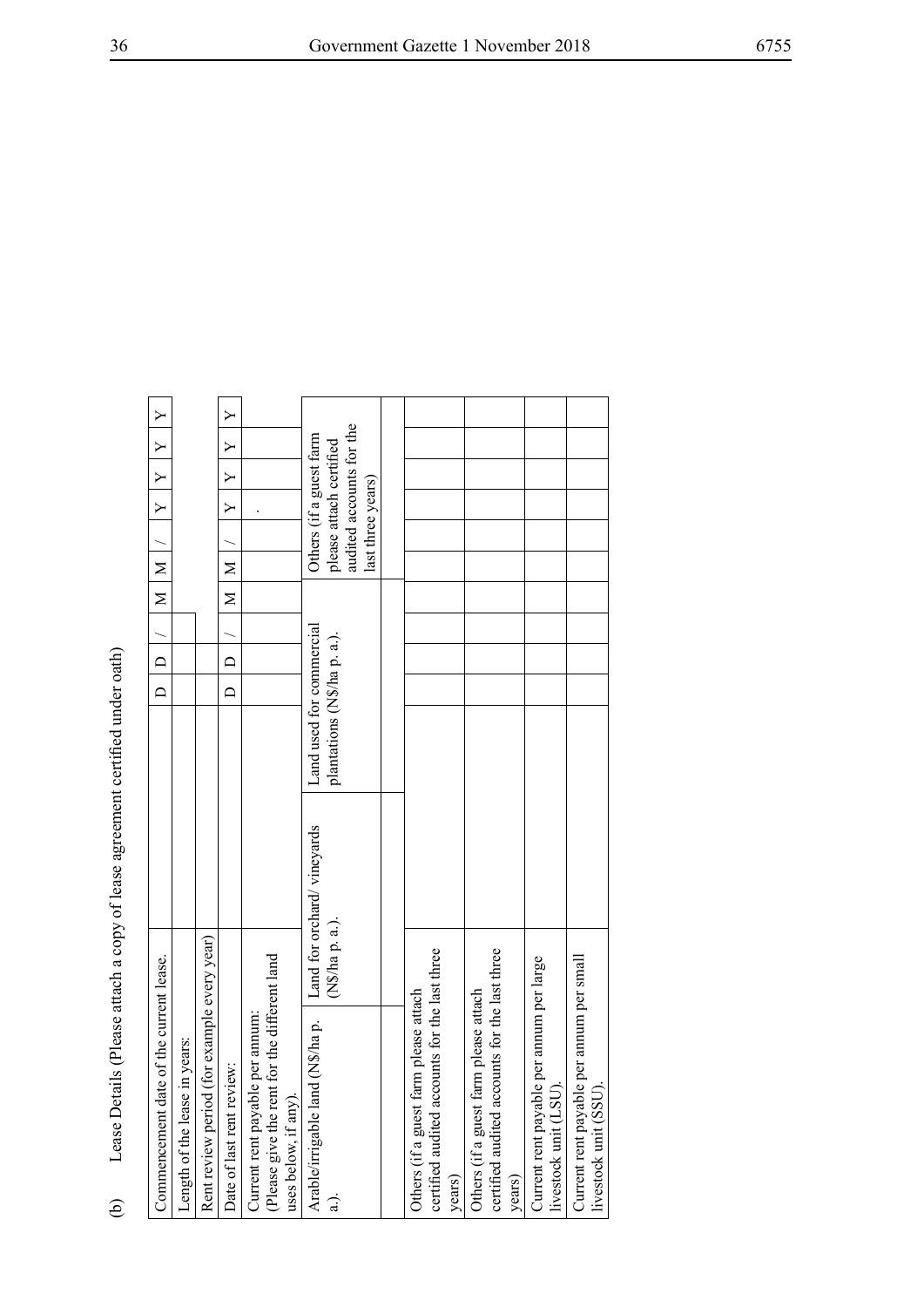|                              | Remarks     |              |                                                                                                     |             |                   |    |                                             |                                                                        |                                                                                   |                                                             |               |                  |                                                                              |               |             |
|------------------------------|-------------|--------------|-----------------------------------------------------------------------------------------------------|-------------|-------------------|----|---------------------------------------------|------------------------------------------------------------------------|-----------------------------------------------------------------------------------|-------------------------------------------------------------|---------------|------------------|------------------------------------------------------------------------------|---------------|-------------|
|                              |             |              | audited accounts for the<br>Others (if a guest farm<br>please attach certified<br>last three years) | $H_1$       |                   | Ha |                                             |                                                                        |                                                                                   |                                                             | Previous year | Small Stock Unit |                                                                              | Previous year |             |
|                              |             |              | Size of commercial<br>plantations, if any                                                           |             |                   |    |                                             | tcrops making it unsuitable for grazing (hectares) if any              |                                                                                   |                                                             |               | Large Stock Unit |                                                                              |               |             |
|                              |             |              |                                                                                                     | $\cdots$ Ha |                   |    |                                             |                                                                        | :<br>:<br>:<br>:<br>:                                                             |                                                             |               | Small Stock Unit |                                                                              |               | $\ldots$ mm |
|                              |             |              | if any<br>Size of orchard/<br>vineyards,                                                            |             |                   |    |                                             |                                                                        |                                                                                   |                                                             | Last year     | Large Stock Unit |                                                                              | Last year     |             |
|                              |             |              | under irrigation, if any<br>Size of land currently                                                  | $H_a$       |                   |    |                                             | $H_a$ .                                                                |                                                                                   |                                                             |               | Small Stock Unit |                                                                              |               | $\vdots$    |
| DETAILS OF THE LAND<br>(iii) | Description | (i) Land Use | Size of arable/irrigable<br>land, if any                                                            |             | (ii) Land quality |    | (b)) Size of land comprising (in hectares): | (c) Size of land with presence of excessive alkaline rocks or rock out | (d) Official carrying capacity (from Ministry of Agriculture, Water and Forestry) | (e) Actual/physical carrying capacity (from the land owner) | This year     | Large Stock Unit | (f) Average rainfall for the last 3 years (mm) (according to the land owner) | This year     |             |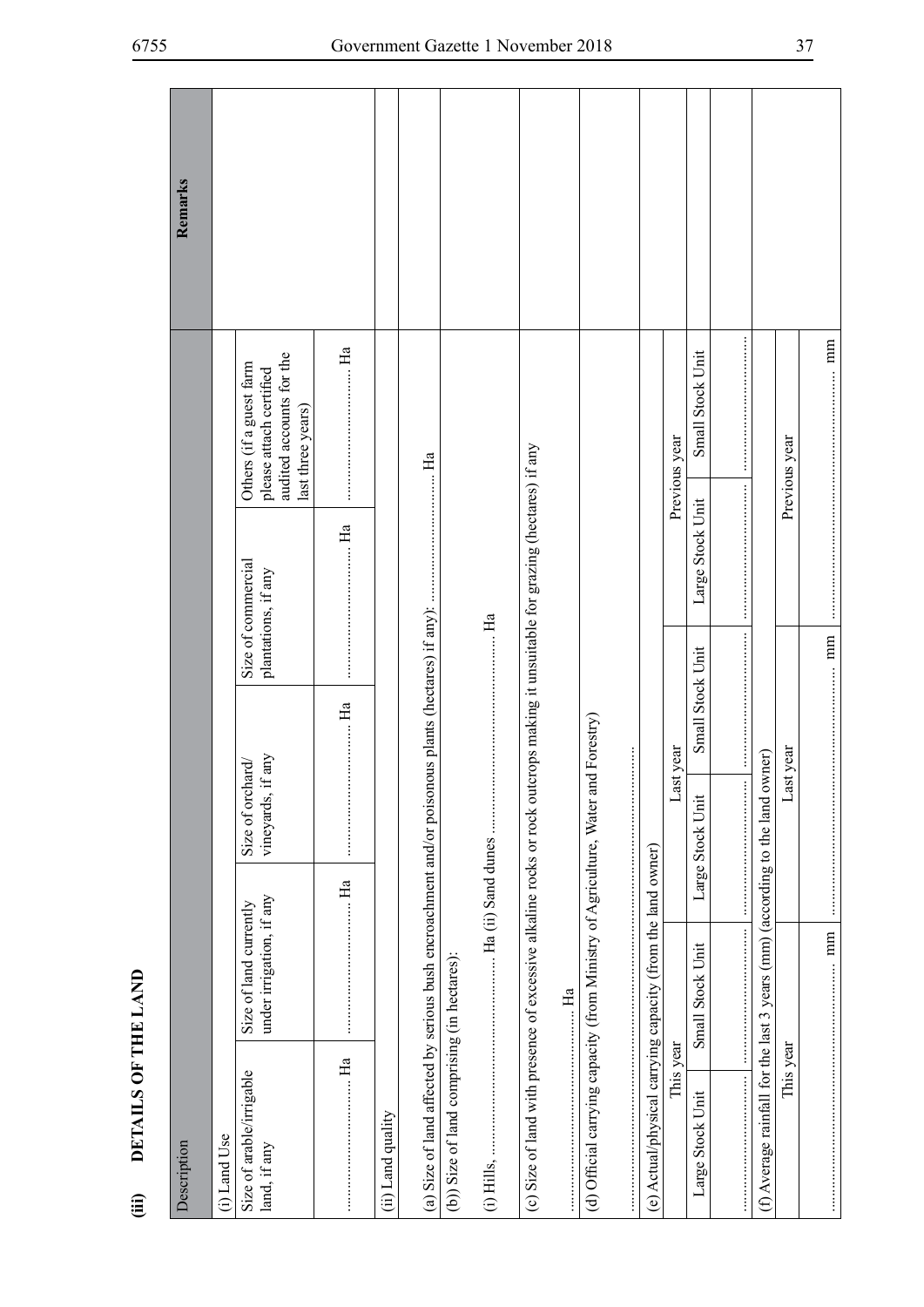| Description                                                    |                                                  |        |          | Remarks |
|----------------------------------------------------------------|--------------------------------------------------|--------|----------|---------|
| (g) Nature of access road from nearest town                    |                                                  |        |          |         |
| $\mathbb{T}\mathbf{a}\mathbf{I}$                               |                                                  | Gravel |          |         |
|                                                                |                                                  |        |          |         |
| (h) Distance from property to the nearest                      |                                                  |        |          |         |
| Market Centre                                                  | School                                           |        | Hospital |         |
| $\mathbf{km}$<br>$\frac{1}{2}$                                 | <b>km</b>                                        |        |          |         |
| (i) Size (if any) of land used for wildlife/game ranching (ha) |                                                  |        |          |         |
|                                                                |                                                  |        |          |         |
|                                                                | Wildlife species (specify and state the numbers) |        |          |         |
| Type                                                           | $\rm \dot{z}$                                    |        | Ages     |         |
| 1. Kudu                                                        |                                                  |        |          |         |
| 2. Warthog                                                     |                                                  |        |          |         |
| 3. Giraffe                                                     |                                                  |        |          |         |
| 4. Springbok                                                   |                                                  |        |          |         |
| 5. Ostrich                                                     |                                                  |        |          |         |
| 6. Zebra                                                       |                                                  |        |          |         |
| 7. Leopard                                                     |                                                  |        |          |         |
| 8. Others                                                      |                                                  |        |          |         |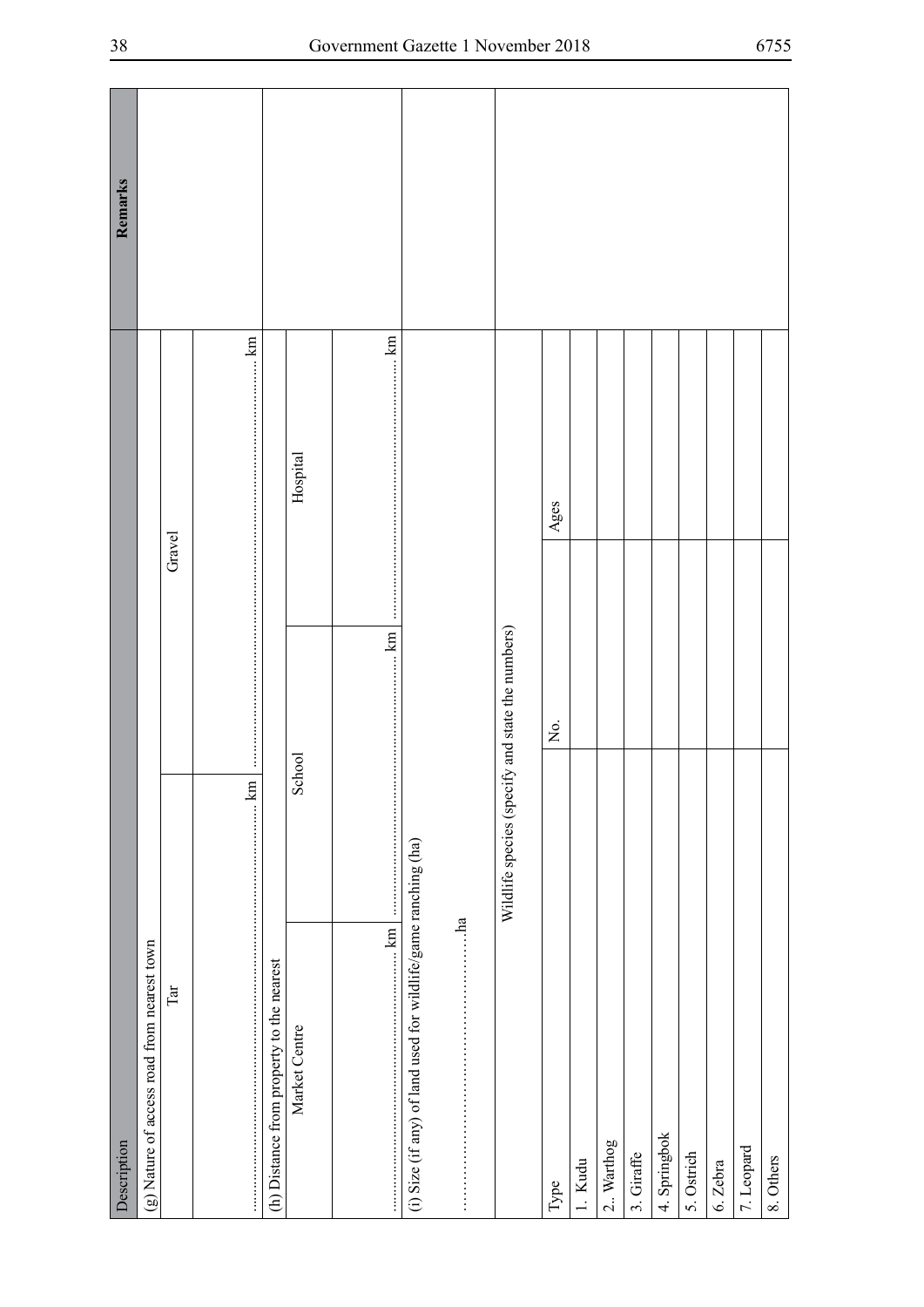- - -
- 
- 
- -
- 

|                                                   |                                                                                                                                                                                                                                                                                                                                                                                |                             | <b>Легу роог</b>       |              |                                |             |               |                 |            |          |             |
|---------------------------------------------------|--------------------------------------------------------------------------------------------------------------------------------------------------------------------------------------------------------------------------------------------------------------------------------------------------------------------------------------------------------------------------------|-----------------------------|------------------------|--------------|--------------------------------|-------------|---------------|-----------------|------------|----------|-------------|
|                                                   |                                                                                                                                                                                                                                                                                                                                                                                |                             | <b>Poor</b>            |              |                                |             |               |                 |            |          |             |
|                                                   |                                                                                                                                                                                                                                                                                                                                                                                |                             | Fair/poor              |              |                                |             |               |                 |            |          |             |
|                                                   |                                                                                                                                                                                                                                                                                                                                                                                | Condition(Tick $\sqrt{ }$ ) | Fair                   |              |                                |             |               |                 |            |          |             |
|                                                   |                                                                                                                                                                                                                                                                                                                                                                                |                             | Good/ Fair             |              |                                |             |               |                 |            |          |             |
|                                                   |                                                                                                                                                                                                                                                                                                                                                                                |                             | <b>Cood</b>            |              |                                |             |               |                 |            |          |             |
|                                                   |                                                                                                                                                                                                                                                                                                                                                                                |                             | <b>Соо</b> ф уегу Сооф |              |                                |             |               |                 |            |          |             |
|                                                   |                                                                                                                                                                                                                                                                                                                                                                                |                             | роод лад               |              |                                |             |               |                 |            |          |             |
|                                                   |                                                                                                                                                                                                                                                                                                                                                                                |                             | Floor                  |              |                                |             |               |                 |            |          |             |
|                                                   |                                                                                                                                                                                                                                                                                                                                                                                |                             | area                   |              |                                |             |               |                 |            |          |             |
|                                                   |                                                                                                                                                                                                                                                                                                                                                                                |                             | Walls                  |              |                                |             |               |                 |            |          |             |
|                                                   |                                                                                                                                                                                                                                                                                                                                                                                | Materials used              |                        |              |                                |             |               |                 |            |          |             |
|                                                   |                                                                                                                                                                                                                                                                                                                                                                                |                             | Floor                  |              |                                |             |               |                 |            |          |             |
|                                                   |                                                                                                                                                                                                                                                                                                                                                                                |                             | Roof                   |              |                                |             |               |                 |            |          |             |
|                                                   |                                                                                                                                                                                                                                                                                                                                                                                |                             |                        |              |                                |             |               |                 |            |          |             |
|                                                   |                                                                                                                                                                                                                                                                                                                                                                                | Est. Current Cost of        |                        |              |                                |             |               |                 |            |          |             |
|                                                   |                                                                                                                                                                                                                                                                                                                                                                                |                             | Construction           |              |                                |             |               |                 |            |          |             |
|                                                   |                                                                                                                                                                                                                                                                                                                                                                                |                             |                        | $\Sigma$     |                                | 222         | $\Sigma$      | $\mathbf{z}$    |            | $\Sigma$ | $\Sigma$    |
|                                                   |                                                                                                                                                                                                                                                                                                                                                                                |                             |                        |              |                                |             |               |                 |            |          |             |
|                                                   |                                                                                                                                                                                                                                                                                                                                                                                |                             |                        |              |                                |             |               |                 |            |          |             |
|                                                   |                                                                                                                                                                                                                                                                                                                                                                                | Year of Construction        |                        |              |                                |             |               |                 |            |          |             |
|                                                   |                                                                                                                                                                                                                                                                                                                                                                                |                             |                        |              |                                |             |               |                 |            |          |             |
| PART C - DETAILS OF LAND IMPROVEMENTS - BUILDINGS | Poor/Fair = Well below average maintained building<br>Very $good = New$ or Building in excellent condition<br>$Good/Very$ $Good = Very$ well maintained building<br>Very poor = Derelict or condemned building<br>Fair/Good = averagely maintained building<br>Fair = Below average maintained building<br>$Good = Well maintained building$<br>$Poor = Un-habitable building$ |                             |                        |              | - Subsequent additions, if any |             |               |                 |            |          |             |
|                                                   | Guide note on 'Condition'.                                                                                                                                                                                                                                                                                                                                                     | <b>Building Description</b> |                        |              |                                |             |               |                 |            |          |             |
|                                                   |                                                                                                                                                                                                                                                                                                                                                                                |                             |                        |              |                                |             |               | - Outbuildings* | $\epsilon$ |          |             |
|                                                   |                                                                                                                                                                                                                                                                                                                                                                                |                             |                        | - Main house |                                |             | - Guest house | Stores          |            | Garage   | - Workshops |
|                                                   | 5655<br>$\alpha$ $\alpha$<br>$\overline{4}$                                                                                                                                                                                                                                                                                                                                    |                             |                        |              |                                | $\alpha$ in |               |                 |            |          |             |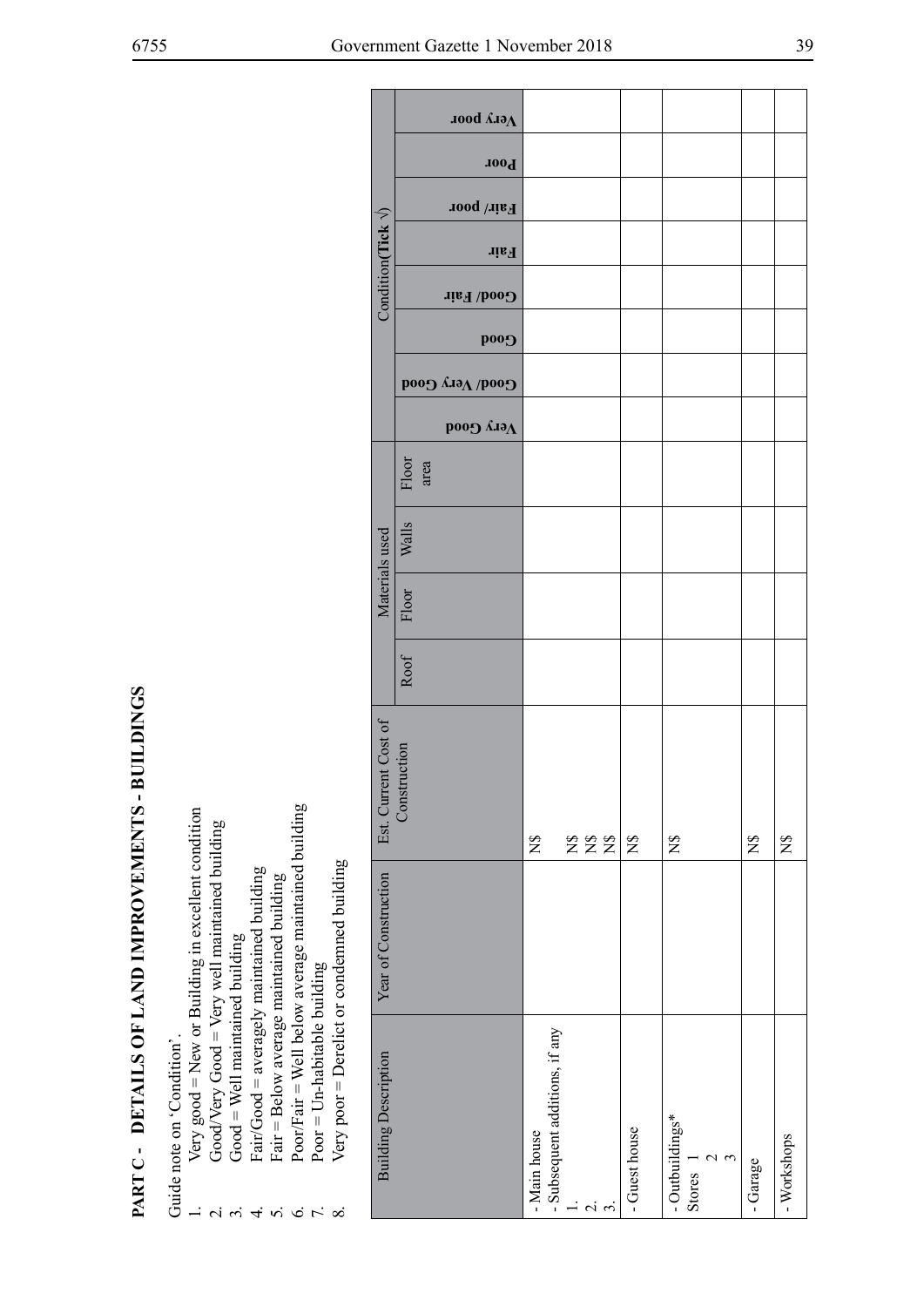| - Workers quarters |       | $\mathbb{Z}$        |  |  |  |  |
|--------------------|-------|---------------------|--|--|--|--|
| - Others*          |       |                     |  |  |  |  |
| $\overline{a}$     |       |                     |  |  |  |  |
| j<br>¢             |       | $Z\ddot{Z}\ddot{Z}$ |  |  |  |  |
| $\dot{\epsilon}$   |       |                     |  |  |  |  |
|                    | Total | $\frac{6}{2}$       |  |  |  |  |

| - Workers quarters                                 |                                    |              | $\frac{8}{1}$        |                      |                                                                                                                             |        |      |                                |     |
|----------------------------------------------------|------------------------------------|--------------|----------------------|----------------------|-----------------------------------------------------------------------------------------------------------------------------|--------|------|--------------------------------|-----|
| $-$ Others*<br>$\overline{a}$<br>$\alpha$ $\alpha$ |                                    |              | 222                  |                      |                                                                                                                             |        |      |                                |     |
|                                                    |                                    | <b>Total</b> | $\mathbb{Z}$         |                      |                                                                                                                             |        |      |                                |     |
|                                                    |                                    |              |                      |                      | If the space provided here is not adequate, please use the blank space in this form or attach additional pages of your own. |        |      |                                |     |
|                                                    |                                    |              |                      |                      |                                                                                                                             |        |      |                                |     |
|                                                    | PART D - AGRICULTURAL IMPROVEMENTS |              |                      |                      |                                                                                                                             |        |      |                                |     |
| $\widehat{\mathbf{c}}$                             | <b>BOREHOLES</b>                   |              |                      |                      |                                                                                                                             |        |      |                                |     |
|                                                    | Yield (m <sup>3</sup> ./hour)      |              | Depth <sub>(m)</sub> | Date of Installation | Est. Current cost of Installation                                                                                           |        |      | Productivity (Tick $\sqrt{}$ ) |     |
|                                                    |                                    |              | (Head)               |                      |                                                                                                                             | Strong | Fair | Weak                           | Dry |
| Borehole 1                                         |                                    |              |                      |                      | $\tilde{z}$                                                                                                                 |        |      |                                |     |
| Borehole 2                                         |                                    |              |                      |                      | $\tilde{z}$                                                                                                                 |        |      |                                |     |
| Borehole 3                                         |                                    |              |                      |                      | $\mathbf{z}$                                                                                                                |        |      |                                |     |
| Others*                                            |                                    |              |                      |                      | $\mathbf{z}$                                                                                                                |        |      |                                |     |
|                                                    |                                    |              |                      |                      | <b>Total NS</b>                                                                                                             |        |      |                                |     |
|                                                    |                                    |              |                      |                      |                                                                                                                             |        |      |                                |     |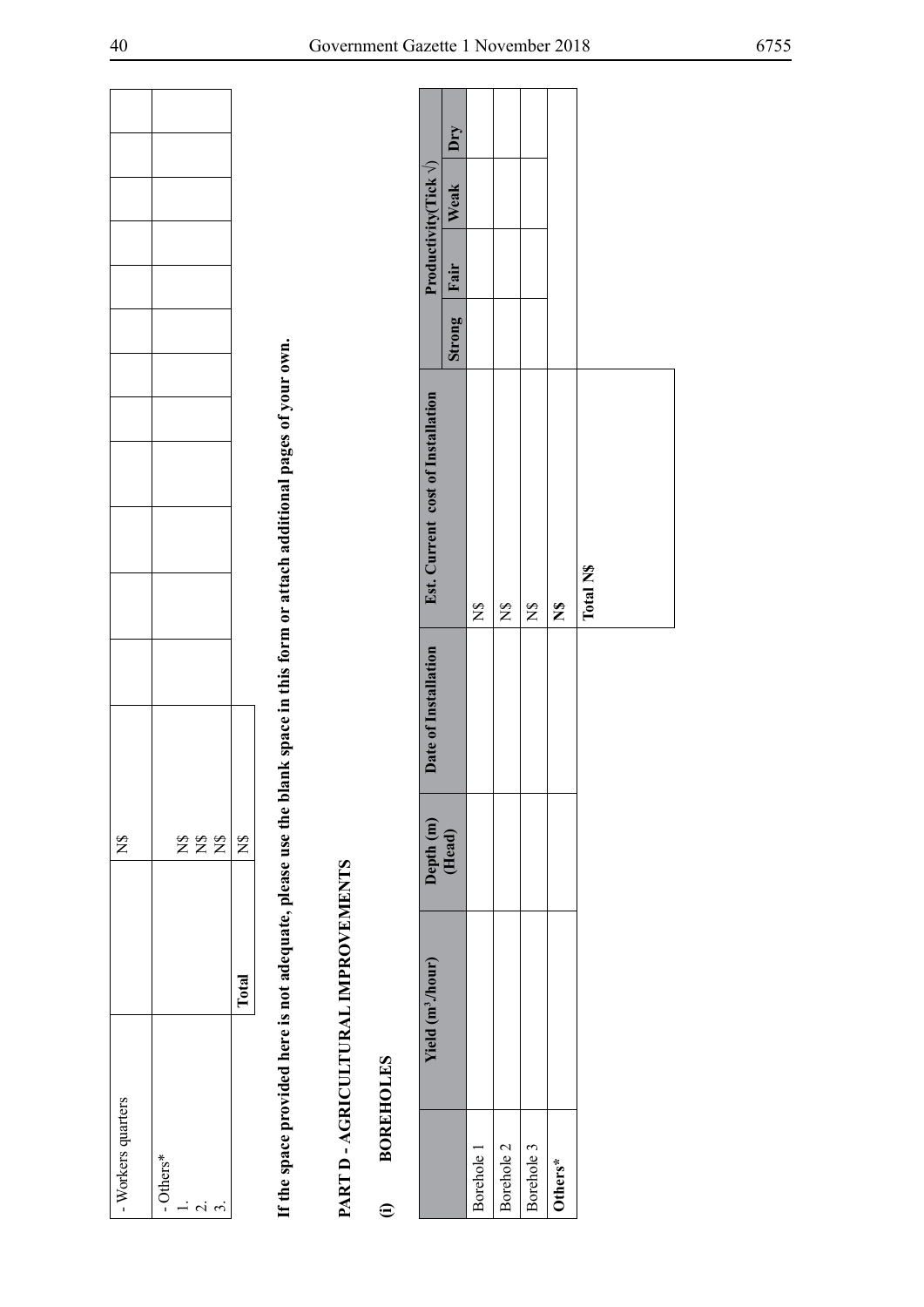| ¢<br>≏ |  |
|--------|--|
|        |  |

|                        | <b>Brand Name</b> |                        |                       | Capacity(Tick $\sqrt{}$ ) Serial no. | Date of      | Est. Current Cost of pump                                                                                      |     |         | Condition(Tick $\sqrt{ }$ )                  |                        |
|------------------------|-------------------|------------------------|-----------------------|--------------------------------------|--------------|----------------------------------------------------------------------------------------------------------------|-----|---------|----------------------------------------------|------------------------|
|                        |                   | Power<br>(HP)<br>Horse | Kilo-<br>watt<br>(KW) |                                      | Installation | <b>&amp;Installation</b><br>$\mathbf{z}$                                                                       | New | Working | Impaired<br>required<br>$-$ minor<br>repairs | ľ<br>Impaired<br>scrap |
| $\overline{\text{Re}}$ |                   |                        |                       |                                      |              |                                                                                                                |     |         |                                              |                        |
| No. 2                  |                   |                        |                       |                                      |              | $\overline{z}$                                                                                                 |     |         |                                              |                        |
| No. 3                  |                   |                        |                       |                                      |              | $\frac{8}{2}$                                                                                                  |     |         |                                              |                        |
| Others*                |                   |                        |                       |                                      |              |                                                                                                                |     |         |                                              |                        |
|                        |                   |                        |                       |                                      |              | <b>Total NS</b>                                                                                                |     |         |                                              |                        |
|                        |                   |                        |                       |                                      |              | Plases use the blank space provided are additional paper if you have more borgholes or number to be registered |     |         |                                              |                        |

- 
- 

| j                   | ENGINES*          |                        |                                       |              | Please use the blank space provided or additional paper if you have more boreholes or pumps to be registered. |  |                            |                                       |  |
|---------------------|-------------------|------------------------|---------------------------------------|--------------|---------------------------------------------------------------------------------------------------------------|--|----------------------------|---------------------------------------|--|
|                     |                   |                        |                                       |              |                                                                                                               |  |                            |                                       |  |
|                     | <b>Brand Name</b> |                        | Capacity(Tick $\sqrt{ }$ ) Serial no. | Date of      | <b>Est. Current Cost of Engine</b>                                                                            |  | Condition(Tick $\sqrt{}$ ) |                                       |  |
|                     |                   | Horse                  | Kilo-                                 | Installation | <b>&amp;Installation</b>                                                                                      |  |                            | New Good Fair Impaired Impaired Scrap |  |
|                     |                   | Power                  | watt<br>(KW)                          |              | $\mathbf{z}$                                                                                                  |  | $-$ minor $-$ major        |                                       |  |
|                     |                   | $\overline{\text{HP}}$ |                                       |              |                                                                                                               |  | repairs                    | repairs                               |  |
|                     |                   |                        |                                       |              |                                                                                                               |  | required                   | required                              |  |
| $\overline{N}$ o. 1 |                   |                        |                                       |              |                                                                                                               |  |                            |                                       |  |
| No. 2               |                   |                        |                                       |              | Ž                                                                                                             |  |                            |                                       |  |
| No. 3               |                   |                        |                                       |              | $\frac{8}{2}$                                                                                                 |  |                            |                                       |  |
| Others*             |                   |                        |                                       |              | $\hat{\mathbf{z}}$                                                                                            |  |                            |                                       |  |
|                     |                   |                        |                                       |              | Total N\$                                                                                                     |  |                            |                                       |  |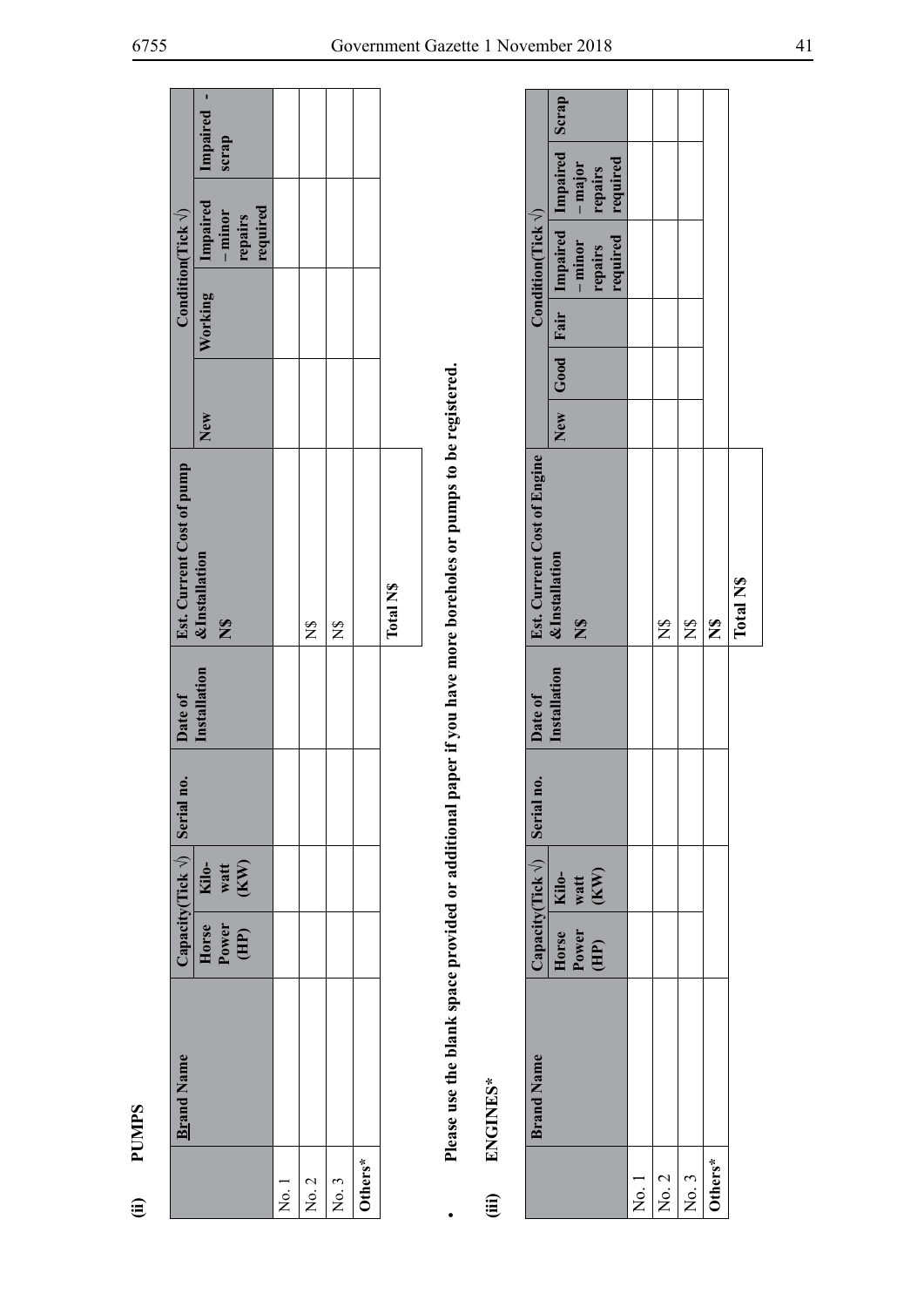| <b>SET</b>                         |
|------------------------------------|
| Ę<br>۲<br>ا<br>ر<br>1<br>ï<br>ৈ    |
| IER<br>$\frac{1}{2}$<br><b>NAC</b> |
|                                    |

# WINDMILLS\*  $\mathfrak{S}$

|                                                                                                                     |                                   |                                                | acrap condition                                    |             |             |                      |                |                  |                                                                |
|---------------------------------------------------------------------------------------------------------------------|-----------------------------------|------------------------------------------------|----------------------------------------------------|-------------|-------------|----------------------|----------------|------------------|----------------------------------------------------------------|
|                                                                                                                     |                                   |                                                | <b>Buix</b> 10N<br>Buissim bray                    |             |             |                      |                |                  |                                                                |
|                                                                                                                     |                                   |                                                | -Зигулом 10N                                       |             |             |                      |                |                  |                                                                |
|                                                                                                                     |                                   |                                                | имор иәң<br>-o.1q duind puim                       |             |             |                      |                |                  |                                                                |
|                                                                                                                     |                                   |                                                | -Зигулом 10N                                       |             |             |                      |                |                  |                                                                |
|                                                                                                                     |                                   | Condition(Tick $\langle \rangle$               | nor fault<br><b><i>Fim-guisting-</i></b>           |             |             |                      |                |                  |                                                                |
|                                                                                                                     |                                   |                                                | SuiyloW                                            |             |             |                      |                |                  |                                                                |
| Please use the blank space provided or additional paper if you have more engines or generator sets to be registered |                                   | windmill &Installation<br>Est. Current Cost of |                                                    | $\tilde{z}$ | $\tilde{z}$ | $\tilde{z}$          | $\mathfrak{B}$ | <b>Total N\$</b> |                                                                |
|                                                                                                                     |                                   | Installation<br>Date of                        |                                                    |             |             |                      |                |                  | have more windmills to be registered.                          |
|                                                                                                                     |                                   | Serial no.                                     |                                                    |             |             |                      |                |                  |                                                                |
|                                                                                                                     |                                   |                                                | Other                                              |             |             |                      |                |                  |                                                                |
|                                                                                                                     |                                   |                                                | 16 Feet Rotor                                      |             |             |                      |                |                  |                                                                |
|                                                                                                                     |                                   | 7                                              | 15 Feet Rotor                                      |             |             |                      |                |                  |                                                                |
|                                                                                                                     |                                   |                                                | 14 Feet Rotor                                      |             |             |                      |                |                  |                                                                |
|                                                                                                                     |                                   | Capacity(Tick                                  | 12 Feet Rotor                                      |             |             |                      |                |                  |                                                                |
|                                                                                                                     |                                   |                                                | 10 Feet Rotor                                      |             |             |                      |                |                  |                                                                |
|                                                                                                                     |                                   |                                                | <b>8 Feet Rotor</b>                                |             |             |                      |                |                  |                                                                |
|                                                                                                                     |                                   |                                                | 6 Feet Rotor                                       |             |             |                      |                |                  |                                                                |
|                                                                                                                     |                                   |                                                | Other                                              |             |             |                      |                |                  |                                                                |
|                                                                                                                     |                                   |                                                | $\lambda$ etsak                                    |             |             |                      |                |                  |                                                                |
|                                                                                                                     |                                   |                                                | $\mathbf{s}$ panal $\mathbf{y}$ banad $\mathbf{s}$ |             |             |                      |                |                  |                                                                |
|                                                                                                                     |                                   |                                                | <b>Climax</b>                                      |             |             |                      |                |                  |                                                                |
|                                                                                                                     |                                   | Brand Name(Tick V)                             | radurl                                             |             |             |                      |                |                  |                                                                |
|                                                                                                                     | WINDMILLS*                        |                                                | Aermotor                                           |             |             |                      |                |                  |                                                                |
|                                                                                                                     |                                   |                                                | Southern Cross                                     |             |             |                      |                |                  |                                                                |
|                                                                                                                     | $\widehat{\boldsymbol{\epsilon}}$ |                                                |                                                    | ,<br>Ž      | No. 2       | $\mathfrak{c}$<br>Σó | Others         |                  | Please use the blank space provided or additional paper if you |
|                                                                                                                     |                                   |                                                |                                                    |             |             |                      |                |                  |                                                                |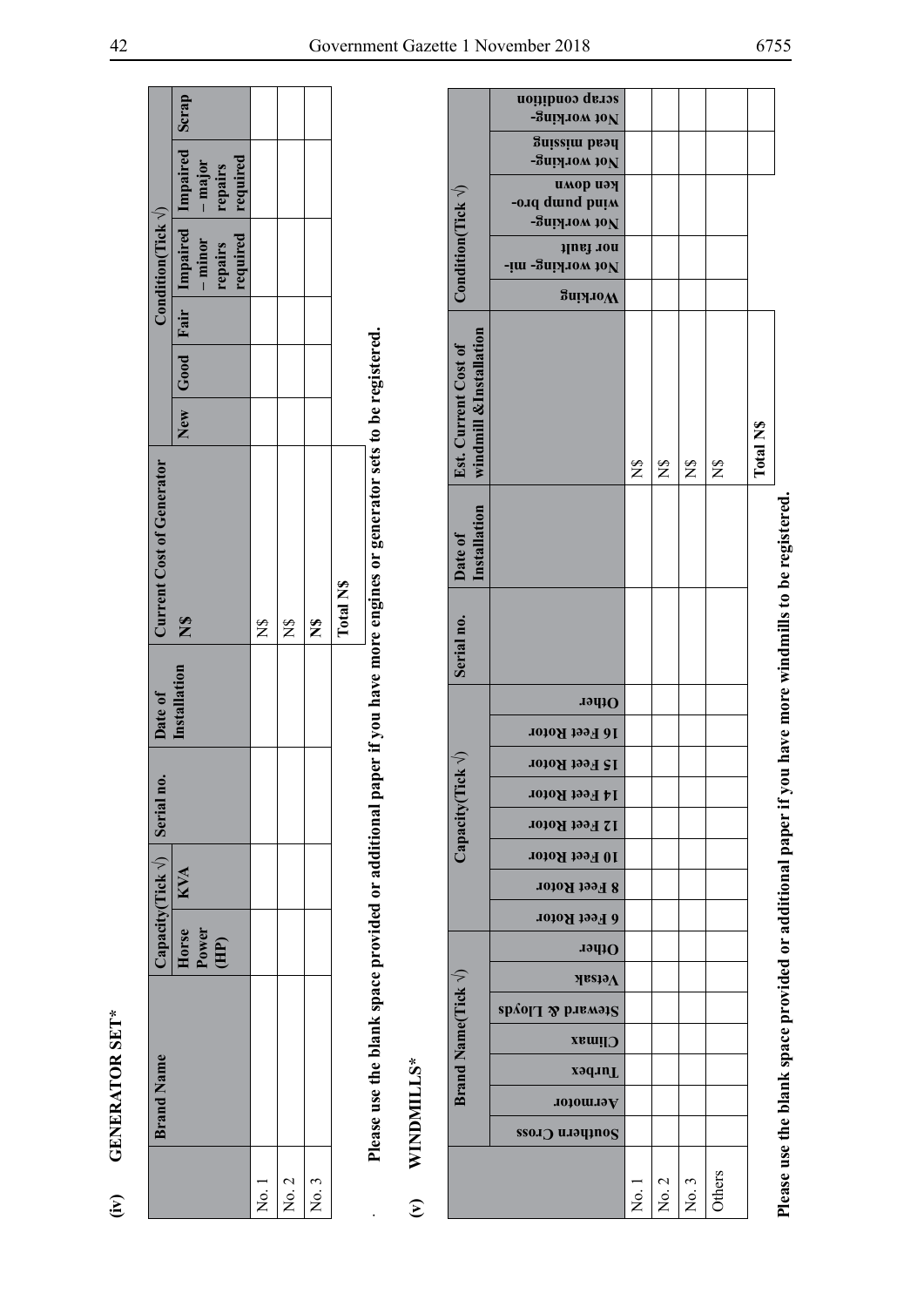|                         |                                                                                   | Not work-<br>ing-(new<br>pipes re-<br>quired)    |                      |              |              |                      |                      |                      |           |
|-------------------------|-----------------------------------------------------------------------------------|--------------------------------------------------|----------------------|--------------|--------------|----------------------|----------------------|----------------------|-----------|
|                         |                                                                                   | Working-<br>leaks                                |                      |              |              |                      |                      |                      |           |
|                         |                                                                                   | fair or good with minor<br>condition<br>Working- |                      |              |              |                      |                      |                      |           |
|                         | Est. Current Cost of pip- Condition(Tick $\sqrt{ }$ )<br>ing &Installation<br>N\$ |                                                  | $\tilde{\mathbf{z}}$ | $\mathbf{z}$ | $\mathbf{z}$ | $\tilde{\mathbf{z}}$ | $\tilde{\mathbf{z}}$ | $\tilde{\mathbf{z}}$ | Total N\$ |
|                         | Installation<br>Date of                                                           |                                                  |                      |              |              |                      |                      |                      |           |
|                         |                                                                                   |                                                  |                      |              |              |                      |                      |                      |           |
|                         |                                                                                   | 50 mm Others                                     |                      |              |              |                      |                      |                      |           |
|                         | Diameter(Tick $\sqrt{}$ )                                                         |                                                  |                      |              |              |                      |                      |                      |           |
|                         |                                                                                   |                                                  |                      |              |              |                      |                      |                      |           |
|                         |                                                                                   |                                                  |                      |              |              |                      |                      |                      |           |
| (vi) UNDERGROUND PIPING | Material used(Tick                                                                | $ GI - galva - 25$ mm 32 mm 40 mm<br>nized iron  |                      |              |              |                      |                      |                      |           |
|                         | $\varsigma$                                                                       | PVC                                              |                      |              |              |                      |                      |                      |           |
|                         | Length<br>Total                                                                   |                                                  |                      |              |              |                      |                      |                      |           |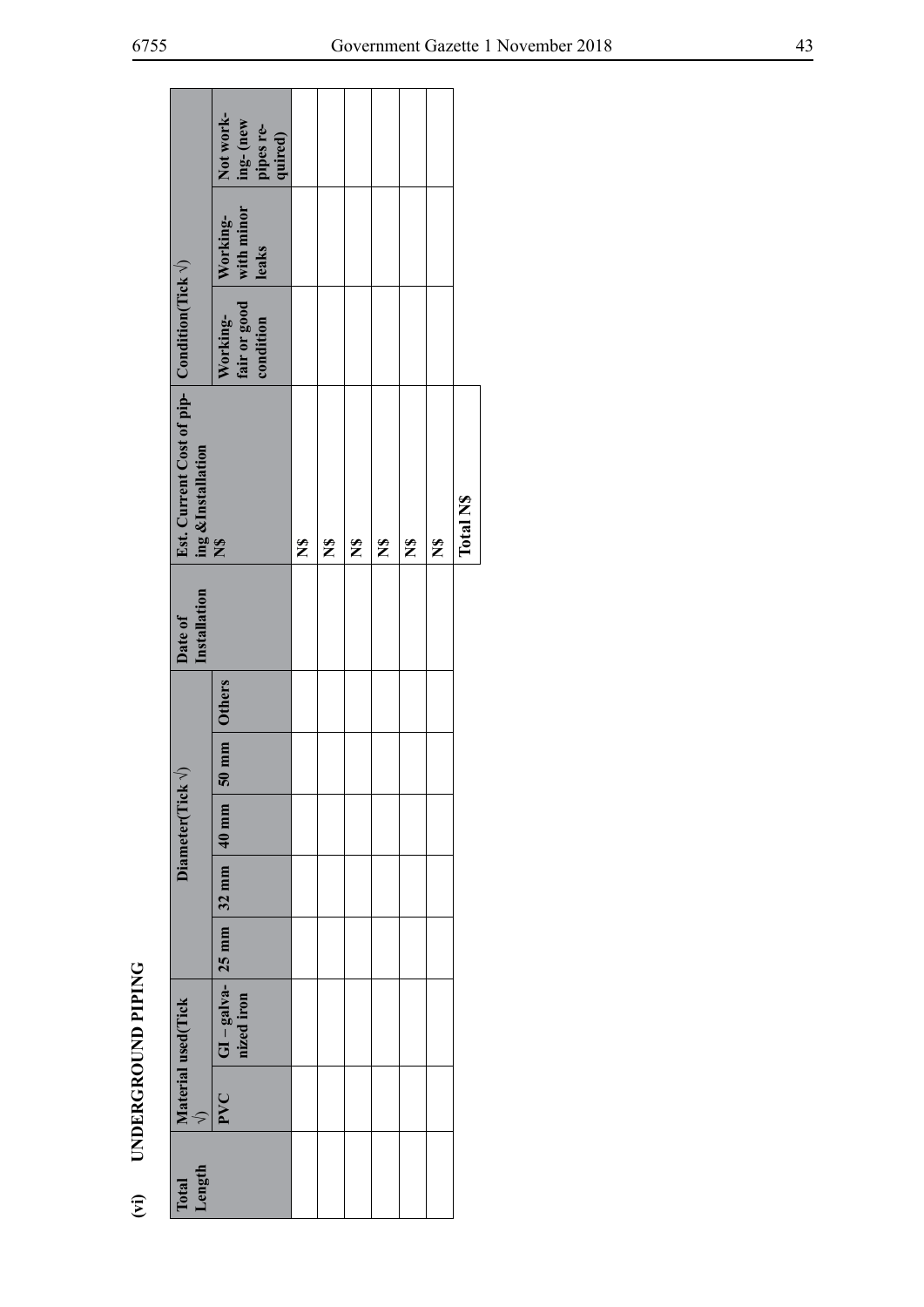|                  |                                  | Not work-<br>ing-scrap                                                                                                                                                                     |               |              |                                 |              |                |                 |
|------------------|----------------------------------|--------------------------------------------------------------------------------------------------------------------------------------------------------------------------------------------|---------------|--------------|---------------------------------|--------------|----------------|-----------------|
|                  |                                  | working-<br>required<br>major<br>repairs<br>Not                                                                                                                                            |               |              |                                 |              |                |                 |
|                  | Condition(Tick $\sqrt{ }$ )      | ing-with<br>minor<br>leaks<br>Work-                                                                                                                                                        |               |              |                                 |              |                |                 |
|                  |                                  | $\begin{array}{l} \mathbf{in}^{\mathbf{r}}_{\mathbf{g}} \text{ fair}\\ \text{condition}\\ \text{ (Has un-} \\ \text{dergone}\\ \text{ for pairs}\\ \text{ before)}\\ \end{array}$<br>Work- |               |              |                                 |              |                |                 |
|                  |                                  | ing-good<br>condition<br>(Has not<br>relatively<br>gone<br>repairs<br>before/<br>under-<br>Work-<br>new)                                                                                   |               |              |                                 |              |                |                 |
|                  | Cost of reservoir &              | Installation                                                                                                                                                                               | $\tilde{z}$   | $\mathbb{Z}$ | $\mathbf{S}$                    | $\mathbb{Z}$ | $\overline{z}$ | <b>Total NS</b> |
|                  | Date of                          | Installation                                                                                                                                                                               |               |              |                                 |              |                |                 |
|                  |                                  | Other                                                                                                                                                                                      |               |              |                                 |              |                |                 |
|                  |                                  | Fiberglass                                                                                                                                                                                 |               |              |                                 |              |                |                 |
|                  |                                  | Concrete/Galvanized Corr. Iron                                                                                                                                                             |               |              |                                 |              |                |                 |
|                  | Material used (Tick $\sqrt{ }$ ) | Concrete<br>Galvanized Corrugated Iron                                                                                                                                                     |               |              |                                 |              |                |                 |
|                  |                                  | <b>Steel</b>                                                                                                                                                                               |               |              |                                 |              |                |                 |
|                  |                                  | $\mathbf{b}\Lambda\mathbf{C}$                                                                                                                                                              |               |              |                                 |              |                |                 |
| (vii) RESERVOIRS | Capacity (m <sup>3</sup> )       |                                                                                                                                                                                            |               |              |                                 |              |                |                 |
|                  |                                  |                                                                                                                                                                                            | $\rm \dot{z}$ | No. 2        | $\mathfrak{c}$<br>$\rm \dot{z}$ | 4<br>Σó,     | Others         |                 |

(vii) RESERVOIRS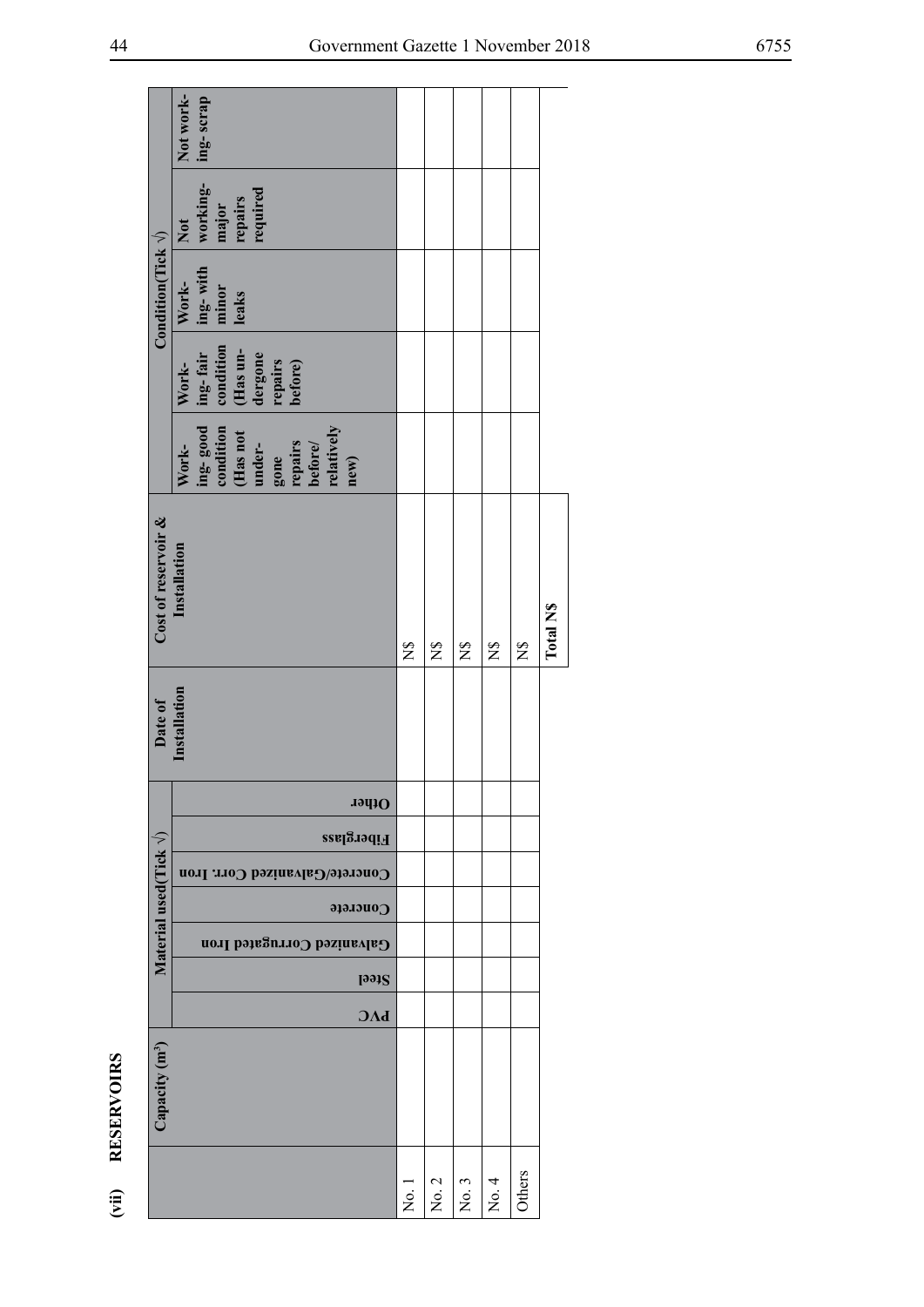|                         |                             | working<br>- scrap<br>Not                                                                                                                                                                                   |                |               |                  |              |                |                 |
|-------------------------|-----------------------------|-------------------------------------------------------------------------------------------------------------------------------------------------------------------------------------------------------------|----------------|---------------|------------------|--------------|----------------|-----------------|
|                         | Condition(Tick $\sqrt{ }$ ) | $\begin{tabular}{ l l } \hline ing-fair & ing-poor & w \\ \hline condi- & condi- & form \\ \hline fion (Un- & fion \\ degree & - with \\ repairs & leaks \\ \hline before) & \hline \end{tabular}$<br>Work- |                |               |                  |              |                |                 |
|                         |                             | Work-                                                                                                                                                                                                       |                |               |                  |              |                |                 |
|                         |                             | tion (No<br>repairs<br>before/<br>relative-<br>ing-<br>good<br>condi-<br>ly new)<br>Work-                                                                                                                   |                |               |                  |              |                |                 |
|                         | Cost of Instal-             | lation                                                                                                                                                                                                      | $\mathbb{Z}^2$ | $\frac{8}{5}$ | $\sum_{i=1}^{n}$ | $\mathbf{S}$ | $\mathbb{Z}^2$ | <b>Total NS</b> |
|                         | Date of                     | Instal-<br>lation                                                                                                                                                                                           |                |               |                  |              |                |                 |
|                         | Serial                      | no.                                                                                                                                                                                                         |                |               |                  |              |                |                 |
|                         |                             | <b>Other</b>                                                                                                                                                                                                |                |               |                  |              |                |                 |
|                         |                             | Water<br>trough<br>$(BOK5000)-steel$                                                                                                                                                                        |                |               |                  |              |                |                 |
|                         |                             | $\begin{array}{c}\n\text{trough} \\ (65 \text{ x } \\ 5000)- \\ \text{steel}\n\end{array}$<br>Water                                                                                                         |                |               |                  |              |                |                 |
|                         |                             |                                                                                                                                                                                                             |                |               |                  |              |                |                 |
|                         | Capacity(Tick $\sqrt{}$ )   |                                                                                                                                                                                                             |                |               |                  |              |                |                 |
|                         |                             |                                                                                                                                                                                                             |                |               |                  |              |                |                 |
|                         |                             |                                                                                                                                                                                                             |                |               |                  |              |                |                 |
|                         |                             | Water Water Water Water Water Water<br>trough trough trough trough trough (36 x (36 x (36 x (36 x (65 x (65 x 1850)- 3700)- 5500)- 2500)- 3700)-<br>steel steel steel steel steel steel steel steel         |                |               |                  |              |                |                 |
|                         |                             |                                                                                                                                                                                                             |                |               |                  |              |                |                 |
| (viii) DRINKING TROUGHS |                             |                                                                                                                                                                                                             | No.1           | No. 2         | No. 3            | No. 4        | Others         |                 |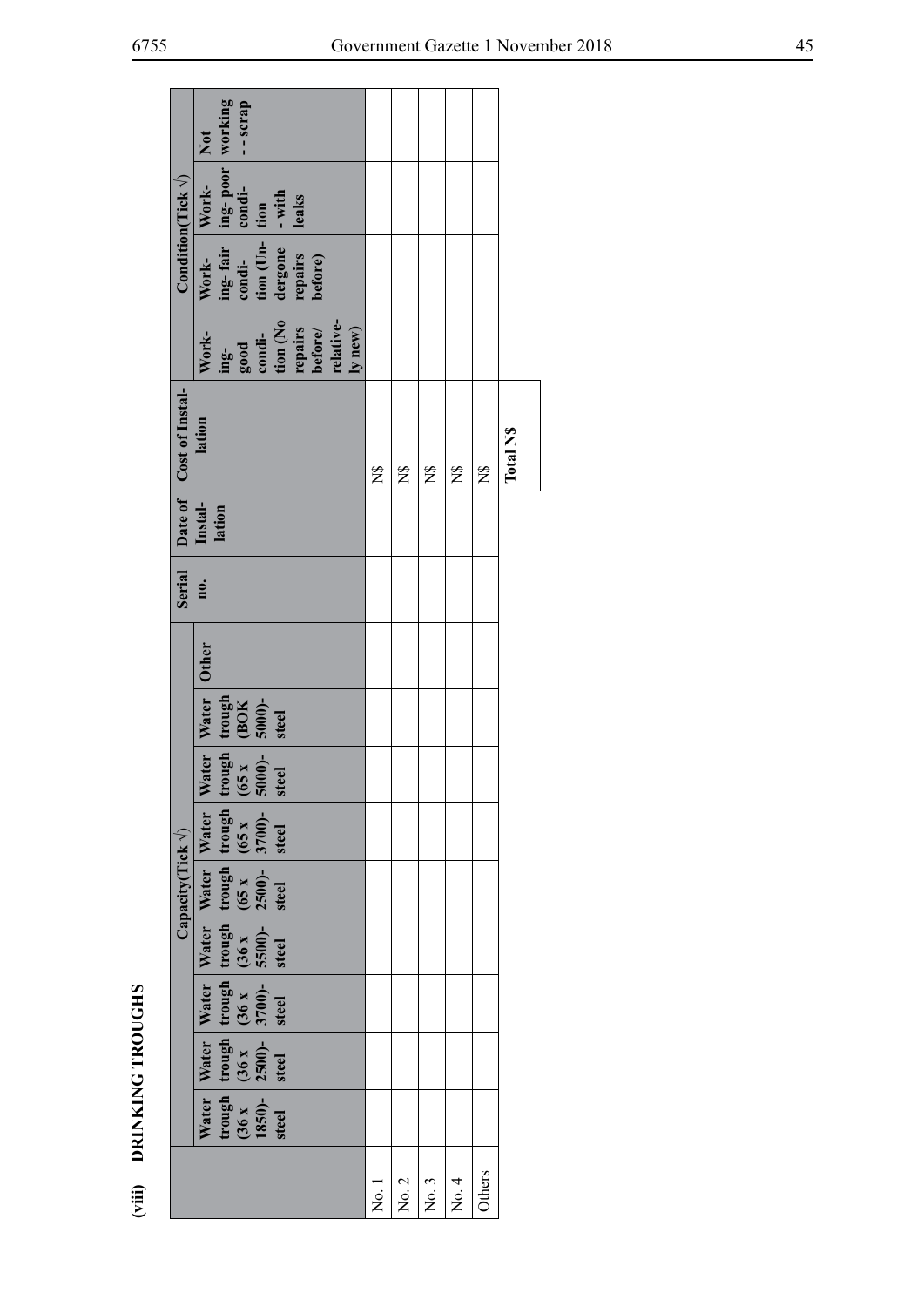| Ċ,     |
|--------|
|        |
|        |
| TROU   |
|        |
| ù<br>K |
|        |
| FEED   |
|        |
|        |

|                   |                                               | Not working<br>- scrap                                                                                                       |                     |                |                |                            |               |                      |
|-------------------|-----------------------------------------------|------------------------------------------------------------------------------------------------------------------------------|---------------------|----------------|----------------|----------------------------|---------------|----------------------|
|                   |                                               | poor condi-<br>tion - with<br>Working-<br>leaks                                                                              |                     |                |                |                            |               |                      |
|                   |                                               | ing-good fair condi-<br>condition(No tion (Under-<br>repairs gone repairs<br>before/rela- before)<br>fair condi-<br>Working- |                     |                |                |                            |               |                      |
|                   | Condition(Tick $\sqrt{}$ )                    | tively new)<br>Work-                                                                                                         |                     |                |                |                            |               |                      |
|                   | Trough and<br>Installation<br>Cost of         |                                                                                                                              | $\frac{6}{5}$       | $\mathbb{Z}^2$ | $\overline{z}$ | $\mathbb{S}^{\mathcal{S}}$ | $\frac{8}{2}$ | Total N <sub>S</sub> |
|                   | Serial Date of Installa-<br>tion              |                                                                                                                              |                     |                |                |                            |               |                      |
|                   | no.                                           |                                                                                                                              |                     |                |                |                            |               |                      |
|                   |                                               | <b>Other</b>                                                                                                                 |                     |                |                |                            |               |                      |
|                   |                                               | Sheep/box<br>Feeding<br>trough-                                                                                              |                     |                |                |                            |               |                      |
|                   | Description/Capacity(Tick $\langle \rangle$ ) | Feeding<br>$\begin{array}{c} \mathbf{trough} \\ (\mathbf{small})\text{-}\qquad \\ \mathbf{cattle} \end{array}$               |                     |                |                |                            |               |                      |
| FEEDING TROUGHS   |                                               | Feeding<br>trough-<br>cattle                                                                                                 |                     |                |                |                            |               |                      |
| $\widetilde{\Xi}$ |                                               |                                                                                                                              | $\overline{N}$ o. 1 | No. 2          | No. 3          | No. 4                      | Others        |                      |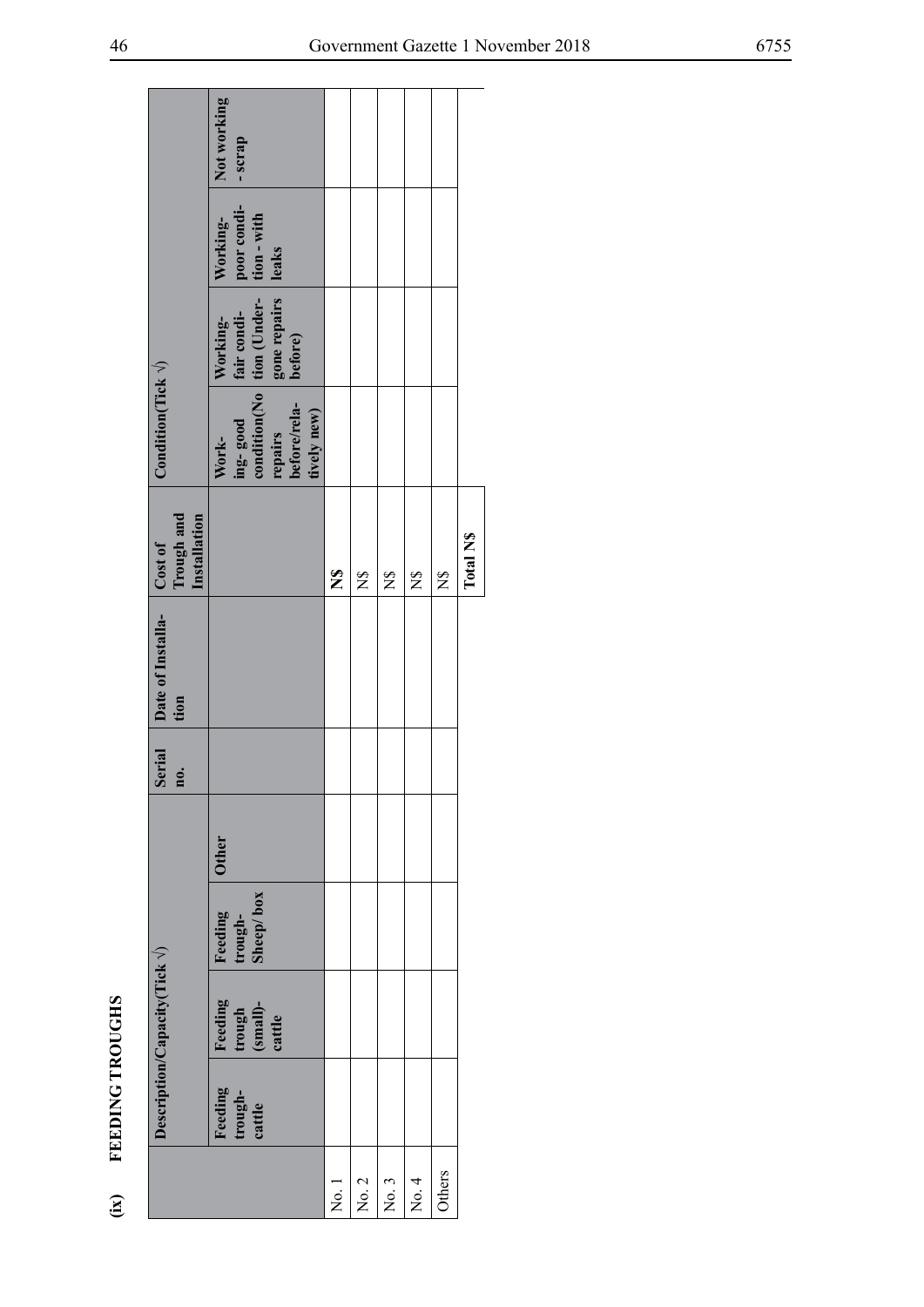| $\widehat{\mathbf{z}}$ |           |                                                  | DETAILS OF CAMPS (PLEASE SUBMIT THE I                      | FARM PLAN                    |                |               |           |                                                  |                               |                              |
|------------------------|-----------|--------------------------------------------------|------------------------------------------------------------|------------------------------|----------------|---------------|-----------|--------------------------------------------------|-------------------------------|------------------------------|
|                        |           |                                                  | Please state whether all camps are established as shown in | the farm plan submitted.     |                | <b>THES</b>   |           | $\mathsf{S}$                                     |                               |                              |
| Camp No.               | Size (HA) |                                                  | Condition (Tick $\sqrt{ }$ ).                              |                              |                | Camp No.      | Size (HA) |                                                  | Condition (Tick $\sqrt{ }$ ). |                              |
|                        |           | ing (normal<br>Good graz-<br>to above<br>normal) | Fair (aver-<br>age)                                        | degradation<br>$Poor - soil$ |                |               |           | Good graz-<br>ing (normal<br>to above<br>normal) | Fair (aver-<br>age)           | degradation<br>$Poor - soil$ |
|                        |           |                                                  |                                                            |                              | œ              |               |           |                                                  |                               |                              |
|                        |           |                                                  |                                                            |                              | 0              |               |           |                                                  |                               |                              |
| ణ                      |           |                                                  |                                                            |                              | $\mathbf{r}$   |               |           |                                                  |                               |                              |
|                        |           |                                                  |                                                            |                              | $\mathbf{I}$   |               |           |                                                  |                               |                              |
| n                      |           |                                                  |                                                            |                              | $\overline{1}$ |               |           |                                                  |                               |                              |
|                        |           |                                                  |                                                            |                              | 13             |               |           |                                                  |                               |                              |
|                        |           |                                                  |                                                            |                              |                | <b>Others</b> |           |                                                  |                               |                              |
|                        |           |                                                  |                                                            |                              |                |               |           |                                                  |                               |                              |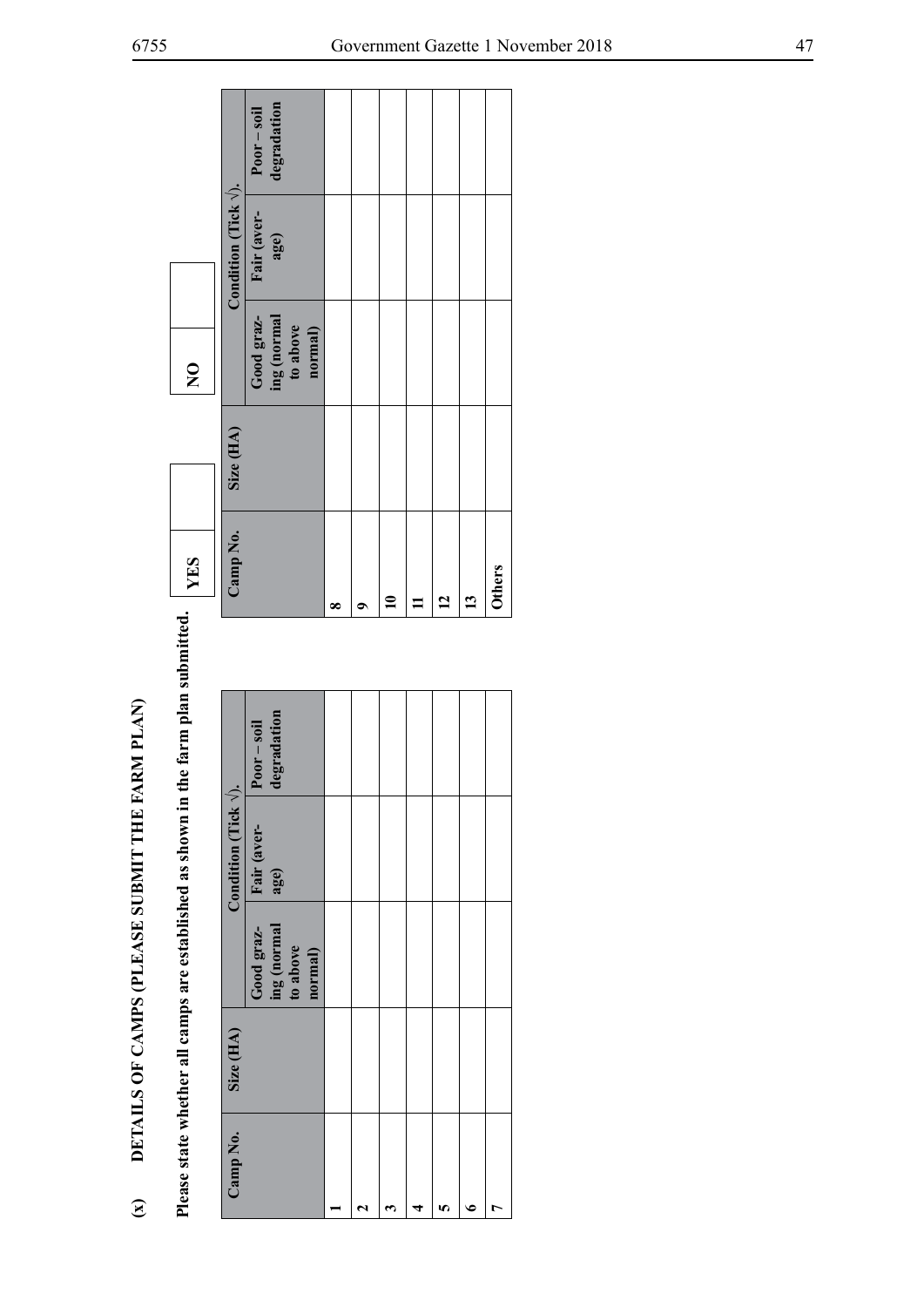| ۰. |
|----|
|    |

| $\overline{a}$     | <b>FENCING</b>                                 |                |                                           |                          |                           |                                                                        |      |                             |                                         |  |
|--------------------|------------------------------------------------|----------------|-------------------------------------------|--------------------------|---------------------------|------------------------------------------------------------------------|------|-----------------------------|-----------------------------------------|--|
|                    | Total length/No. Of Kraal units<br>Stock-proof |                | Type of fence (material used) & number of | strands(Tick $\sqrt{}$ ) |                           | Installa- materials & of<br>tion Installation<br>Year of Cost of fence |      | Condition(Tick $\sqrt{ }$ ) |                                         |  |
|                    |                                                | Game-<br>proof | Jackal-<br>proof                          | Electric Other<br>fence  | Num-<br>ber of<br>strands | Good (or new)                                                          | Fair | Poor                        | tent to cer-<br>tain parts<br>Non-exis- |  |
|                    | (a) External boundary fence                    |                |                                           |                          |                           | $\overline{z}$                                                         |      |                             |                                         |  |
| (b) Internal fence |                                                |                |                                           |                          |                           | $\frac{8}{2}$                                                          |      |                             |                                         |  |
|                    | Kraal fencing-Large stocks                     |                |                                           |                          |                           |                                                                        |      |                             |                                         |  |
|                    | Kraal fencing-small stocks                     |                |                                           |                          |                           |                                                                        |      |                             |                                         |  |
| Others             |                                                |                |                                           |                          |                           |                                                                        |      |                             |                                         |  |
|                    |                                                |                |                                           |                          |                           | Total N <sub>S</sub>                                                   |      |                             |                                         |  |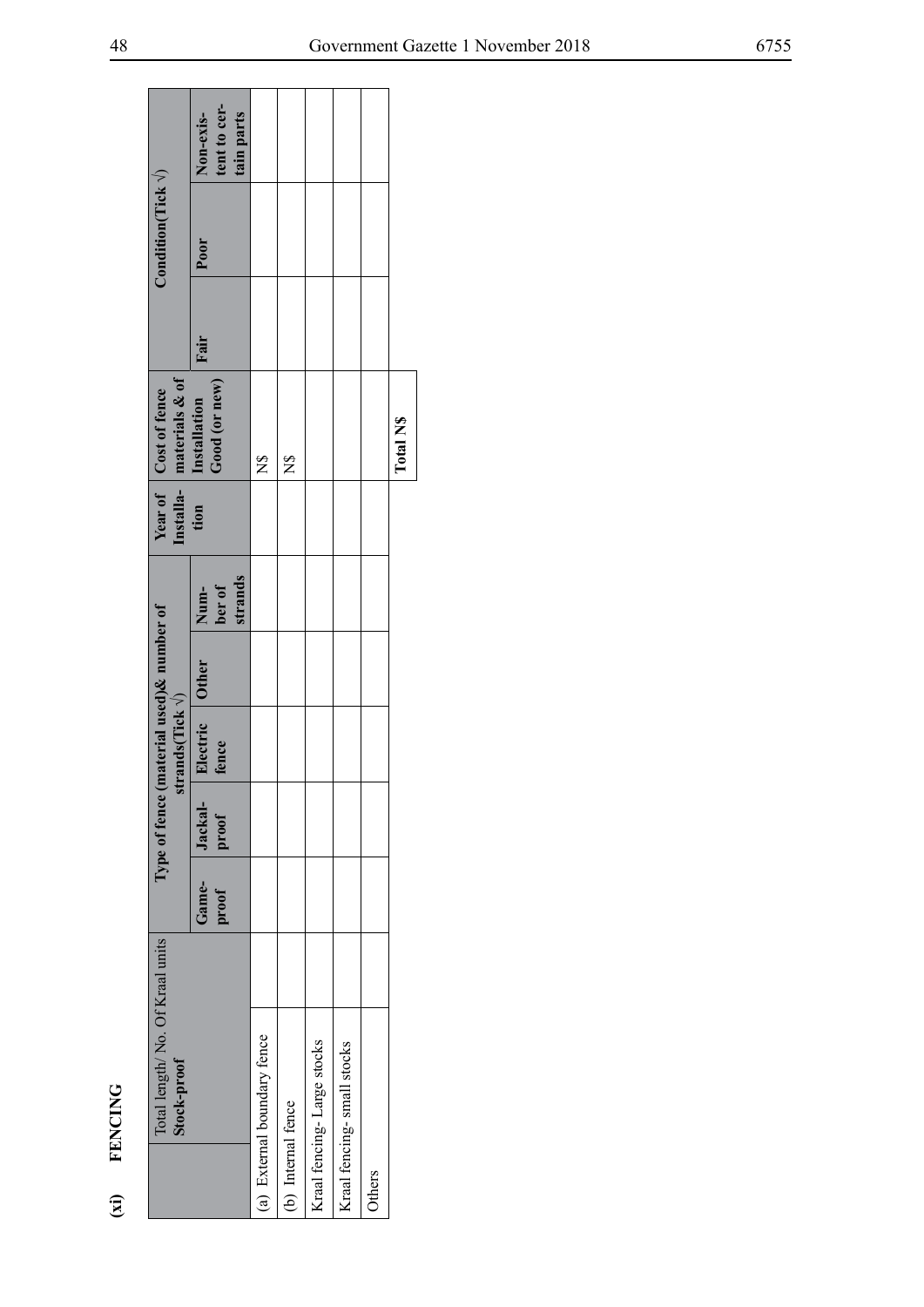| י<br>ו<br>$\frac{1}{2}$                                                                                                          |
|----------------------------------------------------------------------------------------------------------------------------------|
| i<br>:<br>Ľ                                                                                                                      |
| ֧֧֧֦֧֧֧֧֧֧֧֧֧֧֧֧֛֧֛֧֧֧֧֧֧֧֧֧֧֧֛֚֚֚֚֝֝֝֓֝֬֝֓֝֬֝֓֝֬֝֬֝֓֝֬֝֬֝֬֝֬֝֓֝֬֜֝֬֜֝֬֝֬֜֝֬֜֝֬֝֬֝֬֝֬֝֬<br>֧֛֛֛֛֛֛֛֪֛֜֜֜֜֜֜֜֜֝֝֬֝<br>:<br>ו<br>ו |
| $\sqrt{2}$<br>$\mathbf{r}$<br>٦                                                                                                  |
|                                                                                                                                  |

| improvement<br>Nature of | Description / Material used (Tick $\sqrt{}$ ) |              |                |       | Date of Construc-<br>tion | Cost         |               | Condition(Tick $\sqrt{ }$ ) |                               |  |
|--------------------------|-----------------------------------------------|--------------|----------------|-------|---------------------------|--------------|---------------|-----------------------------|-------------------------------|--|
| Earth dam                | Earth                                         | <b>Stone</b> | <b>Other</b>   |       |                           | $\mathbf{z}$ | Working       |                             | (broken walls)<br>Not working |  |
| <b>Swimming Pool</b>     | Standard family size                          | Medium to    | large pool     |       |                           | $\mathbf{z}$ | Working       |                             | (broken walls)<br>Not working |  |
| Plunge Dip               | Reinforced Concrete                           | Steel        |                | Other |                           | $\mathbf{z}$ | Working       |                             | (broken walls)<br>Not working |  |
| <b>Green House</b>       | Plastic                                       | <b>Other</b> |                |       |                           | $\mathbf{z}$ | Working       |                             | Not working                   |  |
| $\sin$                   | Reinforced Concrete   Galvanized              | Iron         | Other<br>Corr. |       |                           | $\mathbf{z}$ | $_{\rm Good}$ | Fair                        | Poor                          |  |
|                          |                                               |              |                |       |                           | Total NS     |               |                             |                               |  |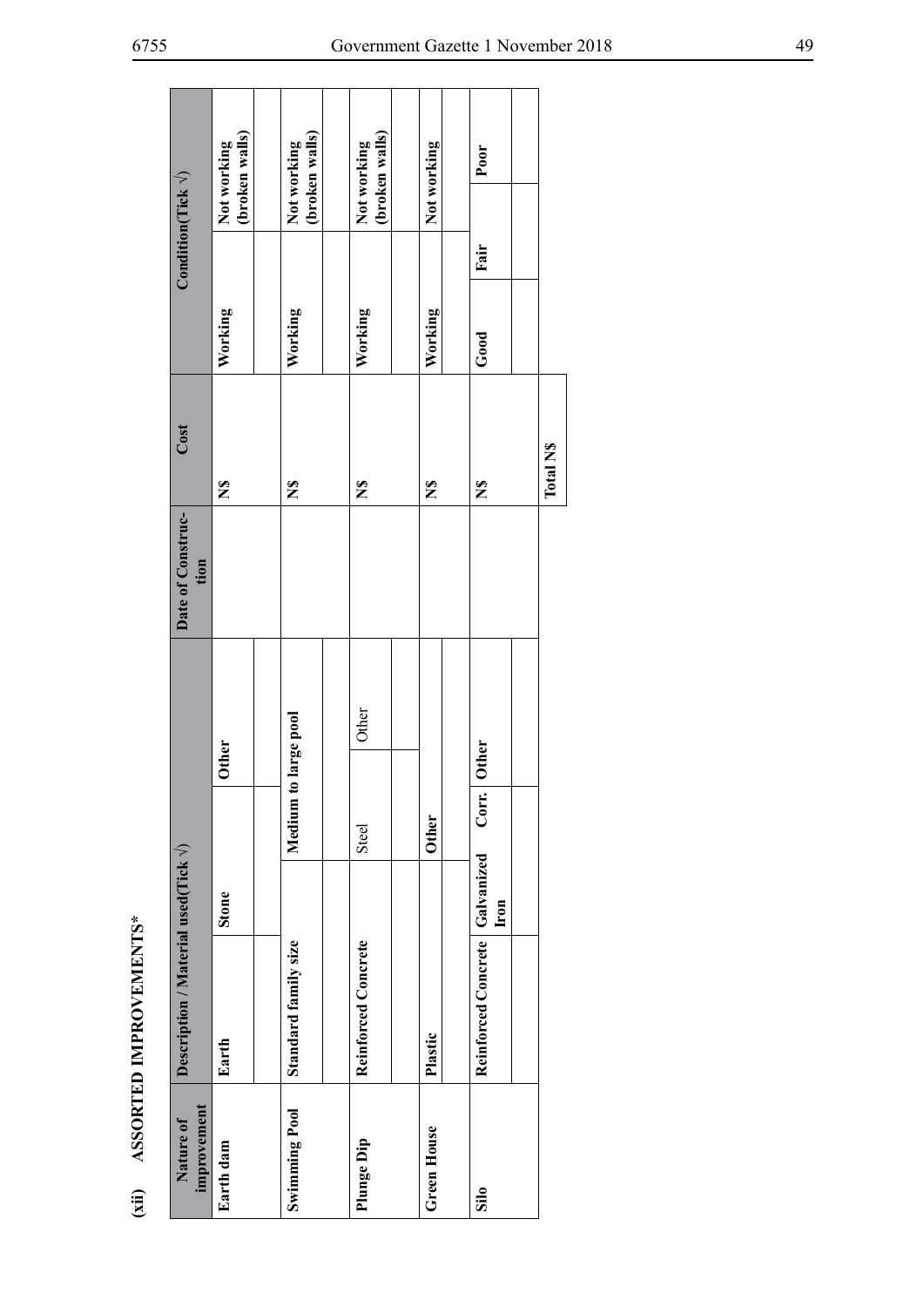| י<br>י<br><b>ELEMENT TAT CAR AND THE</b> |
|------------------------------------------|
|                                          |
|                                          |
|                                          |
| <b>AND DOCT</b>                          |
|                                          |
| )<br>1                                   |
| í                                        |

| (xiii) STOCK HANDLING FACILITIES | Description / Material used (Tick $\sqrt{ }$ )<br>Nature of im-<br>provement | <b>Other</b><br>Wooden<br>Metal<br>Head clamp | Wooden<br>Metal<br>Head clamp<br>special | <b>Other</b><br>Wooden<br>Metal<br>Cage trap | <b>Other</b><br>Wooden<br>Metal<br>Cage box | <b>Other</b><br>Wooden<br>Metal<br>Loading ramp | <b>Other</b><br>Wooden<br>Metal<br>Cattle Scale | <b>Other</b><br>Timber<br><b>Steel</b><br>Squeeze manga |          |
|----------------------------------|------------------------------------------------------------------------------|-----------------------------------------------|------------------------------------------|----------------------------------------------|---------------------------------------------|-------------------------------------------------|-------------------------------------------------|---------------------------------------------------------|----------|
|                                  | Date of Installa-<br>tion                                                    |                                               |                                          |                                              |                                             |                                                 |                                                 |                                                         |          |
|                                  | Cost                                                                         | $\tilde{\mathbf{z}}$                          | $\tilde{\mathbf{z}}$                     | $\mathbf{z}$                                 | $\tilde{\mathbf{z}}$                        | $\tilde{\mathbf{z}}$                            | $\tilde{\mathbf{z}}$                            | $\mathbf{z}$                                            | Total NS |
|                                  |                                                                              | Working                                       | Working                                  | Working                                      | Working                                     | Fair<br>Good                                    | Fair<br>Good                                    | Fair<br>Good                                            |          |
|                                  | $\text{Condition}( \text{Tick } \sqrt{})$                                    | (broken walls)<br>Not working                 | (broken walls)<br>Not working            | (broken walls)<br>Not working                | Not working                                 | Poor                                            | Poor                                            | Poor                                                    |          |
|                                  |                                                                              |                                               |                                          |                                              |                                             |                                                 |                                                 |                                                         |          |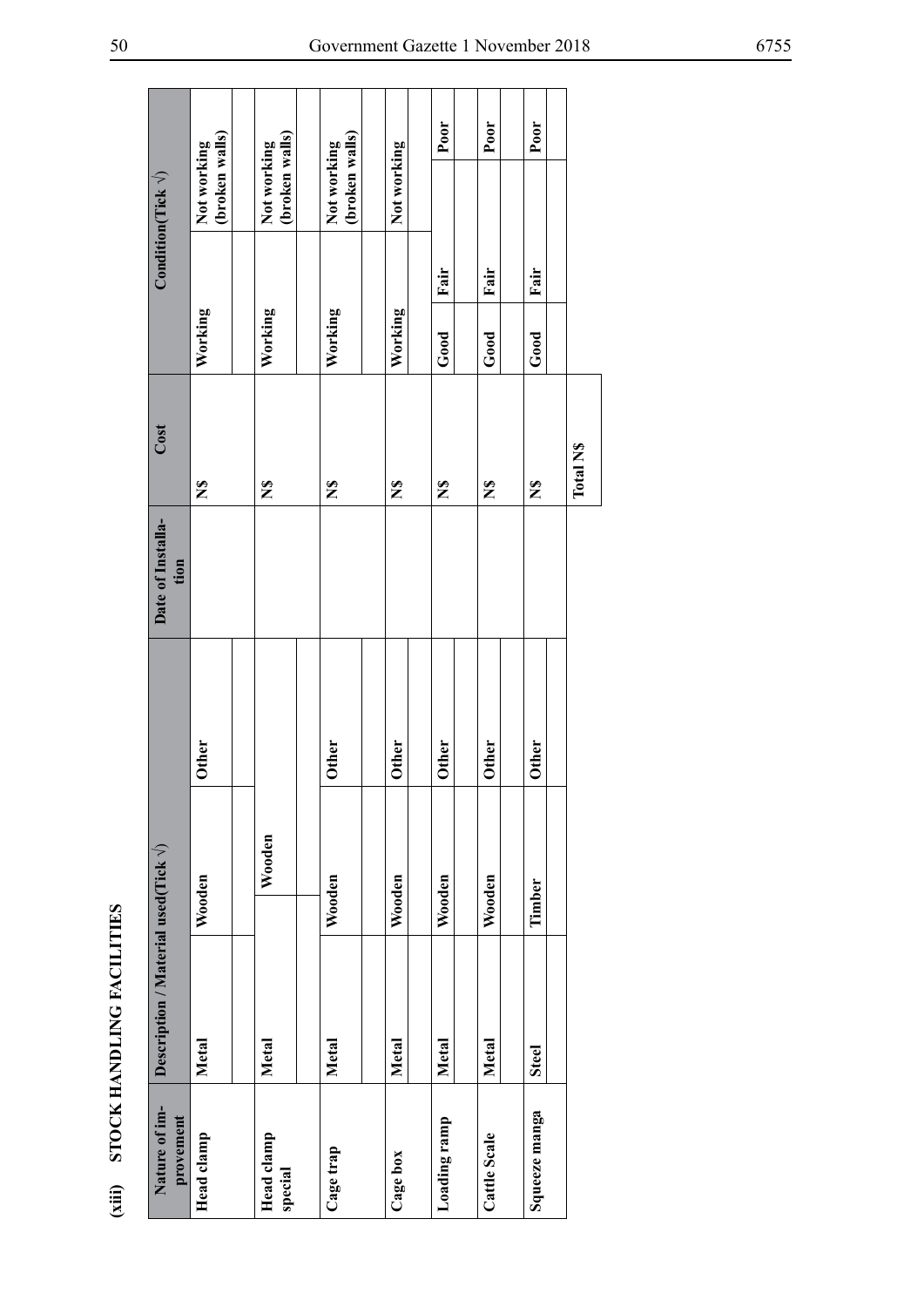|                        | (xiv) OTHER IMPROVEMENTS (NOT INCLUDED IN                                                                                                                                   | THE ABOVE SECTIONS)  |      |           |
|------------------------|-----------------------------------------------------------------------------------------------------------------------------------------------------------------------------|----------------------|------|-----------|
| Nature of improvement  | Description / Material used                                                                                                                                                 | Date of Construction | Cost | Condition |
|                        |                                                                                                                                                                             |                      |      |           |
|                        |                                                                                                                                                                             |                      |      |           |
|                        |                                                                                                                                                                             |                      |      |           |
|                        |                                                                                                                                                                             |                      |      |           |
| (xv) MINING OPERATIONS |                                                                                                                                                                             |                      |      |           |
|                        | State whether any exploration or mining operations are being carried on or upon land. If so, the nature of such operation, name of holder & type of licence must be stated. |                      |      |           |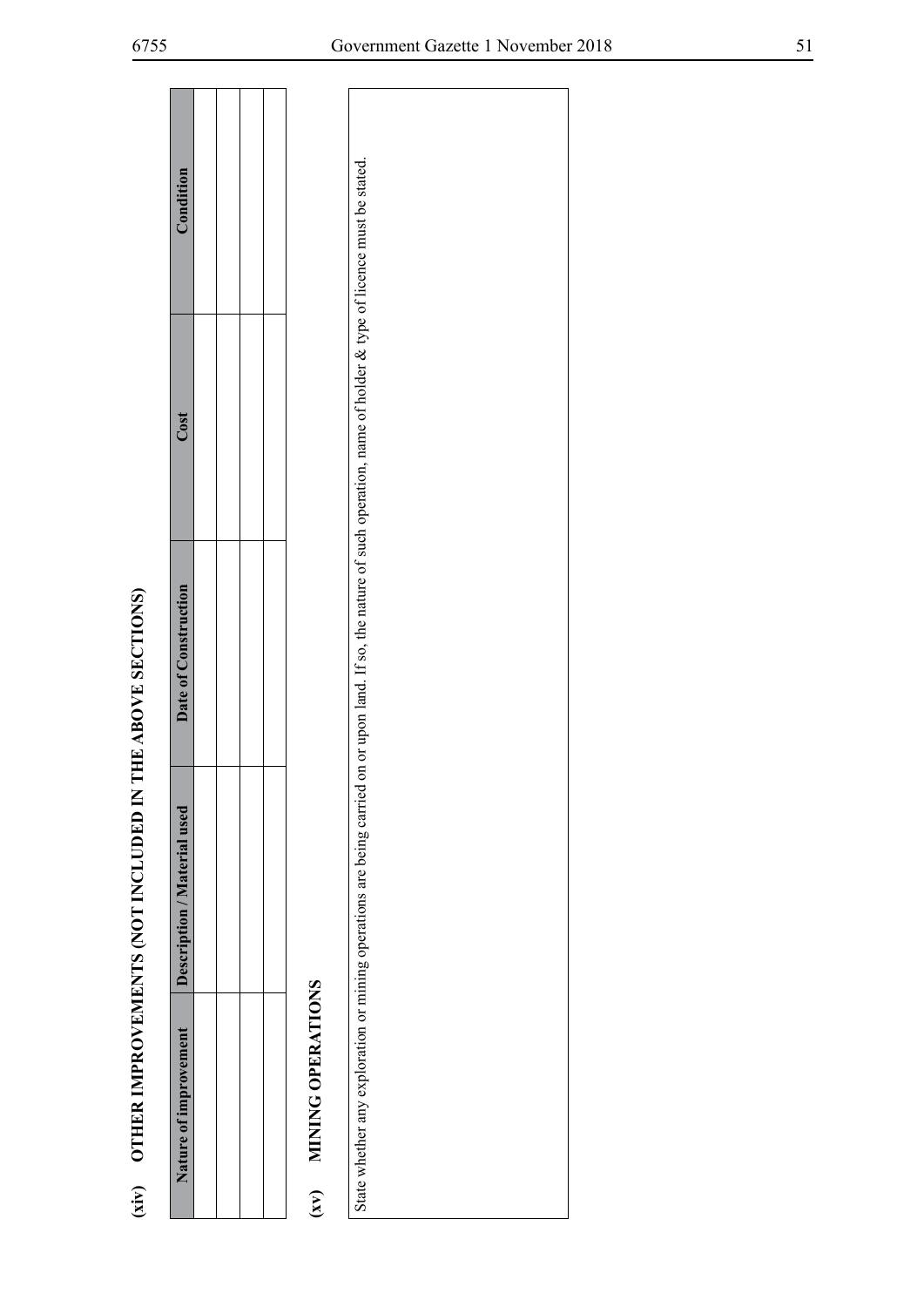| true and correct                                                                                   | (xvii) DECLARATION: I declare that to the best of my knowledge the information, given in this return form and in the supporting documents and statements, is |                                               |                                                    |               |                  |        |        |              |   |
|----------------------------------------------------------------------------------------------------|--------------------------------------------------------------------------------------------------------------------------------------------------------------|-----------------------------------------------|----------------------------------------------------|---------------|------------------|--------|--------|--------------|---|
|                                                                                                    |                                                                                                                                                              |                                               | For official use                                   |               |                  |        |        |              |   |
|                                                                                                    | $\mathsf{Y}$<br>Y<br>$\geq$<br>$\rightarrow$<br>$\geq$<br>$\geq$<br>$\Box$<br>$\Box$                                                                         |                                               | $\overline{\mathsf{D}}$<br>$\overline{\mathsf{d}}$ | $\frac{1}{2}$ | $\overline{\Xi}$ | $\geq$ | $\geq$ | $\mathsf{Y}$ | Y |
| representative (if representative attach<br>Name and Signature of landowner/<br>power of attorney) | Date                                                                                                                                                         | Name and Signature of Receiv-<br>ing Official | Date Received                                      |               |                  |        |        |              |   |
|                                                                                                    |                                                                                                                                                              | Name of receiving Office                      |                                                    |               |                  |        |        |              |   |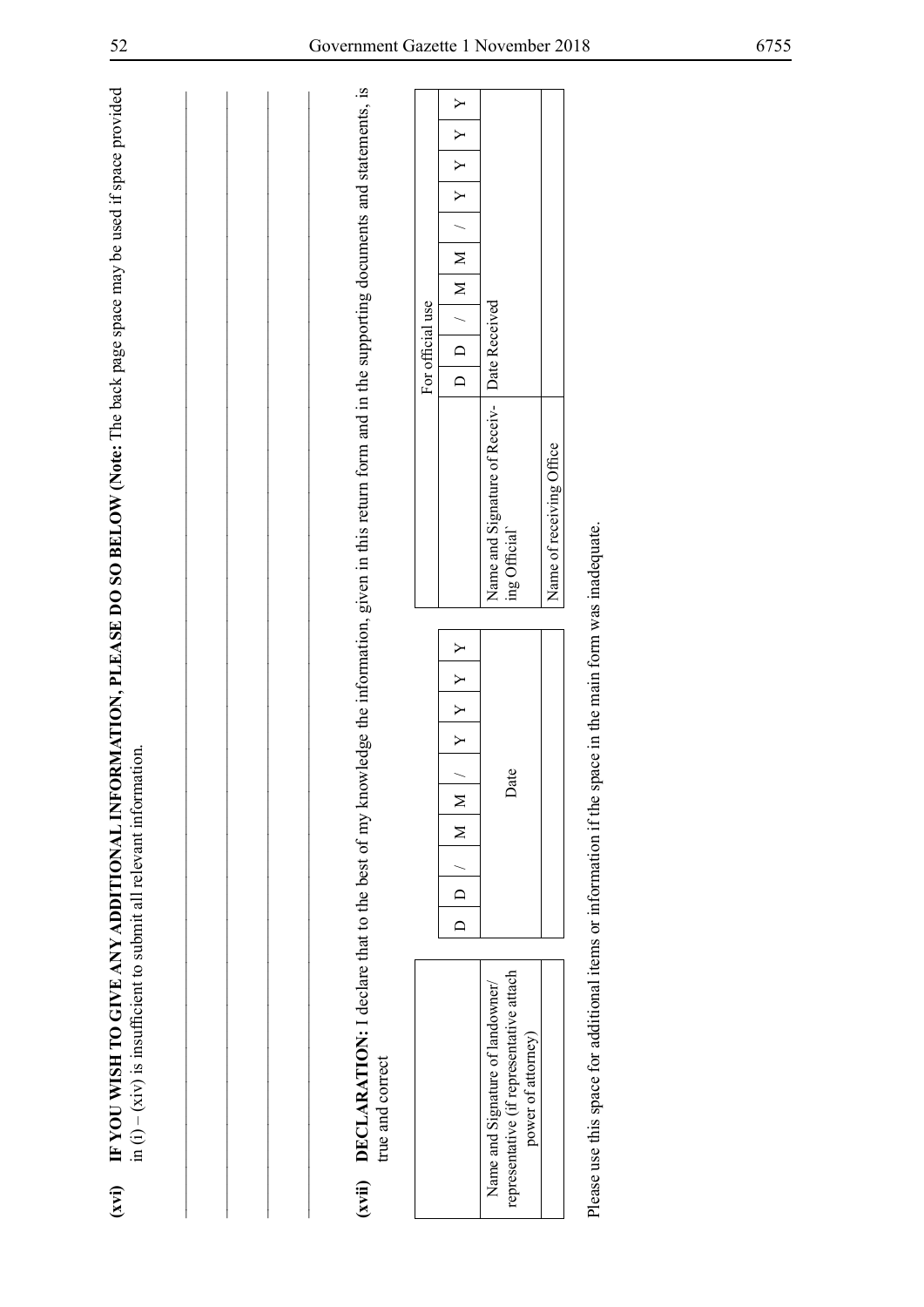

Form 5

**Reference No.:……**

#### **REPUBLIC OF NAMIBIA MINISTRY OF LAND REFORM**

#### **DEPARTMENT OF LAND MANAGEMENT DIRECTORATE OF VALUATION AND ESTATE MANAGEMENT**

#### **Reimbursement of Overpayment of Land Tax** (Main or Interim Valuation Roll)

Land Valuation and Taxation Regulations: Agricultural (Commercial) Land Reform Act, 1995 (Act No. 6 of 1995)

#### **(Regulation 25) To: The Chairperson, Land Advisory Commission, C/O Ministry of Land Reform , Private Bag 13343, Windhoek, Namibia**

(*Complete in Capital Letters*)

#### **A. DETAILS OF OWNER**

| Full Names of Owner (Individual,<br>Close Corp., etc.              |                                |
|--------------------------------------------------------------------|--------------------------------|
| Postal Address                                                     |                                |
| Tel.No.<br>Fax No.                                                 | E-mail                         |
| <b>ID No.</b> (Individual or<br>Company Registration No.)          | Date of Birth/<br>Registration |
| Nationality                                                        |                                |
| <b>B.</b><br>TAX YEAR, DETAILS OF FARM FOR WHICH REFUND IS APPLIED |                                |
| TAX REF. NO.<br><b>TAX YEAR</b>                                    |                                |
| Region (e.g. Omaheke)                                              | Registration Division (e.g. L) |
| Farm Name                                                          | Title Deed No.                 |
| Farm No:<br>Extent (Ha)                                            | <b>USV</b><br>N\$              |

Official Stamp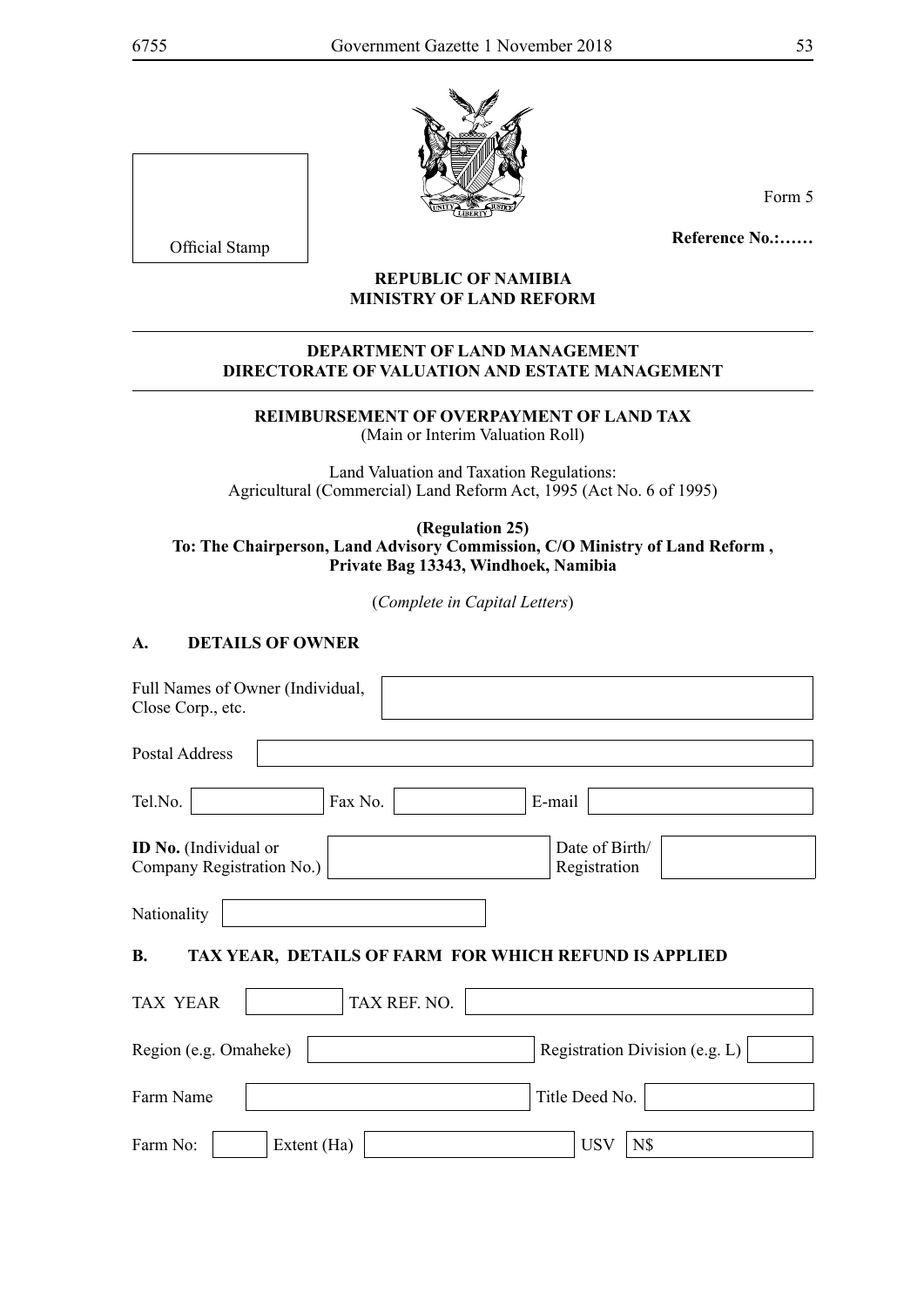## **C. LAND Tax Calculation**

| Land Tax Amount Payable        |              | N\$ |  |
|--------------------------------|--------------|-----|--|
| Amount of Land Tax Paid        |              | N\$ |  |
| Land Tax Amount To Be Refunded |              | N\$ |  |
|                                | Refund   N\$ |     |  |

I declare that the particulars given above are true.

|                             | (Owner / Representative)                     |                                  | Date       | DD<br>MM                              | YYYY |
|-----------------------------|----------------------------------------------|----------------------------------|------------|---------------------------------------|------|
|                             | IF REPRESENTATIVE, DETAILS OF REPRESENTATIVE |                                  |            |                                       |      |
| <b>Full Names</b>           |                                              |                                  |            |                                       |      |
| <b>Postal Address</b>       |                                              |                                  |            |                                       |      |
| Telephone No.               | Fax No.                                      |                                  | E-mail     |                                       |      |
| ID No.                      | Date of Birth                                | MM YYY<br>$\mathbb{D}\mathbb{D}$ | Occupation |                                       |      |
| D.                          | <b>FOR OFFICIAL USE</b>                      |                                  |            |                                       |      |
| Application for Refund:     |                                              |                                  | Yes        | No                                    |      |
| Land Tax Receipts attached: |                                              |                                  | Yes        | No                                    |      |
|                             | Refund amount verified and is correct        |                                  | Yes        | No                                    |      |
|                             | Refund amount verified and is incorrect      |                                  | Yes        | No                                    |      |
| Correct Amount              |                                              | N\$                              |            |                                       |      |
| Compiled By                 | Name and Signature                           |                                  |            | Date<br>DD<br>MM<br><b>YYYY</b>       |      |
| Checked By                  | Name and Signature                           |                                  |            | Date //<br>МM<br><b>YYYY</b><br>DD    |      |
| Recommended By              | Name and Signature                           |                                  |            | Date //<br>MM<br><b>YYYY</b><br>DD    |      |
| Approved By:                | Name and Signature                           |                                  |            | Date<br>$\rm DD$<br>MM<br><b>YYYY</b> |      |
| Cheque<br><b>Details</b>    | Cheque<br>Number:                            |                                  |            | Date //                               |      |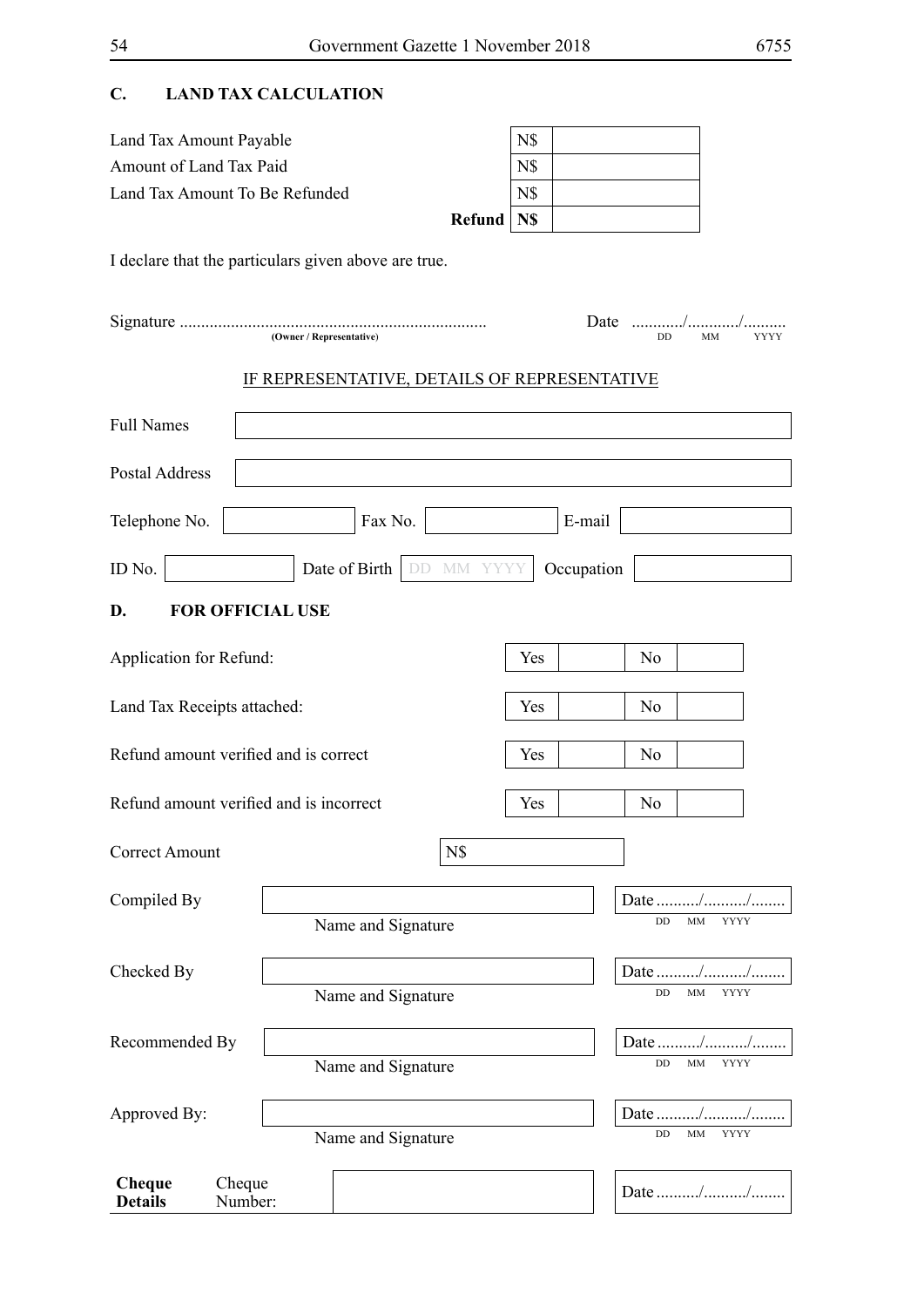

Form 6

**Reference No.:……**

#### **REPUBLIC OF NAMIBIA MINISTRY OF LAND REFORM**

#### **DEPARTMENT OF LAND MANAGEMENT DIRECTORATE OF VALUATION AND ESTATE MANAGEMENT**

#### **AGRICULTURAL LAND TAX EXEMPTION APPLICATION FORM** (Natural Persons) (PLEASE COMPLETE IN BLOCK LETTERS)

Land Valuation and Taxation Regulations: Agricultural (Commercial) Land Reform Act, 1995 (Act No. 6 of 1995)

#### **(Regulation 22(9))**

(To be completed by the owner of agricultural land who is a natural person within Namibia who has been socially, economically or educationally disadvantaged by past discriminatory laws or practices as contemplated by Article 23(2) of the Namibian Constitution)

**To:** The Minister Ministry of Land Reform P. Bag 13343 **Windhoek** 

**Application for an exemption on land tax as provided for in terms of Section 76B(1)(a) of the Agricultural (Commercial) Land Reform Act, 1995 (Act No. 5 of 1995)**

#### **PART ONE**

**(**If more than one farm is owned, separate forms must be completed for each farm)

#### **1. PARTICULARS OF FARM ON WHICH APPLICATION FOR EXEMPTION IS MADE**

| 1.8. Details of encumbrances or restrictions if any (e.g mortgage, usufruct etc)        |
|-----------------------------------------------------------------------------------------|
|                                                                                         |
|                                                                                         |
|                                                                                         |
| 1.10. Was the farm acquired through the Affirmative Action Loan Scheme? State Yes or No |
|                                                                                         |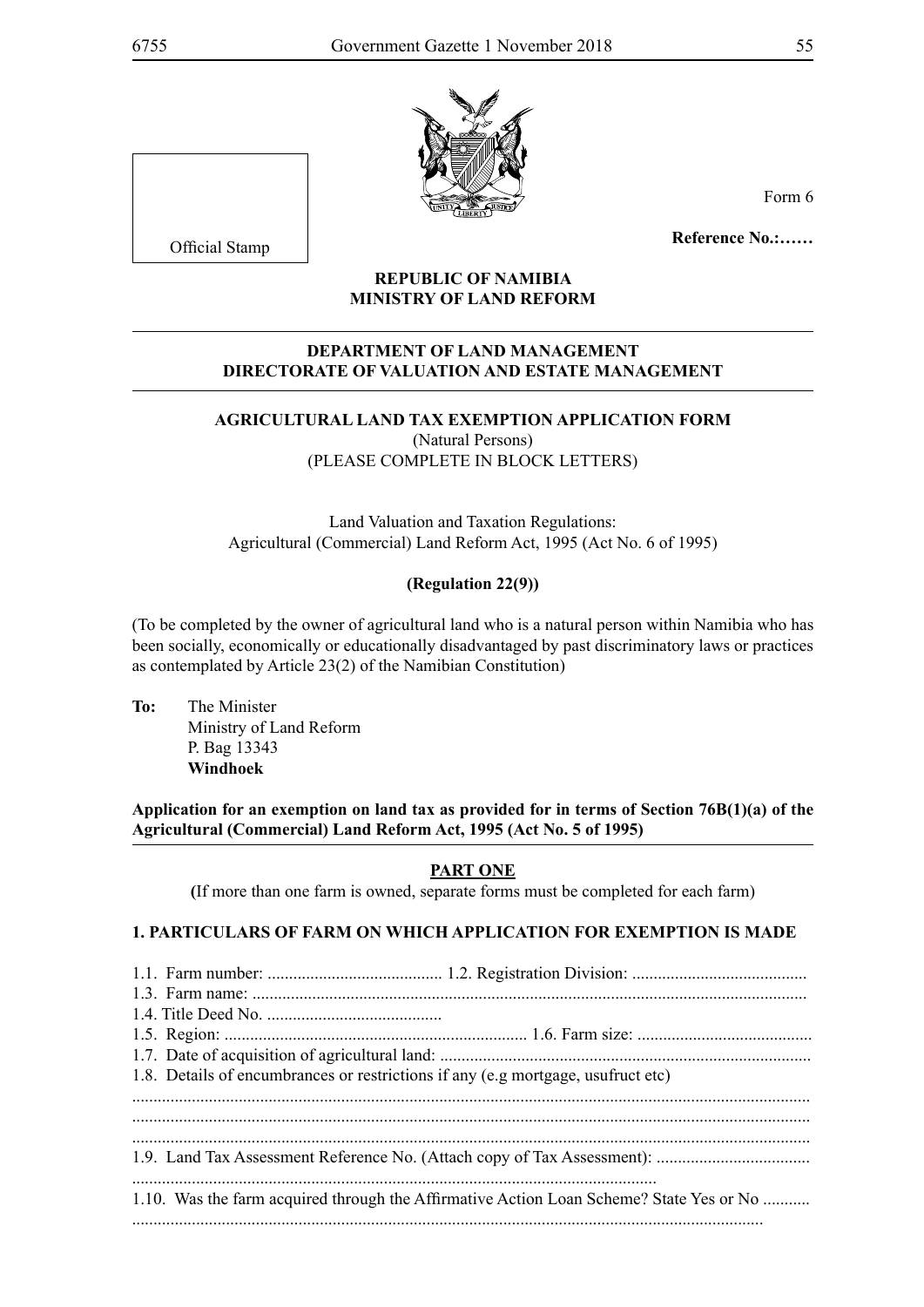#### **PART TWO**

| 2. DETAILS OF INDIVIDUAL LAND OWNER |  |  |
|-------------------------------------|--|--|
| 2.2. Postal address:                |  |  |
| 2.3. Physical address:              |  |  |
| 2.5. E-mail address:                |  |  |
| 2.6. Sex (Male or Female):          |  |  |
| 2.7. Date of birth of owner:        |  |  |
| 2.8. Nationality:                   |  |  |
| 2.9. Identity number:               |  |  |
| 2.10. Occupation:                   |  |  |
|                                     |  |  |

#### **PART THREE**

#### 3. REASONS FOR APPLYING FOR LAND TAX EXEMPTION

3.1 This application is made pursuant to section 76B of the Agricultural (Commercial) Land Reform Act, 2001 (Act No. 2 of 2001) under which the Minister of Land Reform may grant land tax exemption to persons within Namibia who have been socially, economically or educationally disadvantaged by past discriminatory laws or practices and women in Namibia having traditionally suffered special discrimination as contemplated by Articles 23(2) and (3) of the Namibian Constitution respectively.

#### **PART FOUR**

(A representative must attach a certified copy of the Power of Attorney)

#### **4. DECLARATION**

 $I$  we (full names)

declare that the information that I/ we have supplied is true to the best of my/ our knowledge and that I/ we have not concealed any details or misrepresented any material facts that would otherwise invalidate this application. Signature:

| Capacity (Owner/Representative) |  |
|---------------------------------|--|
| Date:                           |  |
|                                 |  |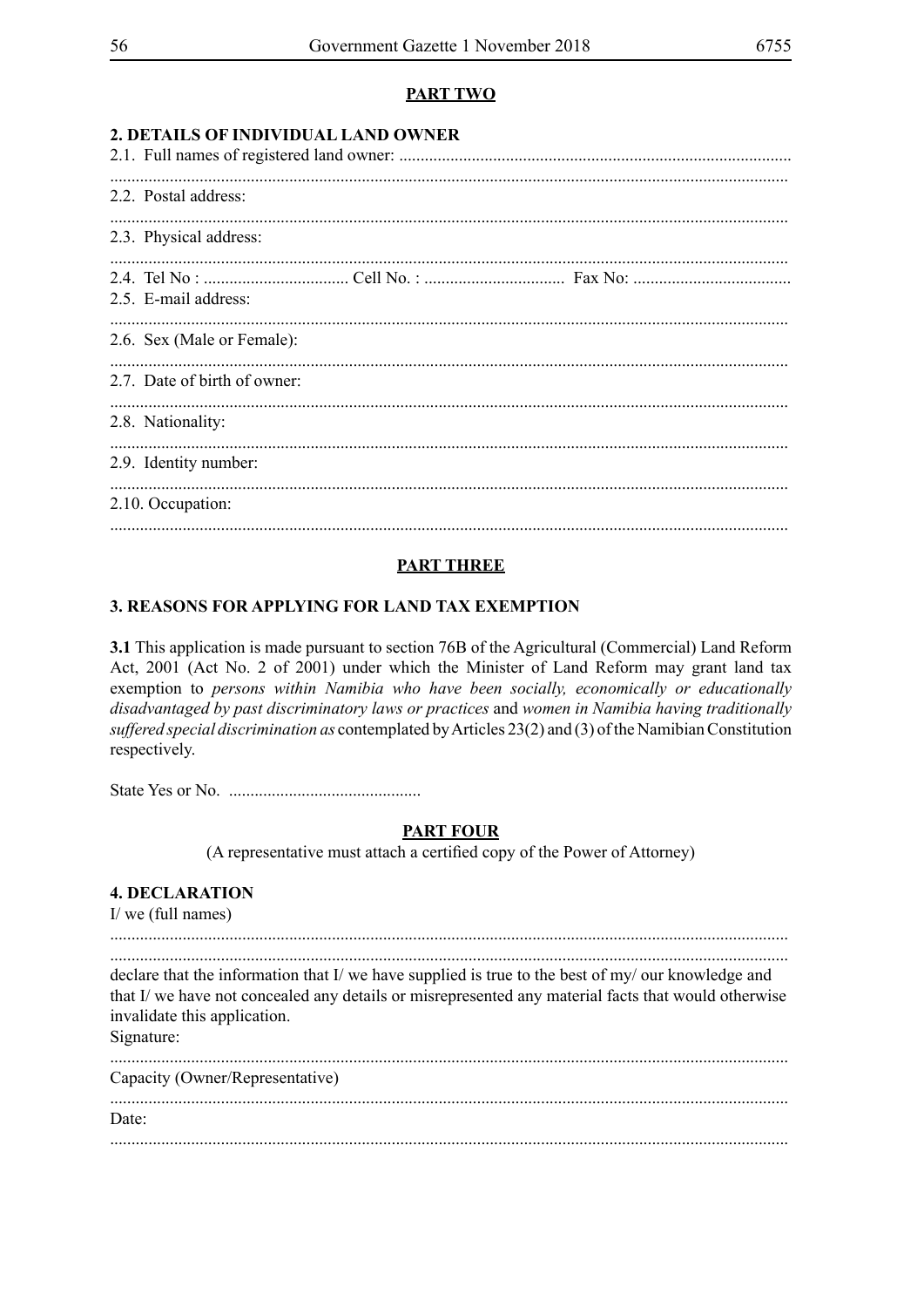## **PART FIVE**

#### (FOR OFFICIAL USE) Recommendations by the Permanent Secretary

| <b>Name of Permanent Secretary</b> | <b>Signature</b>                | Date |  |
|------------------------------------|---------------------------------|------|--|
|                                    |                                 |      |  |
|                                    |                                 |      |  |
|                                    | <b>Decision of the Minister</b> |      |  |
|                                    |                                 |      |  |
|                                    |                                 |      |  |
|                                    |                                 |      |  |
|                                    |                                 |      |  |
|                                    |                                 |      |  |
|                                    |                                 |      |  |

**Name of Minister** 

**Signature** 

**Date**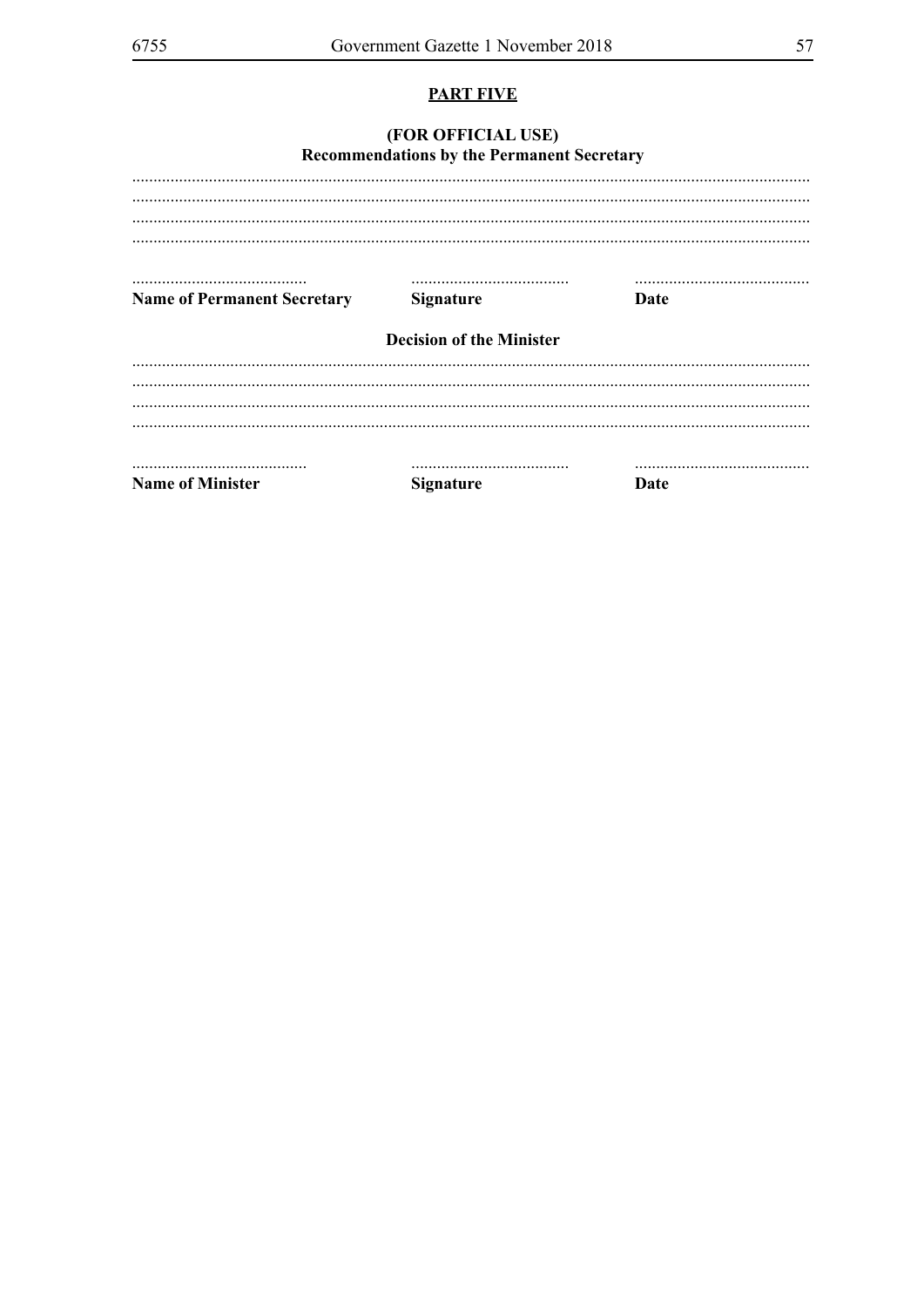

Form 7

**Reference No.:……**

#### **REPUBLIC OF NAMIBIA MINISTRY OF LAND REFORM**

#### **DEPARTMENT OF LAND MANAGEMENT DIRECTORATE OF VALUATION AND ESTATE MANAGEMENT**

#### **AGRICULTURAL LAND TAX EXEMPTION APPLICATION FORM** (Juristic Persons)

Land Valuation and Taxation Regulations: Agricultural (Commercial) Land Reform Act, 1995 (Act No. 6 of 1995)

#### **(Regulation 22(9))**

#### **(PLEASE COMPLETE IN BLOCK LETTERS)**

(To be completed on agricultural land primarily used for activities of churches, missions, hospitals, schools, hostels, state-aided institutions and charitable institutions)

To: The Minister

Ministry of Land Reform Private Bag 13343 **Windhoek** 

**Application for an exemption on land tax as provided for in terms of Section 76B(1)(b) of the Agricultural (Commercial) Land Reform Act, 1995 (Act No. 6 of 1995)** 

#### **PART ONE**

(If more than one farm is owned, separate forms must be completed for each farm)

| 1.8. Details of encumbrances or restrictions if any (e.g mortgage, usufruct etc) |  |
|----------------------------------------------------------------------------------|--|
|                                                                                  |  |
|                                                                                  |  |
|                                                                                  |  |
| 1.9 Details of encumbrances or restrictions on farm (e.g Mortgage, Usufruct etc) |  |
|                                                                                  |  |
|                                                                                  |  |
|                                                                                  |  |
|                                                                                  |  |

Official Stamp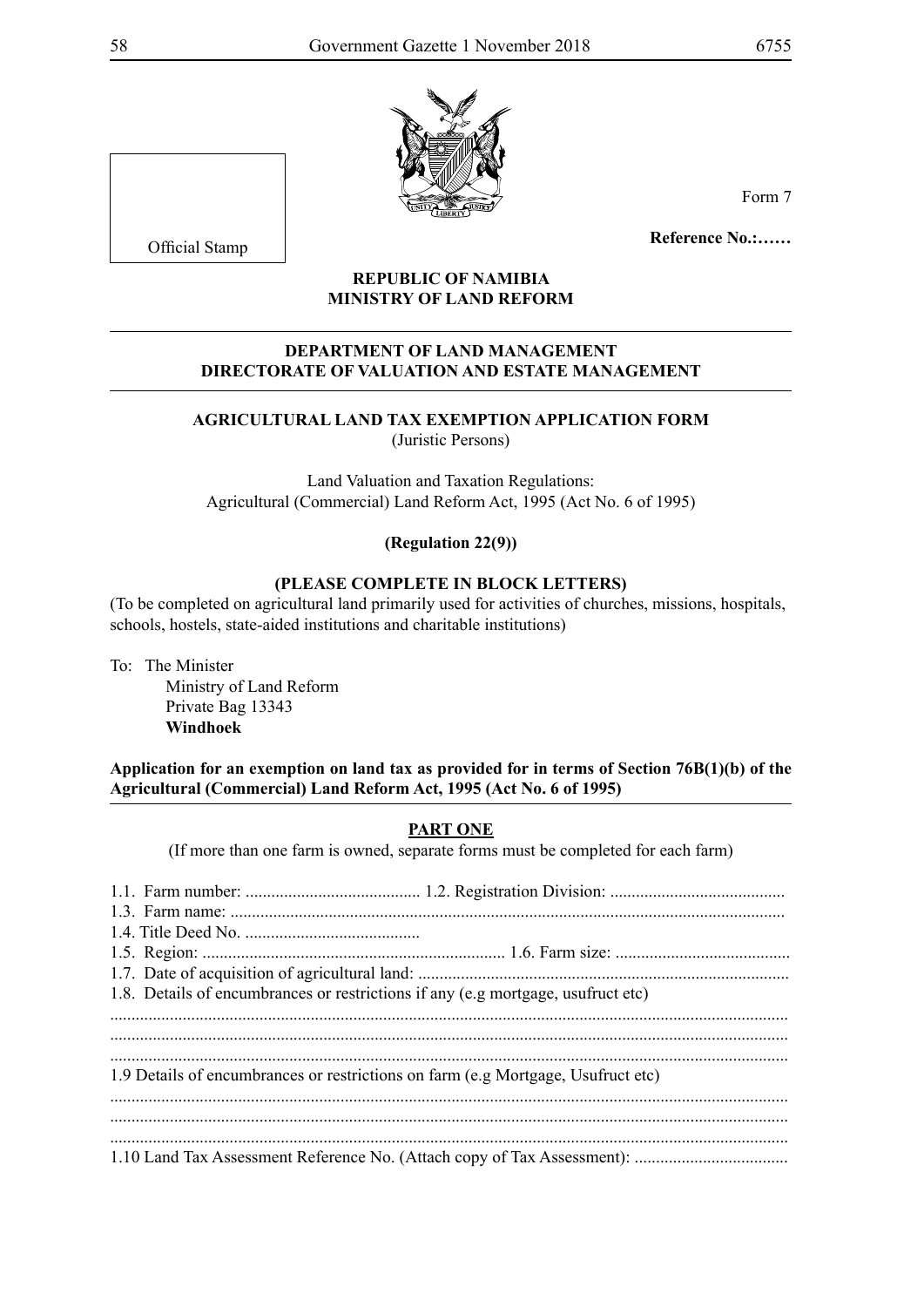#### **PART TWO**

| 2. DETAILS OF LAND OWNER<br>2.1 Full names of organisation:                                                                                                                                                                           |
|---------------------------------------------------------------------------------------------------------------------------------------------------------------------------------------------------------------------------------------|
|                                                                                                                                                                                                                                       |
| 2.2 Postal address:                                                                                                                                                                                                                   |
| 2.3 Physical address:                                                                                                                                                                                                                 |
| 2.4 Telephone number(s):                                                                                                                                                                                                              |
| 2.5 Fax Number(s):                                                                                                                                                                                                                    |
| 2.6 E-mail Address:                                                                                                                                                                                                                   |
| 2.7 Date of registration of organisation:                                                                                                                                                                                             |
| 2.8 Registration number (Attach certified copy of Registration Certificate):<br>2.9 State objectives of organisation [Attach copy of constitution or articles of association of the<br>organisation or other supporting document(s)]: |
| 2.10 State and show proof of exemption on any tax other than land tax if any:                                                                                                                                                         |
|                                                                                                                                                                                                                                       |

#### **PART THREE**

#### 3. REASONS FOR APPLYING FOR LAND TAX EXEMPTION

3.1 This application is made because the agricultural land in question is primarily used for the activities of a *church*  $\Box$ , *mission*  $\Box$ , *hospital*  $\Box$ , *school*  $\Box$ , or *hostel*  $\Box$  and the activities are not for profit or gain.

(Please tick the applicable activities).

3.2 This application is made because the agricultural land in question is primarily used for the activities of a State-aided institution.

3.3 This application is made because the agricultural land in question is primarily used for the activities of a *charitable institution* as defined by the section 1 of the Sales Tax Act, 1992 (Act No. 5 of 1992).